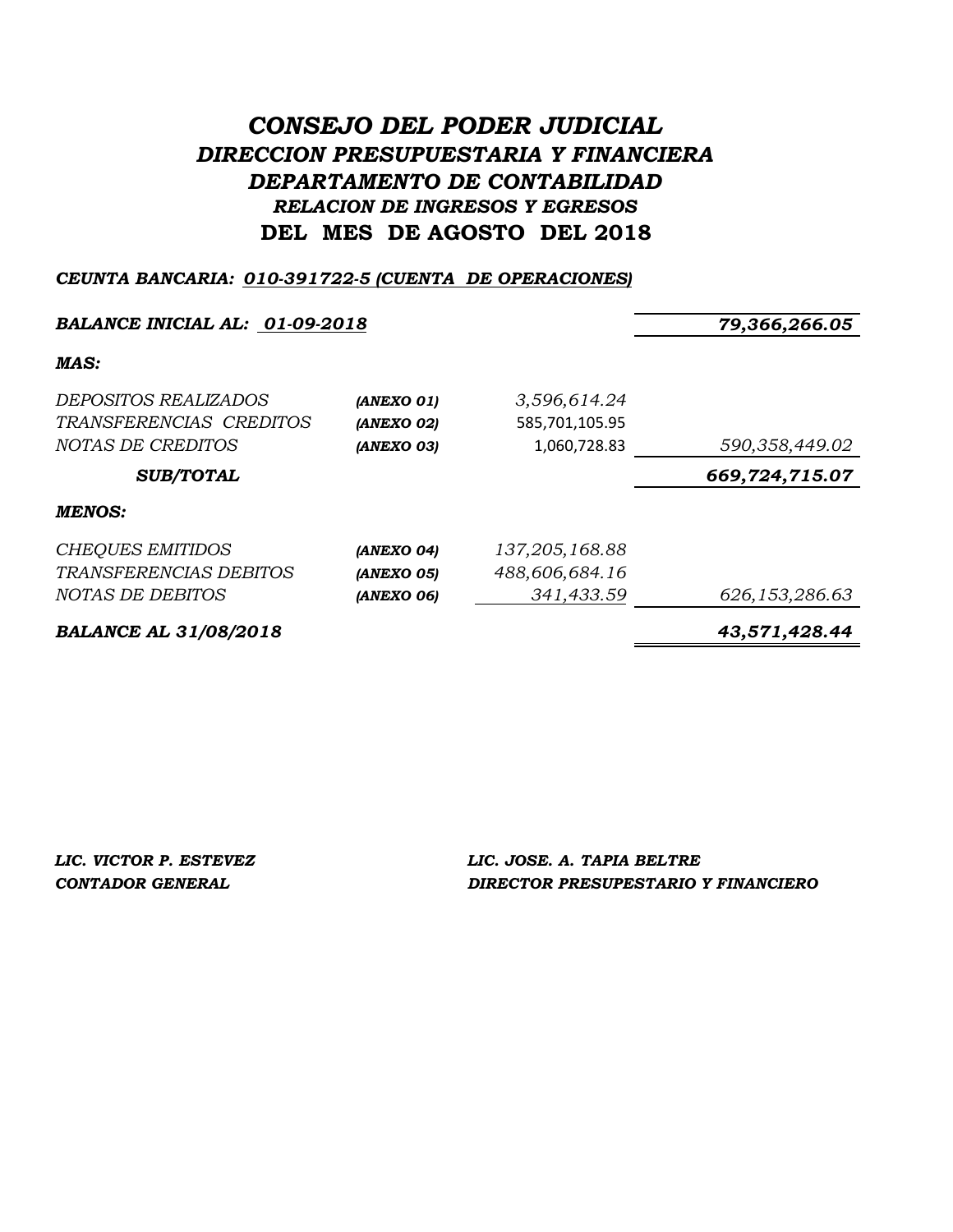### *CONSEJO DEL PODER JUDICIAL DIRECCION PRESUPUESTARIA Y FINANCIERA DEPARTAMENTO DE CONTABILIDAD RELACION DE DEPOSITOS REALIZADOS* **DEL MES DE AGOSTO DEL 2018**

| <b>FECHA</b> | NUM. | <b>DESCRIPCION</b>                                                                | <b>VALOR RD\$</b> |
|--------------|------|-----------------------------------------------------------------------------------|-------------------|
| 01/08/2018   |      | 8198 COMPROBANTE NO.500160081, D/F 01/08/2018, FOT. PJ. LA VEGA.                  | 644.00            |
| 01/08/2018   |      | 8199 REPOSICION CARNET EXTRAVIADO                                                 | 100.00            |
| 01/08/2018   |      | 8200 FOTOCOPIAS TIRADAS EN LA C/PENAL C/APEL. D.N.                                | 376.00            |
| 01/08/2018   |      | 8201 RETENCION IMPUESTOS                                                          | 862.41            |
| 01/08/2018   |      | 8202 PAGO RECLAMACION A SERVICIOS POPULAR DE SEGURIDAD                            | 7,945.33          |
| 01/08/2018   |      | 8203 COMPROBANTE NO.800170052, D/F 01/08/2018, FOT. PJ. SAN CRISTOBAL.            | 575.00            |
| 01/08/2018   |      | 8204 COMPROBANTE NO.1420080044, D/F 01/08/2018, FOT. PJ. BONAO.                   | 734.00            |
| 01/08/2018   |      | 8205 COMPROBANTE NO.1510020101, D/F 01/08/2018, FOT. PJ. SAMANA.                  | 550.00            |
| 02/08/2018   |      | 8206 REPOSICION CARNETS                                                           | 200.00            |
| 02/08/2018   |      | 8207 RETENCION IMPUESTOS                                                          | 16,301.39         |
| 02/08/2018   |      | 8208 DESC. SEGURO MEDICO A ALTAGRACIA CAPELLA Y A PADRES HASTA 70 AÑOS            | 18,000.00         |
| 02/08/2018   |      | 8209 COMPROBANTE NO.8300080547, D/F 01/08/2018, FOT. PJCN.                        | 636.00            |
| 02/08/2018   |      | 8210 COMPROBANTE NO.400070055, D/F 01/08/2018, FOT. BARAHONA.                     | 908.00            |
| 02/08/2018   |      | 8211 COMPROBANTE NO.1420080076, D/F 02/08/2018, FOT. PJ. BONAO.                   | 368.00            |
| 02/08/2018   |      | 8212 COMPROBANTE NO.1220050311, D/F 01/08/2018, FOT. PJ. SANTIAGO.                | 4,100.00          |
| 02/08/2018   |      | 8213 COMPROBANTES NOS.940080013/940060022, D/F 01-02/08/2018, FOT. PJ. S.F.       | 2,347.00          |
| 02/08/2018   |      | 8214 COMPROBANTE NO.800020172, D/F 02/08/2018, FOT. PJ. SAN CRISTOBAL.            | 1,246.00          |
| 03/08/2018   |      | 8215 INGRESOS VARIOS                                                              | 120.00            |
| 03/08/2018   |      | 8216 LIQUIDACION DE CHEQUE                                                        | 6,259.56          |
| 03/08/2018   |      | 8217 RETENCION DE IMPUESTOS                                                       | 4,818.78          |
| 03/08/2018   |      | 8218 COMPROBANTE NO.1220080354, D/F 02/08/2018, FOT. PJ. SANTIAGO                 | 2,974.00          |
| 03/08/2018   |      | 8219 COMPROBANTE NO.400040134 Y 400060054, D/F 02-03/08/2018, FOT. PJ. BARAHONA   | 1,516.00          |
| 03/08/2018   |      | 8220 COMPROBANTE NO. 8300080560, D/F 02/08/2018, FOT. PJ. C.N.                    | 1,178.00          |
| 03/08/2018   |      | 8221 COMPROBANTE NO. 1510060050, D/F 02/08/2018, FOT. PJ. SAMANA                  | 375.00            |
| 03/08/2018   |      | 8222 COMPROBANTE NO. 9401000010, D/F 03/08/2018, FOT. PJ. SAN FCO. DE MACORIS     | 1,460.00          |
| 03/08/2018   |      | 8223 COMPROBANTE NO.1420020074, D/F 03/08/2018, FOT. PJ. BONAO                    | 2,282.00          |
| 03/08/2018   |      | 8224 COMPROBANTE NO.500150191 D/F 03/08/2018, FOT. PJ. LA VEGA                    | 1,788.00          |
| 06/08/2018   |      | 8225 LIQUIDACION DE CHEQUE                                                        | 193.01            |
| 06/08/2018   |      | 8226 RETENCION DE IMPUESTOS                                                       | 13,201.57         |
| 06/08/2018   |      | 8227 COMPROBANTE NO.2330090292, D/F 02/08/2018, FOT. CORTE DE TRABAJO DEL D.N.    | 4,812.00          |
| 06/08/2018   |      | 8228 COMPROBANTE NO.6500140298, FOT. DESPACHO PENAL PROV. STO. DGO.               | 4,059.00          |
| 06/08/2018   |      | 8229 COMPROBANTE NO.1220050306, D/F 03/08/2018, FOT. PJ. SANTIAGO                 | 3,030.00          |
| 06/08/2018   |      | 8230 COMPROBANTE NO.2870030398, D/F 06/08/2018, FOT. PJ. LA VEGA                  | 1,442.00          |
| 06/08/2018   |      | 8231 COMPROBANTE NO.940100310, D/F 06/08/2018, FOT. PJ. SAN FRANCISCO DE MACORIS  | 1,202.00          |
| 06/08/2018   |      | 8232 COMPROBANTES NOS.800020559 Y 800180531, FOT. PJ. SAN CRISTOBAL               | 354.00            |
| 06/08/2018   |      | 8233 COMPROBANTE NO.3240030616, D/F 06/08/2018, FOT. PJ. BANI                     | 21,250.00         |
| 07/08/2018   |      | 8234 RETENCION DE IMPUESTOS                                                       | 7,181.60          |
| 07/08/2018   |      | 8235 COMPROBANTES NOS.8300080443 Y 8300010736, D/F 03 Y 06/08/2018, FOT. PJ. C.N. | 3,892.00          |
| 07/08/2018   |      | 8236 COMPROBANTE NO.0170050696, D/F 06/08/2018, FOT. JUR. CIVIL STO. DGO. ESTE    | 2,955.00          |
| 07/08/2018   |      | 8237 COMPROBANTE NO.1220050332, D/F 06/08/2018, FOT. PJ. SANTIAGO                 | 3,570.00          |
| 07/08/2018   |      | 8238 COMPROBANTE NO.1420020153, D/F 07/08/2018, FOT. PJ. BONAO                    | 662.00            |
| 07/08/2018   |      | 8239 COMPROBANTE NO.800020198, D/F 07/08/2018, FOT. PJ. SAN CRISTOBAL             | 822.00            |
| 07/08/2018   |      | 8240 COMPROBANTE NO.400060036, D/F 07/08/2018, FOT. PJ. BARAHONA                  | 670.00            |
| 07/08/2018   |      | 8241 COMPROBANTE NO.500160051, D/F 07/08/2018, FOT. PJ. LA VEGA                   | 822.00            |
| 07/08/2018   |      | 8242 COMPROBANTE NO.940080005, D/F 07/08/2018, FOT. PJ. S.F.M.                    | 1,344.00          |
| 08/08/2018   |      | 8243 REPOSICION DE CARNET                                                         | 300.00            |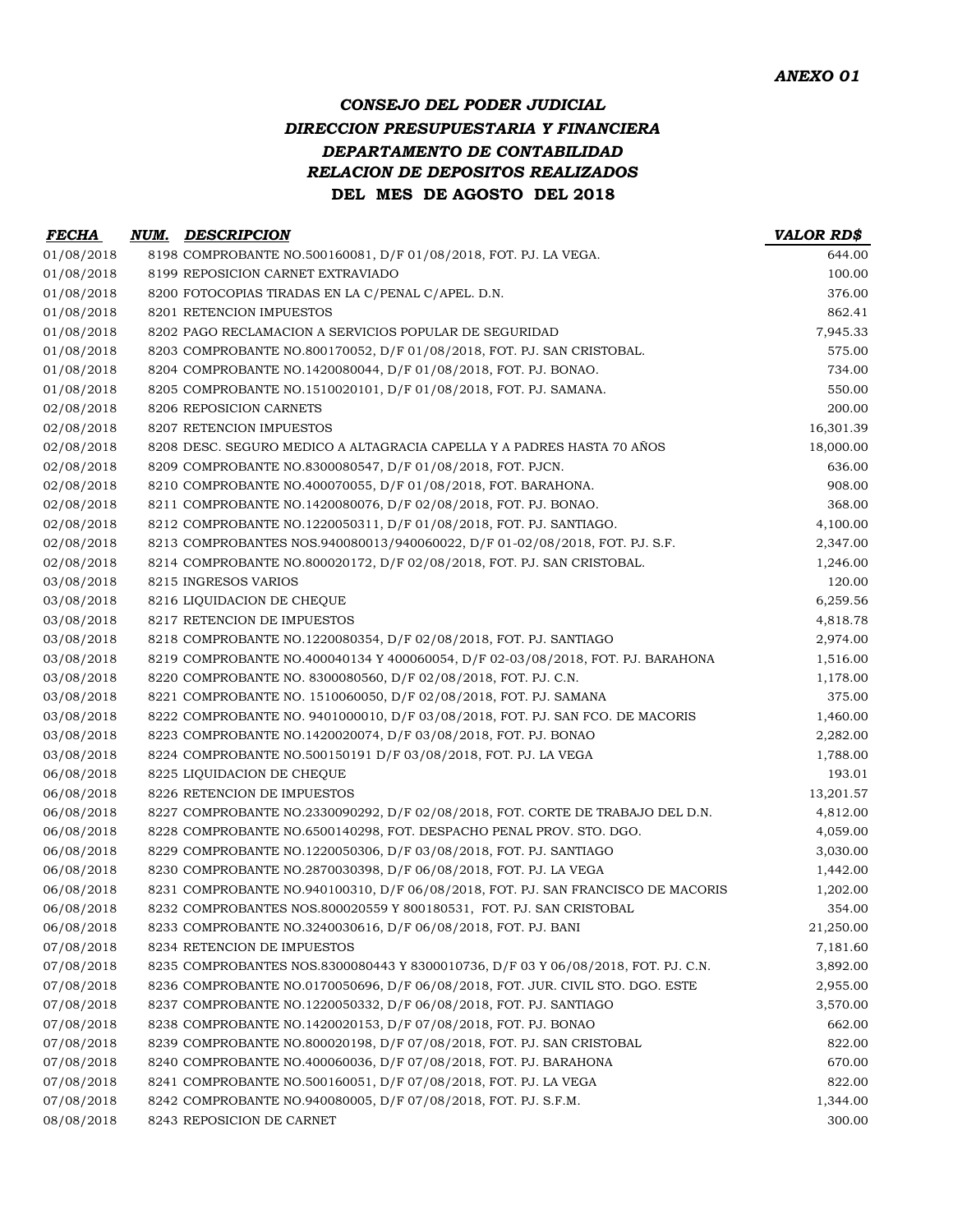| 08/08/2018               | 8244 RETENCION DE IMPUESTOS                                                                                                                   | 780.00               |
|--------------------------|-----------------------------------------------------------------------------------------------------------------------------------------------|----------------------|
| 08/08/2018               | 8245 COMPROBANTE NO.2800060439, FOT. JUR. PENAL LOS MAMEYES, STO. DGO. ESTE                                                                   | 750.00               |
| 08/08/2018               | 8246 COMPROBANTE NO.1220050397, D/F 07/08/2018, FOT. PJ. SANTIAGO                                                                             | 4,888.00             |
| 08/08/2018               | 8247 COMPROBANTE NO.65000110016, FOT. DESPACHO PENAL PROV. STO. DGO. ESTE                                                                     | 4,550.00             |
| 08/08/2018               | 8248 COMPROBANTE NO.700040396, APORTE USO DE SALON PJ. PUERTO PLATA                                                                           | 4,500.00             |
| 08/08/2018               | 8249 COMPROBANTE NO.0940030004, D/F 08/08/2018, FOT. PJ. SAN FCO. DE MACORIS                                                                  | 1,361.00             |
| 08/08/2018               | 8250 COMPROBANTE NO.400130036, D/F 08/08/2018, FOT. PJ. BARAHONA                                                                              | 456.00               |
| 08/08/2018               | 8251 COMPROBANTE NO.800020250, D/F 08/08/2018, FOT. PJ. SAN CRISTOBAL                                                                         | 1,313.00             |
| 08/08/2018               | 8252 COMPROBANTE NO.500030065, D/F 08/08/2018, FOT. PJ. LA VEGA                                                                               | 586.00               |
| 08/08/2018               | 8253 COMPROBANTE NO.1420020024, D/F 08/08/2018, FOT. PJ. BONAO                                                                                | 708.00               |
| 09/08/2018               | 8254 REPOSICION DE CARNET                                                                                                                     | 200.00               |
| 09/08/2018               | 8255 FOTOCOPIAS TIRADAS                                                                                                                       | 20,089.00            |
| 09/08/2018               | 8256 RETENCION DE IMPUESTOS                                                                                                                   | 9,876.25             |
| 09/08/2018               | 8257 COMPROBANTE NO.8300080416, D/F 08/08/2018, FOT. PJ. C.N.                                                                                 | 654.00               |
| 09/08/2018               | 8258 COMPROBANTE NO.1220080346, D/F 08/08/2018, FOT. PJ. SANTIAGO                                                                             | 2,800.00             |
| 09/08/2018               | 8259 COMPROBANTE NO.800020014, D/F 09/08/2018, FOT. PJ. SAN CRISTOBAL                                                                         | 1,117.00             |
| 09/08/2018               | 8260 COMPROBANTE NO.1420090025, D/F 09/08/2018, FOT. PJ. BONAO                                                                                | 574.00               |
| 09/08/2018               | 8261 COMPROBANTE NO.400080035, D/F 09/08/2018, FOT. PJ. BARAHONA                                                                              | 570.00               |
| 09/08/2018               | 8262 COMPROBANTE NO.940100004, D/F 09/08/2018, FOT. PJ. SAN FCO. DE MACORIS                                                                   | 865.00               |
| 09/08/2018               | 8263 COMPROBANTE NO.500160148, D/F 09/08/2018, FOT. PJ. LA VEGA                                                                               | 548.00               |
| 10/08/2018               | 8264 REPOSICION DE CARNET                                                                                                                     | 300.00               |
| 10/08/2018               | 8265 FOTOCOPIAS TIRADAS                                                                                                                       | 428.00               |
| 10/08/2018               | 8266 LIQUIDACION DE CHEQUE                                                                                                                    | 246.21               |
| 10/08/2018               | 8267 RETENCION DE IMPUESTOS                                                                                                                   | 19,232.25            |
| 10/08/2018               | 8268 DESC. EN GASTO ALIMENTICIO A RICARDO PEREZ FELIZ EX-EMPL.                                                                                | 1,149.71             |
| 10/08/2018               | 8269 COMPROBANTE NO.1220080360, D/F 09/08/2018, FOT. PJ. SANTIAGO                                                                             | 2,618.00             |
| 10/08/2018               | 8270 COMPROBANTES NOS.1510020492 Y 1510060185, D/F 09-10/08/2018, FOT. PJ. SAMANA                                                             | 3,150.00             |
| 10/08/2018               | 8271 COMPROBANTE NO.910100129, D/F 10/08/2018, FOT. PJ. SALCEDO                                                                               | 1,474.00             |
| 10/08/2018               | 8272 COMPROBANTE NO.1420080040, D/F 10/08/2018, FOT. PJ. BONAO                                                                                | 538.00               |
| 10/08/2018               | 8273 COMPROBANTE NO.400080050, D/F 10/08/2018, FOT. PJ. BARAHONA                                                                              | 420.00               |
| 10/08/2018               | 8274 COMPROBANTE NO.940070005, D/F 10/08/2018, FOT. PJ. SAN FCO. DE MACORIS                                                                   | 805.00               |
| 10/08/2018               | 8275 COMPROBANTES NOS.800040264 Y 800040260, D/F 10/08/2018, FOT. PJ. SAN CRISTOBAL                                                           | 1,197.00             |
| 13/08/2018               | 8276 REPOSICION DE CARNET                                                                                                                     | 100.00               |
| 13/08/2018               | 8277 PAGO ALQUILER CAFETERIA PJ. COTUI CORRESPONDIENTE A JUNIO Y JULIO                                                                        | 500.00               |
| 13/08/2018               | 8278 RETENCION DE IMPUESTOS                                                                                                                   | 7,703.54             |
| 13/08/2018               | 8279 DESCUENTO GASTO ALIMENTICIO Y BENEFICIOS A EX-EMPLEADOS                                                                                  | 16,819.94            |
| 13/08/2018               | 8280 DESCUENTO 2% DE SEGURO MEDICO A ALBA BURROUGHS LABORT                                                                                    | 7,784.64             |
| 13/08/2018               | 8281 COMPROBANTE NO.6500040267, FOT. DESPACHO PENAL PROV. STO.DGO. ESTE                                                                       |                      |
|                          | 8282 COMPROBANTES NOS.1220080281 Y 1220050280, D/F 10 Y 13/08/2018, FOT. PJ. SANTIAGO                                                         | 2,108.00             |
| 13/08/2018               |                                                                                                                                               | 6,374.00<br>3,268.00 |
| 13/08/2018               | 8283 COMPROBANTES NOS.500160322 Y 500160232, D/F 10 Y 13/08/2018, FOT. PJ. LA VEGA                                                            | 392.00               |
| 13/08/2018<br>13/08/2018 | 8284 COMPROBANTE NO.1420090402, D/F 13/08/2018, FOT. PJ. BONAO                                                                                |                      |
|                          | 8285 COMPROBANTE NO.800020555, D/F 13/08/2018, FOT. PJ. SAN CRISTOBAL                                                                         | 1,267.00<br>661.00   |
| 13/08/2018               | 8286 COMPROBANTE NO.400080369, D/F 13/08/2018, FOT. PJ. BARAHONA                                                                              |                      |
| 13/08/2018               | 8287 COMPROBANTE NO.1510060491, D/F 13/08/2018, FOT. PJ. SAMANA<br>8288 COMPROBANTE NO.940080322 D/F 13/08/2018, FOT. PJ. SAN FCO. DE MACORIS | 750.00               |
| 13/08/2018               |                                                                                                                                               | 700.00               |
| 14/08/2018               | 8289 RETENCION DE IMPUESTOS                                                                                                                   | 781.34               |
| 14/08/2018               | 8290 DESCUENTO 2% DE SEGURO MEDICO                                                                                                            | 677.20               |
| 14/08/2018               | 8291 COMPROBANTES NOS.500150033 Y 3650080050, D/F 02 Y 14/08/2018, FOT. PJ. LA VEGA                                                           | 3,756.00             |
| 14/08/2018               | 8292 COMPROBANTE NO.8300080621, D/F 13/08/2018, FOT. PJ. C.N.                                                                                 | 562.00               |
| 14/08/2018               | 8293 COMPROBANTE NO.170130285, D/F 13/08/2018, FOT. JUR. CIVIL PROV. STO. DGO. ESTE                                                           | 2,108.00             |
| 14/08/2018               | 8294 COMPROBANTE NO.400060067, D/F 14/08/2018, FOT. PJ. BARAHONA                                                                              | 1,014.00             |
| 14/08/2018               | 8295 COMPROBANTE NO.1420090047, D/F 14/08/2018, FOT. PJ. BONAO                                                                                | 1,118.00             |
| 14/08/2018               | 8296 COMPROBANTE NO.800270013, D/F 14/08/2018, FOT. PJ. SAN CRISTOBAL                                                                         | 1,066.00             |
| 14/08/2018               | 8297 COMPROBANTE NO.940070017, D/F 14/08/2018, FOT. PJ. SAN FCO. DE MACORIS                                                                   | 675.00               |
| 14/08/2018               | 8298 COMPROBANTE NO.1510020315, D/F 14/08/2018, FOT. PJ. SAMANA                                                                               | 486.00               |
| 15/08/2018               | 8299 RETENCION DE IMPUESTOS TRIBUNAL REESTRUCTURACION Y LIQUIDACION                                                                           | 26,361.00            |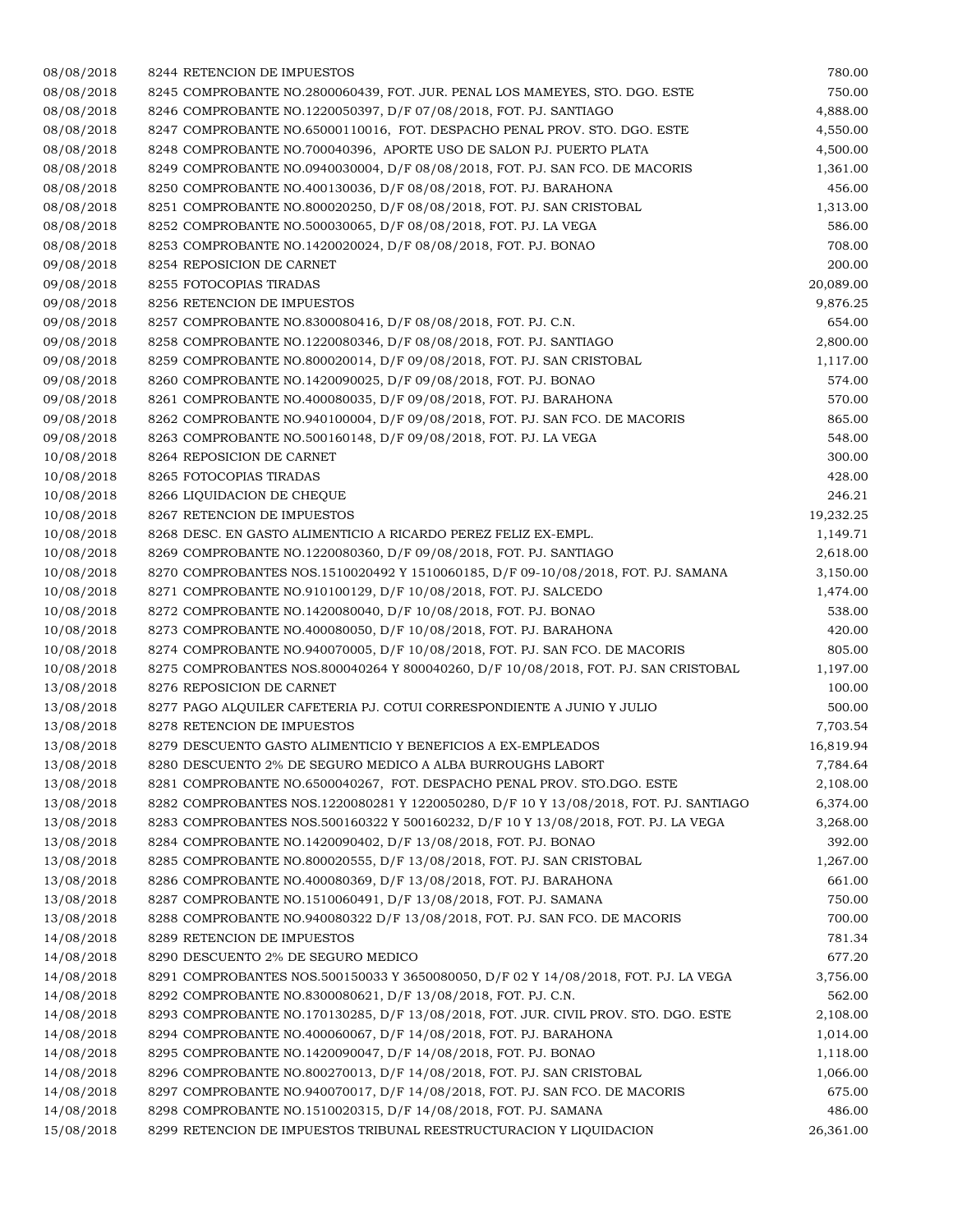| 15/08/2018 | 8300 RETENCION DE IMPUESTOS                                                         | 12,759.04    |
|------------|-------------------------------------------------------------------------------------|--------------|
| 15/08/2018 | 8301 COMPROBANTES NOS.3580060499 Y 3580050041, D/F 06 Y 13/08/2018, FOT. PJ. MAO    | 5,870.00     |
| 15/08/2018 | 8302 COMPROBANTE NO.1220050316, D/F 14/08/2018, FOT. PJ. SANTIAGO                   | 3,160.00     |
| 15/08/2018 | 8303 COMPROBANTE NO.1510040041, D/F 15/08/2018, FOT. PJ. SAMANA                     | 1,100.00     |
| 15/08/2018 | 8304 COMPROBANTE NO.1420090007, D/F 15/08/2018, FOT. PJ. BONAO                      | 552.00       |
| 15/08/2018 | 8305 COMPROBANTE NO.940090006, D/F 15/08/2018, FOT. PJ. SAN FCO. DE MACORIS         | 835.00       |
| 15/08/2018 | 8306 COMPROBANTE NO.400060058, D/F 15/08/2018, FOT. PJ. BARAHONA                    | 513.00       |
| 15/08/2018 | 8307 COMPROBANTE NO.500150083, D/F 15/08/2018, FOT. PJ. LA VEGA                     | 534.00       |
| 15/08/2018 | 8308 COMPROBANTE NO.800020217, D/F 15/08/2018, FOT. PJ. SAN CRISTOBAL               | 869.00       |
| 17/08/2018 | 8309 FOTOCOPIAS TIRADAS                                                             | 8,518.00     |
| 17/08/2018 | 8310 RETENCION DE IMPUESTOS                                                         | 3,890.82     |
| 17/08/2018 | 8311 COMPROBANTE NO.1220050304, D/F 15/08/2018, FOT. PJ. SANTIAGO.                  | 4,280.00     |
| 17/08/2018 | 8312 COMPROBANTE NO.8300080587, D/F 15/08/2018, FOT. PJ. CIUDAD NUEVA               | 800.00       |
| 17/08/2018 | 8313 COMPROBANTE NO.0940060006, D/F 17/08/2018, FOT. PJ. S.F.M.                     | 960.00       |
| 17/08/2018 | 8314 COMPROBANTE NO.0400140058, D/F 17/08/2018, FOT. PJ. BARAHONA                   | 952.00       |
| 17/08/2018 | 8315 COMPROBANTE NO.1420020017, D/F 17/08/2018, FOT. PJ. BONAO.                     | 718.00       |
| 17/08/2018 | 8316 COMPROBANTE NO.0800020124, D/F 17/08/2018, FOT. PJ. SAN CRISTOBAL              | 1,625.00     |
| 17/08/2018 | 8317 COMPROBANTE NO.0500150062, D/F 17/08/2018, FOT. PJ. LA VEGA                    | 534.00       |
| 17/08/2018 | 8318 COMPROBANTE NO.1220080361, D/F 17/08/2018, FOT. PJ. SANTIAGO                   | 3,156.00     |
| 20/08/2018 | 8319 CONFECCION DE CARNET                                                           | 200.00       |
| 20/08/2018 | 8320 INGRESOS VARIOS                                                                | 450.00       |
| 20/08/2018 | 8321 FOTOCOPIAS TIRADAS                                                             | 295.00       |
| 20/08/2018 | 8322 RETENCION DE IMPUESTOS                                                         | 1,290.00     |
| 20/08/2018 | 8323 COMPROBANTE NO.6500140216, D/F 15/08/2018, FOT. DESP.PENAL PROV. STO.DGO.      | 3,142.00     |
| 20/08/2018 | 8324 COMPROBANTE NO.8300080502, D/F 17/08/2018, FOT. PJ. CIUDAD NUEVA               | 1,344.00     |
| 20/08/2018 | 8325 COMPROBANTE NO.940030004, D/F 20/08/2018, FOT. PJ. SAN FRANCISCO DE MACORIS    | 520.00       |
| 20/08/2018 | 8326 COMPROBANTE NO.3650050423, D/F 20/08/2018, FOT. PJ. LA VEGA                    | 960.00       |
| 20/08/2018 | 8327 COMPROBANTE NO.400140400, D/F 20/08/2018, FOT. PJ. BARAHONA                    | 408.00       |
| 20/08/2018 | 8328 COMPROBANTES NOS.1420020435 Y 1420040305, D/F 06 Y 20/08/2018, FOT. PJ. BONAO  | 1,160.00     |
| 20/08/2018 | 8329 COMPROBANTE NO.170120855, D/F 20/08/2018, FOT. JUR. CIVIL PROV. STO. DGO. ESTE | 2,008.00     |
| 20/08/2018 | 8330 COMPROBANTE NO.2720060715, D/F 20/08/2018, FOT. PJ. BANI                       | 16,092.00    |
| 21/08/2018 | 8331 REPOSICION DE CARNET                                                           | 100.00       |
| 21/08/2018 | 8332 RETENCION DE IMPUESTOS                                                         | 919.41       |
| 21/08/2018 | 8333 COMPROBANTES NOS.1220080435 Y 1220050449, FOT. PJ. SANTIAGO                    | 8,094.00     |
| 21/08/2018 | 8334 COMPROBANTES NOS.400060517 Y 400140045, FOT. PJ. BARAHONA                      | 1,280.00     |
| 21/08/2018 | 8335 COMPROBANTE NO.500150076, D/F 21/08/2018, FOT. PJ. LA VEGA                     | 614.00       |
| 21/08/2018 | 8336 COMPROBANTE NO.1420080050, D/F 21/08/2018, FOT. PJ. LA BONAO                   | 556.00       |
| 21/08/2018 | 8337 COMPROBANTE NO.940070004, D/F 21/08/2018, FOT. PJ. SAN FRANC. DE MACORIS       | 1,252.00     |
| 21/08/2018 | 8338 COMPROBANTE NO.1510010015, D/F 21/08/2018, FOT. PJ. SAMANA                     | 1,750.00     |
| 22/08/2018 | 8339 PAGO ALQUILER CENTRO COPIADO PJ. SAN PEDRO DE MACORIS                          | 3,804.00     |
| 22/08/2018 | 8340 RETENCION DE IMPUESTOS                                                         | 8,266.56     |
| 22/08/2018 | 8341 PAGO REEMBOLSO SEGURO DE SALUD DE PENSIONADOS CORRESP. JULIO 2018              | 2,357,636.00 |
| 22/08/2018 | 8342 COMPROBANTE NO.910100304, D/F 21/08/2018, FOT. PJ. SALCEDO                     | 940.00       |
| 22/08/2018 | 8343 COMPROBANTE NO.940050010, D/F 22/08/2018, FOT. PJ. SAN FCO. DE MACORIS         | 1,214.00     |
| 22/08/2018 | 8344 COMPROBANTE NO.400140090, D/F 22/08/2018, FOT. PJ. BARAHONA                    | 585.00       |
| 22/08/2018 | 8345 COMPROBANTE NO.1420020048, D/F 22/08/2018, FOT. PJ. BONAO                      | 574.00       |
| 22/08/2018 | 8346 COMPROBANTE NO.3650080075, D/F 22/08/2018, FOT. PJ. LA VEGA                    | 2,002.00     |
| 23/08/2018 | 8347 LIQUIDACION DE CHEQUE NO.74321                                                 | 305.05       |
| 23/08/2018 | 8348 LIQUIDACION DE CHEQUE NO.73549                                                 | 81.22        |
| 23/08/2018 | 8349 LIQUIDACION DE CHEQUE NO.70736                                                 | 30,964.71    |
| 23/08/2018 | 8350 FOTOCOPIAS TIRADAS                                                             | 202.00       |
| 23/08/2018 | 8351 RETENCION DE IMPUESTOS                                                         | 12,045.54    |
| 23/08/2018 | 8352 DESCUENTO 2% DE SEGURO MEDICO                                                  | 11,534.33    |
| 23/08/2018 | 8353 COMPROBANTE NO.8300080570, D/F 21/08/2018, FOT. PJ. CIUDAD NUEVA               | 1,628.00     |
| 23/08/2018 | 8354 COMPROBANTE NO.0800270334, D/F 22/08/2018, FOT. PJ.SAN CRISTOBAL               | 610.00       |
| 23/08/2018 | 8355 COMPROBANTE NO.3650080049, D/F 23/08/2018, FOT. PJ.LA VEGA                     | 1,880.00     |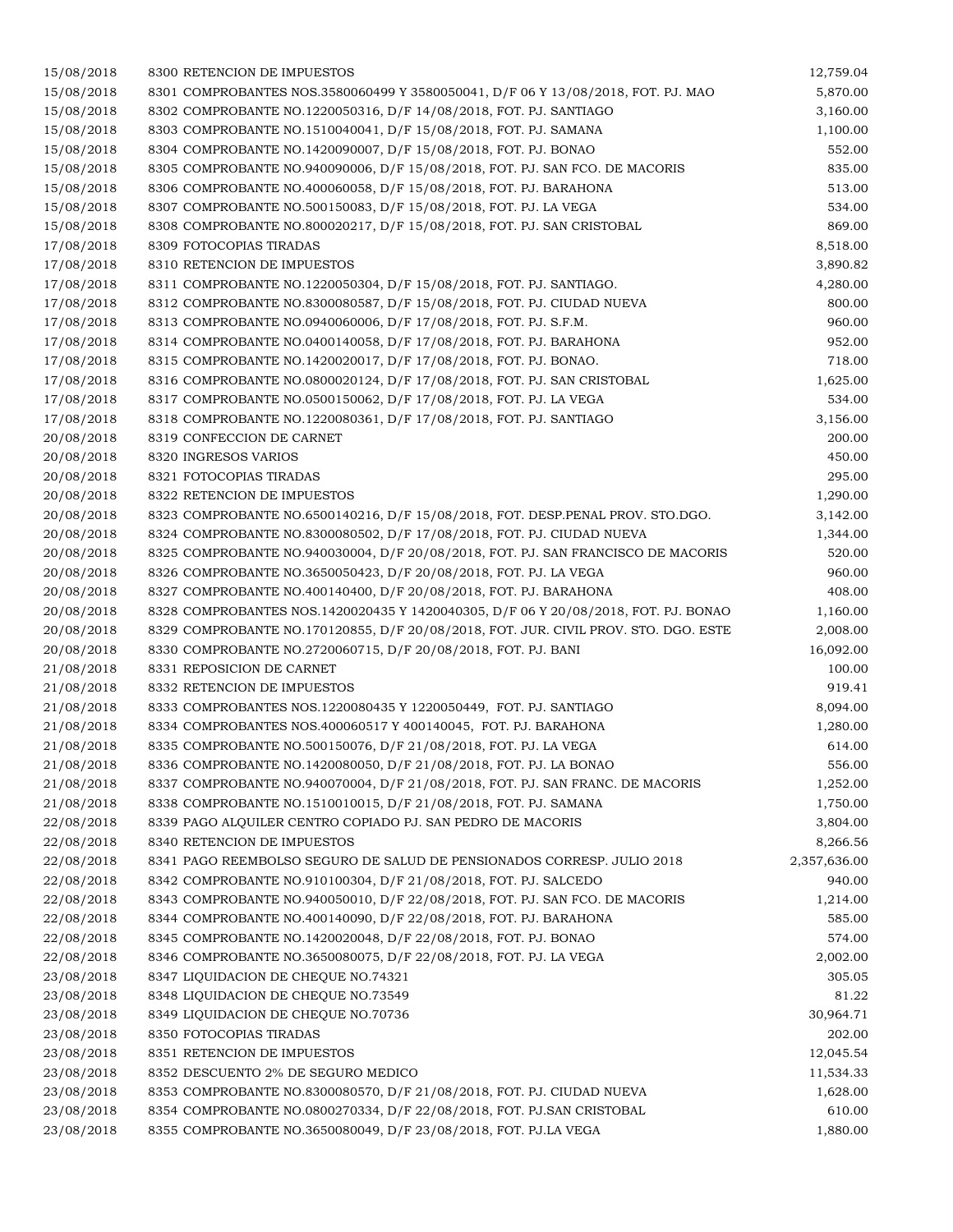| 23/08/2018 | 8356 COMPROBANTE NO.01420080018, D/F 23/08/2018, FOT. PJ.BONAO                 | 1,054.00   |
|------------|--------------------------------------------------------------------------------|------------|
| 23/08/2018 | 8357 COMPROBANTE NO.0400060071, D/F 23/08/2018, FOT. PJ.BARAHONA               | 500.00     |
| 23/08/2018 | 8358 COMPROBANTE NO.01510060065, D/F 23/08/2018, FOT. PJ.SAMANA                | 550.00     |
| 23/08/2018 | 8359 COMPROBANTE NO.0940090004, D/F 23/08/2018, FOT. PJ.S.F.M.                 | 2,121.00   |
| 24/08/2018 | 8360 INGRESOS VARIOS                                                           | 250.00     |
| 24/08/2018 | 8361 LIQUIDACION DE CHEQUE NO. 72996                                           | 275,297.91 |
| 24/08/2018 | 8362 RETENCION DE IMPUESTOS                                                    | 15,785.14  |
| 24/08/2018 | 8363 DESCUENTO 2% SEGURO MEDICO                                                | 1,636.50   |
| 24/08/2018 | 8364 COMPROBANTE NO.800270233, D/F 23/08/2018, FOT. PJ. SAN CRISTOBAL          | 909.00     |
| 24/08/2018 | 8365 COMPROBANTE NO.1220080364, D/F 23/08/2018, FOT. PJ. SANTIAGO              | 3,932.00   |
| 24/08/2018 | 8366 COMPROBANTE NO.400060091, D/F 24/08/2018, FOT. PJ. BARAHONA               | 635.00     |
| 24/08/2018 | 8367 COMPROBANTE NO.940090004, D/F 24/08/2018, FOT. PJ. SAN FRANC. DE MACORIS  | 550.00     |
| 24/08/2018 | 8368 COMPROBANTE NO.1420040032, D/F 24/08/2018, FOT. PJ. BONAO                 | 1,094.00   |
| 24/08/2018 | 8369 COMPROBANTE NO.1510020150, D/F 24/08/2018, FOT. PJ. SAMANA                | 300.00     |
| 27/08/2018 | 8370 REPOSICION DE CARNET                                                      | 200.00     |
| 27/08/2018 | 8371 INGRESOS VARIOS                                                           | 2,500.00   |
| 27/08/2018 | 8372 RETENCION DE IMPUESTOS                                                    | 11,798.48  |
| 27/08/2018 | 8373 DESC. SEGURO MEDICO CORRESP. A NOMINAS MES DE AGOSTO/2018                 | 6,579.72   |
| 27/08/2018 | 8374 COMPROBANTE NO.800270348, D/F 24/08/2018, FOT. PJ. SAN CRISTOBAL          | 627.00     |
| 27/08/2018 | 8375 COMPROBANTES NOS.3810030022/500150353, D/F 24,27/08/2018, FOT. PJ.LA VEGA | 3,344.00   |
| 27/08/2018 | 8376 COMPROBANTE NO.940100393, D/F 27/08/2018, FOT. PJ. S.FM.                  | 776.00     |
| 27/08/2018 | 8377 COMPROBANTE NO.400140576, D/F 27/08/2018, FOT. PJ. BARAHONA               | 394.00     |
| 27/08/2018 | 8378 COMPROBANTE NO.1420080408, D/F 27/08/2018, FOT. PJ. BONAO                 | 608.00     |
| 27/08/2018 | 8379 COMPROBANTE NO.170120311, D/F 27/08/2018, FOT. JUR. CIVIL S.D.            | 2,162.00   |
| 28/08/2018 | 8380 REPOSICION CARNET EXTRAVIADO ALG. ORDINARIO                               | 300.00     |
|            |                                                                                | 4,000.00   |
| 28/08/2018 | 8381 PAGO TOTAL POR SUBASTA DE MOBILIARIO Y EQUIPOS                            |            |
| 28/08/2018 | 8382 FOTOCOPIAS TIRADAS EN LA C/PENAL C/APEL.D.N                               | 664.00     |
| 28/08/2018 | 8383 RETENCION IMPUESTOS                                                       | 4,154.41   |
| 28/08/2018 | 8384 DESC. SEGURO MEDICO A CHADEL ZAYAS SEVERINO                               | 1,050.00   |
| 28/08/2018 | 8385 ALQUILER CAFETERIAS JURISD. INMOLBILIARIA Y ED. SCJ.                      | 130,000.00 |
| 28/08/2018 | 8386 COMPROBANTES NOS.800020960/800270031, FOT. PJ. SAN CRISTOBAL              | 1,436.00   |
| 28/08/2018 | 8387 COMPROBANTES NOS.8300080588/8300081080, D/F 21/08/2018, FOT. PJCN.        | 2,134.00   |
| 28/08/2018 | 8388 COMPROBANTE NO.1220080429, D/F 27/08/2018, FOT. PJ. SANTIAGO              | 2,168.00   |
| 28/08/2018 | 8389 COMPROBANTE NO.940100015, D/F 28/08/2018, FOT. PJ. S.FM.                  | 402.00     |
| 28/08/2018 | 8390 COMPROBANTE NO.500160064, D/F 28/08/2018, FOT. PJ.LA VEGA                 | 1,118.00   |
| 28/08/2018 | 8391 COMPROBANTE NO.1510020076, D/F 28/08/2018, FOT. PJ. SAMANA                | 1,000.00   |
| 28/08/2018 | 8392 COMPROBANTE NO.1420080051, D/F 28/08/2018, FOT. PJ. BONAO                 | 204.00     |
| 28/08/2018 | 8393 COMPROBANTE NO.3580060034, D/F 21/08/2018, FOT. PJ. DE MAO                | 4,112.00   |
| 29/08/2018 | 8394 REPOSICION CARNETS                                                        | 200.00     |
| 29/08/2018 | 8395 LIQUIDACION CHEQUE NO.70734                                               | 104.65     |
| 29/08/2018 | 8396 RETENCION IMPUESTOS                                                       | 15,620.28  |
| 29/08/2018 | 8397 DESC. SEGURO MEDICO CORRESP. A NOMINAS MES DE AGOSTO/2018                 | 94,366.08  |
| 29/08/2018 | 8398 COMPROBANTES NOS.1220050402/1220080434/1220050378, FOT. PJ. SANTIAGO      | 10,276.00  |
| 29/08/2018 | 8399 COMPROBANTE NO.1510020092, D/F 29/08/2018, FOT. PJ. SAMANA                | 1,500.00   |
| 29/08/2018 | 8400 COMPROBANTE NO.500150063, D/F 29/08/2018, FOT. PJ.LA VEGA                 | 706.00     |
| 29/08/2018 | 8401 COMPROBANTE NO.940080014, D/F 29/08/2018, FOT. PJ. S.FM.                  | 546.00     |
| 29/08/2018 | 8402 COMPROBANTE NO.2000030156, D/F 28/08/2018, FOT. PJ. DE MAO                | 2,288.00   |
| 29/08/2018 | 8403 COMPROBANTE NO.400140061, D/F 29/08/2018, FOT. PJ. BARAHONA.              | 816.00     |
| 29/08/2018 | 8404 COMPROBANTE NO.1420080033, D/F 29/08/2018, FOT. PJ. BONAO                 | 998.00     |
| 30/08/2018 | 8405 REPOSICION CARNETS EMPL. Y ALG. ORDINARIO                                 | 400.00     |
| 30/08/2018 | 8406 RETENCION IMPUESTOS                                                       | 15,657.34  |
| 30/08/2018 | 8407 DESC. FALTANTE EN ARQUEO FONDO CAJA CHICA AL SR. EDWARD ARIAS,            | 3,001.01   |
| 30/08/2018 | 8408 DESC. VARIOS A EMPLS. DE ESTA INSTITUCIÓN. DE NOMINAS MES DE AGOSTO/2018  | 26,681.41  |
| 30/08/2018 | 8409 COMPROBANTES NOS.800030337/800020433, FOT. PJ. SAN CRISTOBAL              | 1,715.00   |
| 30/08/2018 | 8410 COMPROBANTE NO.400060068, D/F 28/08/2018, FOT. PJ. BARAHONA.              | 902.00     |
| 30/08/2018 | 8411 COMPROBANTE NO.6500110321, D/F 28/08/2018, FOT. DESP. PENAL PROV. SD.     | 6,836.00   |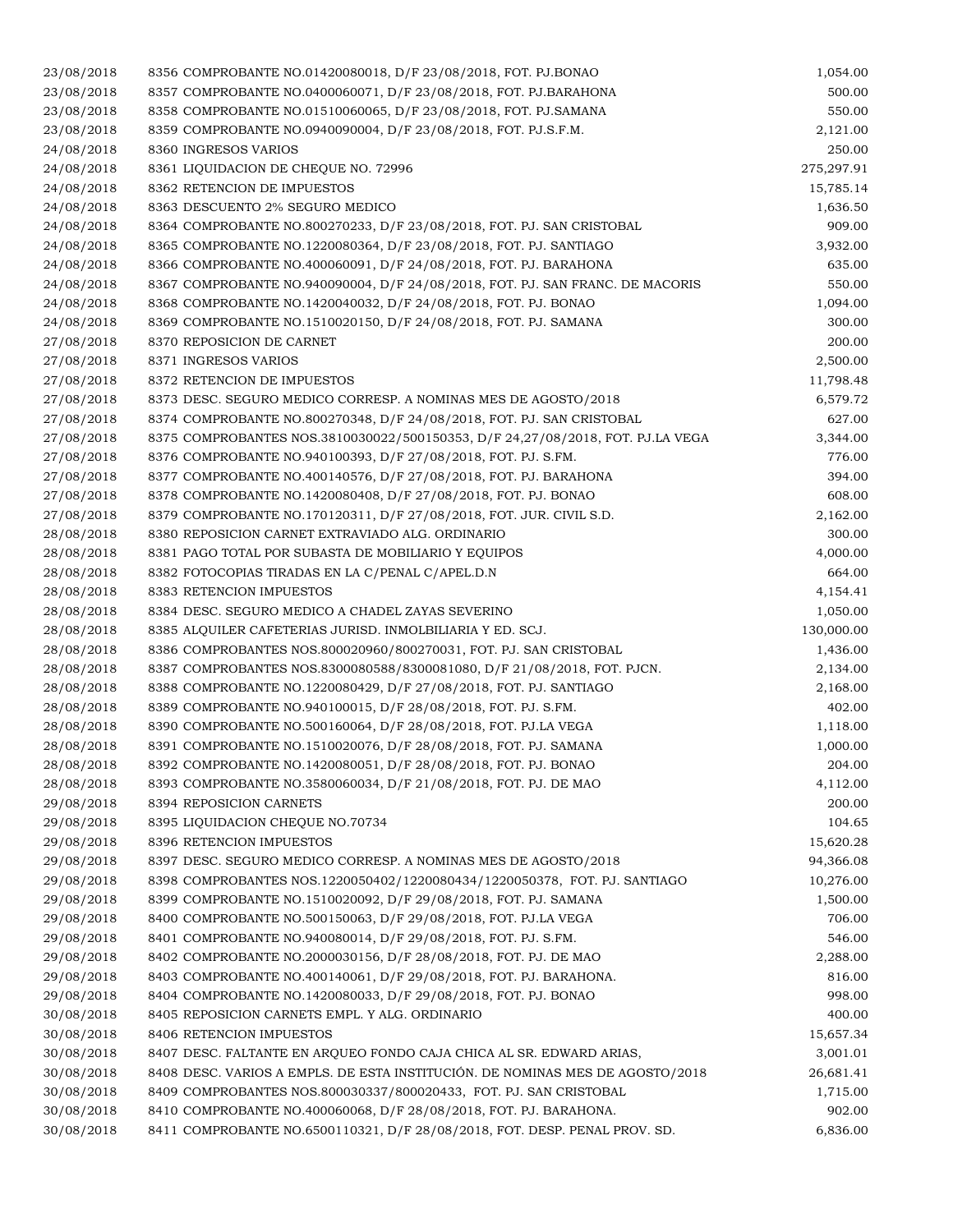|            | <b>TOTAL</b>                                                                     | 3.596.614.24 |
|------------|----------------------------------------------------------------------------------|--------------|
| 31/08/2018 | 8435 COMPROBANTE NO.800070084, D/F 31/08/2018, FOT. PJ. SAN CRISTOBAL            | 1,119.00     |
| 31/08/2018 | 8434 COMPROBANTE NO.3640070218, D/F 30/08/2018, VENTA PUBL. SJM.                 | 3,200.00     |
| 31/08/2018 | 8433 COMPROBANTE NO.1420080240, D/F 31/08/2018, FOT. PJ. BONAO                   | 1,134.00     |
| 31/08/2018 | 8432 COMPROBANTE NO.8300080569, D/F 31/08/2018, FOT. PJCN.                       | 676.00       |
| 31/08/2018 | 8431 COMPROBANTES NOS.1220050341/1220080399, D/F30-31/08/2018, FOT. PJ. SANTIAGO | 6,432.00     |
| 31/08/2018 | 8430 COMPROBANTE NO.400110117, D/F 31/08/2018, FOT. PJ. BARAHONA.                | 315.00       |
| 31/08/2018 | 8429 COMPROBANTE NO.8300080602, D/F 30/08/2018, FOT. PJCN.                       | 1,494.00     |
| 31/08/2018 | 8428 COMPROBANTE NO.1510060076, D/F 31/08/2018, FOT. PJ. SAMANA                  | 1,700.00     |
| 31/08/2018 | 8427 COMPROBANTE NO.910040040, D/F 31/08/2018, FOT. PJ. SALCEDO                  | 1,025.00     |
| 31/08/2018 | 8426 COMPROBANTE NO.500150045, D/F 31/08/2018, FOT. PJ.LA VEGA                   | 1,208.00     |
| 31/08/2018 | 8425 COMPROBANTE NO.940060005, D/F 31/08/2018, FOT. PJ. S.FM.                    | 450.00       |
| 31/08/2018 | 8424 DESC. GASTOS ALIMENTICIOS A VARIOS EX-EMPLS. DE ESTA INSTITUCION            | 3,089.04     |
| 31/08/2018 | 8423 RETENCION IMPUESTOS                                                         | 9,778.86     |
| 31/08/2018 | 8422 FOTOCOPIAS TIRADAS EN EL CENTRO DE FOT. DEL PJ. DE LAS CORTES DE APEL. D.N. | 9,484.00     |
| 31/08/2018 | 8421 REPOSICION CARNET DAÑADO                                                    | 100.00       |
| 30/08/2018 | 8420 COMPROBANTE NO.800270069, D/F 30/08/2018, FOT. PJ. SAN CRISTOBAL            | 1,313.00     |
| 30/08/2018 | 8419 COMPROBANTE NO.400140064, D/F 30/08/2018, FOT. PJ. BARAHONA.                | 567.00       |
| 30/08/2018 | 8418 DEPOSITO 180830001220020022 PAGO ALOUILER CAFET.DE SANTIADGO AGOSTO 2018    | 20,000.00    |
| 30/08/2018 | 8417 COMPROBANTE NO.1220080020, D/F 30/08/2018, FOT. BIBLIOTECA PJ. SANTIAGO     | 1,850.00     |
| 30/08/2018 | 8416 COMPROBANTE NO.1420010017, D/F 30/08/2018, FOT. PJ. BONAO                   | 732.00       |
| 30/08/2018 | 8415 COMPROBANTE NO.1510010018, D/F 30/08/2018, FOT. PJ. SAMANA                  | 2,500.00     |
| 30/08/2018 | 8414 COMPROBANTE NO.500160030, D/F 30/08/2018, FOT. PJ.LA VEGA                   | 1,576.00     |
| 30/08/2018 | 8413 COMPROBANTE NO.940080010, D/F 30/08/2018, FOT. PJ. S.FM.                    | 660.00       |
| 30/08/2018 | 8412 COMPROBANTE NO.1220050384, D/F 29/08/2018, FOT. PJ. SANTIAGO                | 2,716.00     |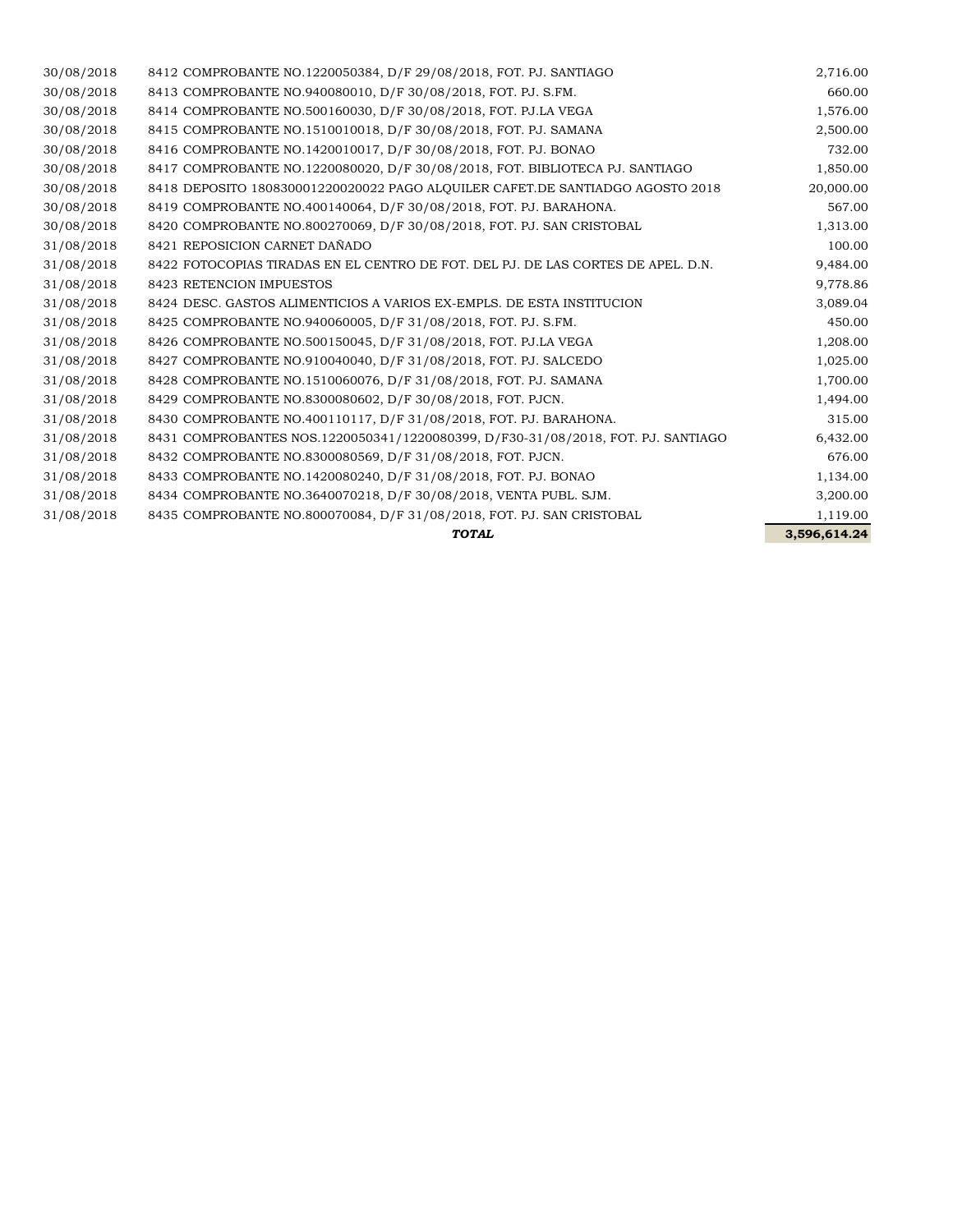### *CONSEJO DEL PODER JUDICIAL DIRECCION PRESUPUESTARIA Y FINANCIERA DEPARTAMENTO DE CONTABILIDAD RELACION DE TRANSFERENCIAS CREDITOS* **DEL MES DE AGOSTO DEL 2018**

| <b>FECHA</b> | NUM. | <b>DESCRIPCION</b>                                                              | <b>VALOR RDS</b> |
|--------------|------|---------------------------------------------------------------------------------|------------------|
| 07/08/2018   | 614  | PAGO REEMBOLSO GASTO ALIMENTICIO Y DIETA PAGADA A EMPLEADOS COOPNASE.IU         | 12,500.00        |
| 20/08/2018   | 618  | PAGO APORTE SEGURIDAD EDIF. SCJ CORRESP. A AGOSTO 2018                          | 100,000.00       |
| 20/08/2018   | 615  | TRANSF. DE FONDO A LA CTA. OPER. CORRESP. A LA ASIGN. PRESUPUESTARIA            | 575,553,639.80   |
| 20/08/2018   | 619  | PAGO APORTE SEGURIDAD EDIF. P.J. SANTIAGO CORRESP. A AGOSTO 2018                | 49,795.00        |
| 20/08/2018   | 616  | PAGO APORTE ALQUILER LOCAL PJ SANTO DOMINGO CORRESP. A AGOSTO 2018              | 50,000.00        |
| 20/08/2018   | 617  | PAGO APORTE ALOUILER LOCAL TRIB. SUPERIOR ADMINISTRATIVO CORRESP. A AGOSTO 2018 | 59,980.00        |
| 27/08/2018   | 620  | PAGO CONTRIBUCION REMOZAMIENTO LOCAL DONDE FUNCIONABA LA COOPNASEJU             | 29,656.00        |
| 28/08/2018   | 622  | PAGO REEMBOLSO SEGURO MEDIO EMPLEADOS ENJ CORRESP. A AGOSTO 2018                | 77,445.10        |
| 28/08/2018   | 621  | PAGO REEMBOLSO DIETA Y GASTO ALIMENTICIO PAGADOS A EMPLEADOS COOPNASEJU         | 12,500.00        |
| 30/08/2018   | 624  | TRANSF. DE FONDO DE LA CTA. SUELDOS A LA                                        | 9,734,830.11     |
| 31/08/2018   | 623  | PAGO CONSUMO DE ELECTRICIDAD Y COMBUSTIBLE AL 12/ AGOSTO 2018                   | 20,759.94        |
|              |      | <b>TOTAL</b>                                                                    | 585,701,105.95   |

*ANEXO 03*

### *CONSEJO DEL PODER JUDICIAL DIRECCION PRESUPUESTARIA Y FINANCIERA DEPARTAMENTO DE CONTABILIDAD RELACION NOTAS DE CREDITOS* **DEL MES DE AGOSTO DEL 2018**

| FECHA      | NUM. | <b>DESCRIPCION</b>                               | <b>VALOR RDS</b> |
|------------|------|--------------------------------------------------|------------------|
| 06/08/2018 | 1679 | REINTEGRO CHQ74528                               | 10,157.75        |
| 09/08/2018 | 1680 | REINTEGRO CHQ72933                               | 3,692.48         |
| 20/08/2018 | 1681 | REINTEGRO CHQ73437                               | 1,000.00         |
| 20/08/2018 | 1682 | REINTEGRO CHQ74611                               | 61,536.44        |
| 22/08/2018 | 1683 | REINTEGRO CHQ74413                               | 48,400.00        |
| 22/08/2018 | 1684 | REINTEGRO CHQ74268                               | 4,900.00         |
| 22/08/2018 | 1685 | REINTEGRO CHO73998                               | 1,995.00         |
| 29/08/2018 | 1686 | CARGO POR EMPLEADOS EXCLUIDOS DE NOM.            | 25,300.00        |
| 29/08/2018 | 1687 | CARGO POR EMPLEADOS EXCLUIDOS DE NOM.            | 33,250.00        |
| 29/08/2018 | 1688 | CARGO POR EMPLEADOS EXCLUIDOS DE LA NOMINA       | 4,669.92         |
| 30/08/2018 | 1689 | CARGO POR EMPLEADOS EXCLUIDOS NOMINA HORAS EXTRA | 300.00           |
| 31/08/2018 | 1690 | REINTEGRO CHQ70000                               | 731.50           |
| 31/08/2018 | 1691 | REINTEGRO CHQ70192                               | 2,394.00         |
| 31/08/2018 | 1692 | REINTEGRO CHQ70282                               | 113,543.26       |
| 31/08/2018 | 1693 | REINTEGRO CHQ70343                               | 4,268.45         |
| 31/08/2018 | 1694 | REINTEGRO CHQ70403                               | 16,706.25        |
| 31/08/2018 | 1695 | REINTEGRO CHQ70419                               | 1,500.00         |
| 31/08/2018 | 1696 | REINTEGRO CHQ70427                               | 2,000.00         |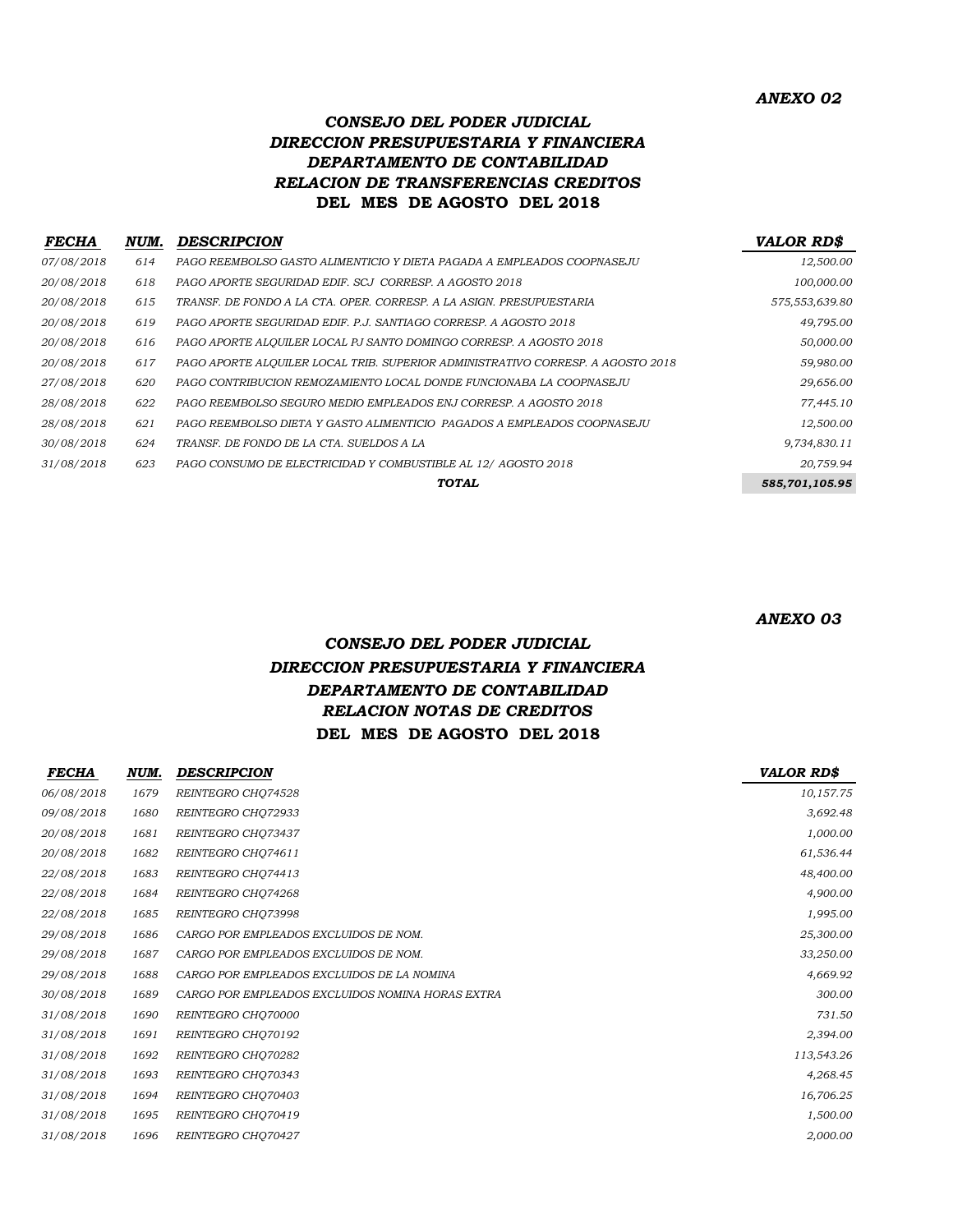|            |      |                    | <b>TOTAL</b> | 1,060,728.83 |
|------------|------|--------------------|--------------|--------------|
| 31/08/2018 | 1703 | REINTEGRO CHO70561 |              | 74,693.30    |
| 31/08/2018 | 1702 | REINTEGRO CHO70735 |              | 600,000.00   |
| 31/08/2018 | 1701 | REINTEGRO CHO70530 |              | 6,440.68     |
| 31/08/2018 | 1700 | REINTEGRO CHO70474 |              | 3,000.00     |
| 31/08/2018 | 1699 | REINTEGRO CHO70461 |              | 9,450.00     |
| 31/08/2018 | 1698 | REINTEGRO CHO70460 |              | 10,800.00    |
| 31/08/2018 | 1697 | REINTEGRO CHO70459 |              | 19,999.80    |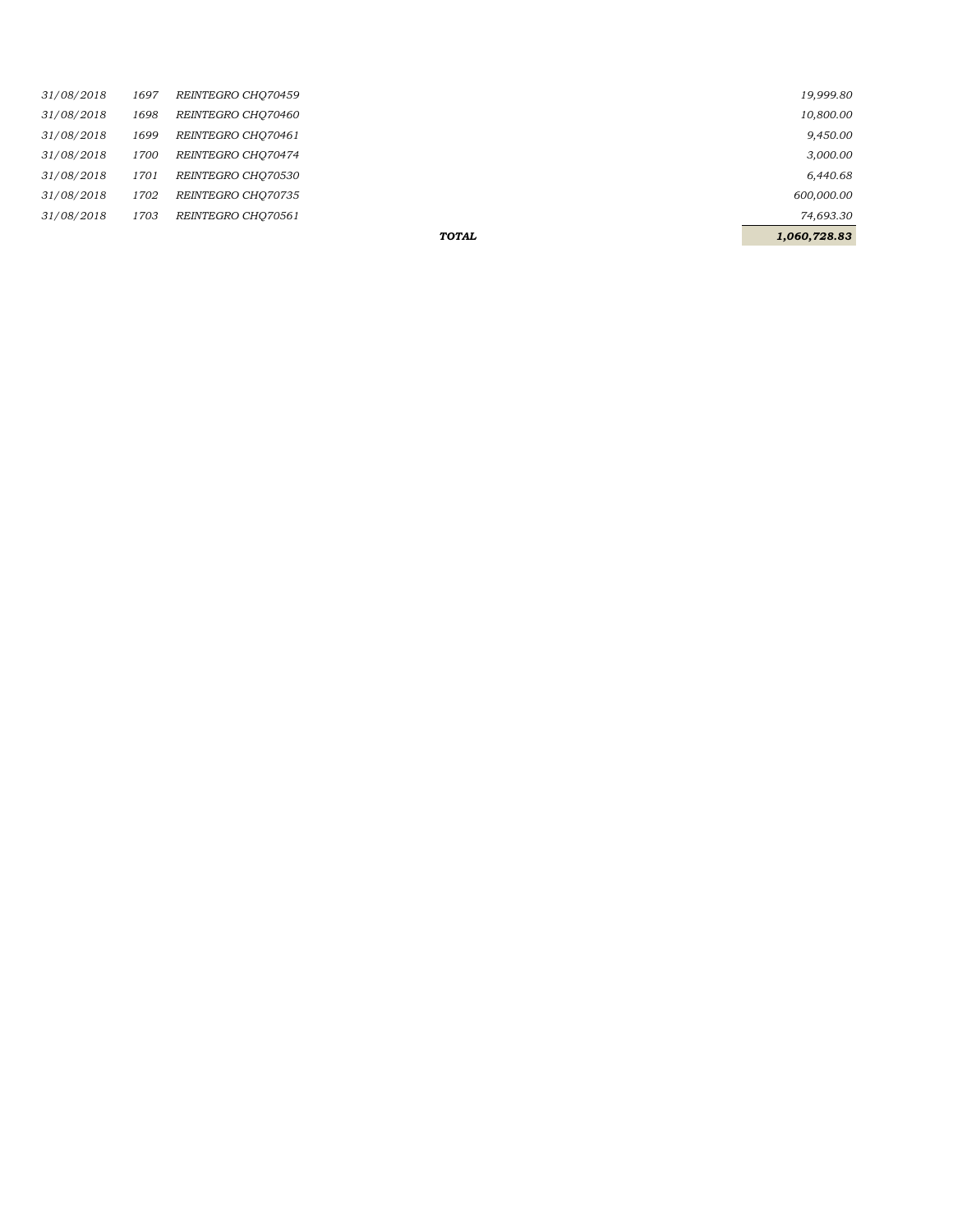# *CONSEJO DEL PODER JUDICIAL DIRECCION PRESUPUESTARIA Y FINANCIERA DEPARTAMENTO DE CONTABILIDAD RELACION DE CHEQUES EMITIDOS DEL MES DE AGOSTO DEL 2018*

| <b>FECHA</b>               | <b>NUM. BENEFICIARIO</b>                                 | <b>VALOR RD\$</b> |
|----------------------------|----------------------------------------------------------|-------------------|
| 03/08/2018                 | 74761 RAMONA J. BAUTISTA TEJEDA                          | 515,010.57        |
|                            | 03/08/2018 74753 HUMANO SEGUROS S A                      | 723,777.72        |
| 03/08/2018                 | 74757 FRANCHESCA NUNEZ TEJEDA                            | 10,000.00         |
|                            | 03/08/2018 74751 MAXIMO WINNAR PERALTA MELENDEZ          | 6,650.00          |
|                            | 03/08/2018 74754 INVERSIONES TAMEN SRL                   | 5,471.18          |
|                            | 03/08/2018 74752 AUTO SUPER FRIO M&S EIRL                | 22,757.40         |
|                            | 03/08/2018 74760 BANCO DE RESERVAS DE LA REP. DOMINICANA | 229,972.10        |
|                            | 03/08/2018 74759 FRANCHESCA PEREZ PEREZ                  | 10,000.00         |
|                            | 03/08/2018 74746 RAMON ARIEL FERMIN FULCAR               | 115,079.66        |
|                            | 03/08/2018 74756 VICTORIA MEDINA HENRIQUEZ               | 10,000.00         |
|                            | 03/08/2018 74747 ALMACENES UNIDOS, SAS                   | 89,126.36         |
|                            | 03/08/2018 74748 TRACE INTERNATIONAL, SRL                | 32,003.90         |
|                            | 03/08/2018 74750 WILFRIDO SUERO DIAZ                     | 3,600.00          |
|                            | 03/08/2018 74749 EDITORA LISTIN DIARIO SA                | 66,064.32         |
|                            | 03/08/2018 74758 KAREN LYNNET RAMIREZ                    | 10,000.00         |
|                            | 03/08/2018 74755 SUPLIDORA GOMEZ PEREZ SUGOPECA SRL      | 4,842.00          |
| 06/08/2018                 | 74783 CENTRO CUESTA NACIONAL, SAS                        | 45,089.87         |
|                            | 06/08/2018 74781 FL&M COMERCIAL SRL                      | 1,706.30          |
|                            | 06/08/2018 74786 LA INNOVACION, SRL                      | 316,019.00        |
| 06/08/2018 74764 EIKON SAS |                                                          | 12,829.37         |
|                            | 06/08/2018 74762 CRISTALES Y ENMARCADOS SRL              | 5,945.98          |
| 06/08/2018                 | 74784   DAF TRADING SRL                                  | 69,509.60         |
|                            | 06/08/2018 74769 OD DOMINICANA CORP                      | 25,365.74         |
|                            | 06/08/2018 74763 FUMICOSMOS SRL                          | 293,744.35        |
|                            | 06/08/2018 74780 TOLDEC INDUSTRIAL SRL                   | 27,599.40         |
| 06/08/2018                 | 74792 INVESTIGACION & PUBLICOS SRL                       | 28,250.00         |
| 06/08/2018                 | 74791  CECOMSA SRL                                       | 311,851.07        |
|                            | 06/08/2018 74788 CONSTRUCTORA DAILEY, SRL                | 281,733.30        |
| 06/08/2018                 | 74787 SKYROCKET GROUP SRL                                | 32,770.00         |
|                            | 06/08/2018 74789 IMPORTADORA DOPEL, SRL.                 | 5,322.30          |
| 06/08/2018                 | 74795 QUITASOLES AMBIENTALES SRL                         | 23,847.16         |
| 06/08/2018                 | 74770 OD DOMINICANA CORP                                 | 25,365.74         |
|                            | 06/08/2018 74775 OD DOMINICANA CORP                      | 25,365.74         |
| 06/08/2018                 | 74765 UNIVERSIDAD AUTONOMA DE SANTO DOMINGO              | 40,000.00         |
|                            | 06/08/2018 74774 OD DOMINICANA CORP                      | 25,365.74         |
| 06/08/2018                 | 74772 OD DOMINICANA CORP                                 | 25,365.74         |
|                            | 06/08/2018 74794 7J ELECTRICOS Y SERVICIOS SRL           | 20,272.20         |
| 06/08/2018                 | 74778 OD DOMINICANA CORP                                 | 27,864.04         |
|                            | 06/08/2018 74777 OD DOMINICANA CORP                      | 25,365.74         |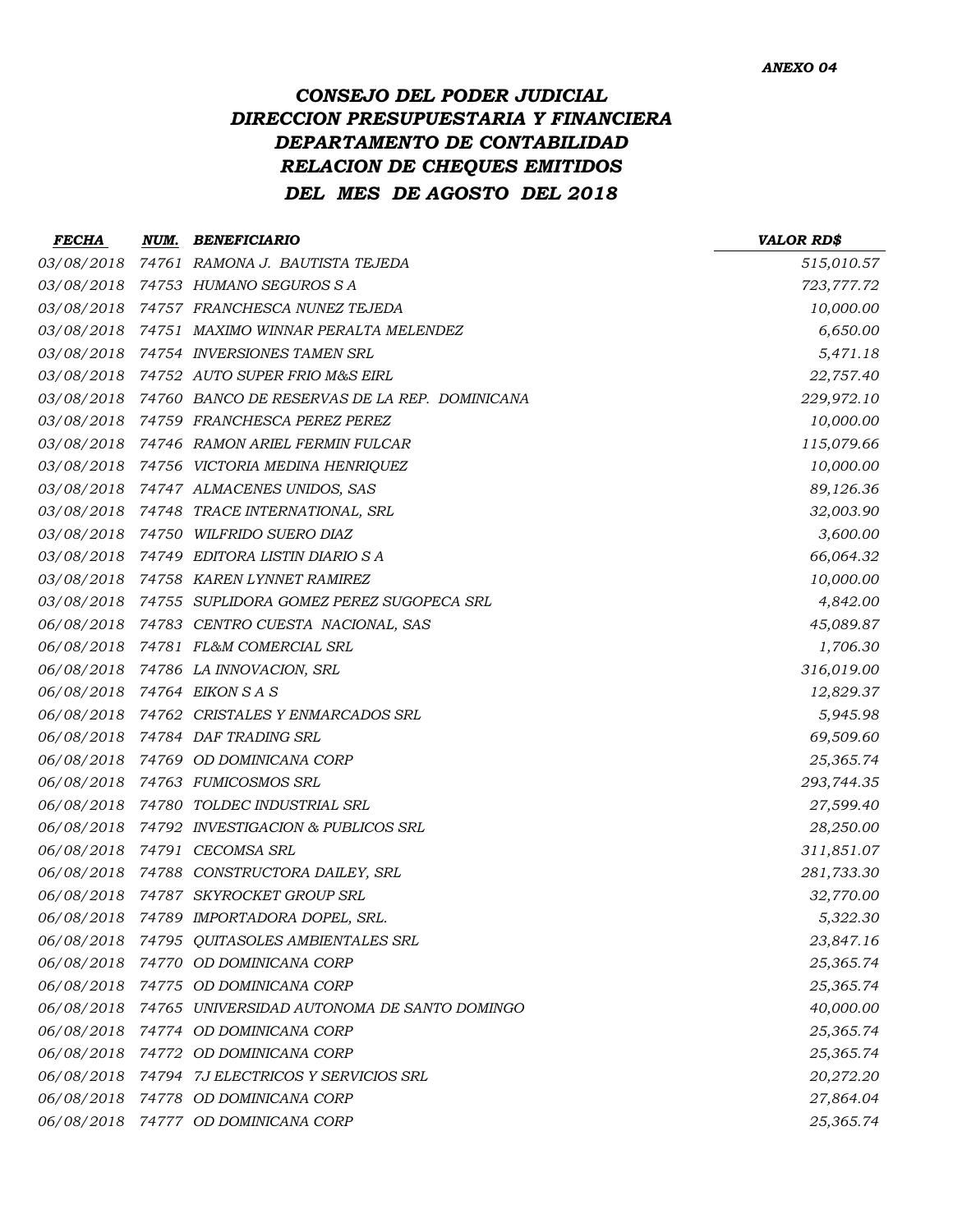|            | 06/08/2018 74767 GRUPO ENERGY RENTAL DOMINICANA SRL                 | 76,573.32  |
|------------|---------------------------------------------------------------------|------------|
|            | 06/08/2018 74771 OD DOMINICANA CORP                                 | 25,365.74  |
|            | 06/08/2018 74768 MUNOZ CONCEPTO MOBILIARIO, SRL                     | 85,880.00  |
|            | 06/08/2018 74793 NEW IMAGE SOLUTIONS AND MARKETING SRL              | 1,073.50   |
|            | 06/08/2018 74773 OD DOMINICANA CORP                                 | 25,365.74  |
|            | 06/08/2018 74790 VIAMAR, S.A.                                       | 6,463.60   |
|            | 06/08/2018 74782 SUPLIDORA GOMEZ PEREZ SUGOPECA SRL                 | 2,244.18   |
|            | 06/08/2018 74779 OD DOMINICANA CORP                                 | 25,365.74  |
|            | 06/08/2018 74785 CENTRO CUESTA NACIONAL, SAS                        | 63,982.35  |
|            | 06/08/2018 74766 B & H MOBILIARIO, SRL                              | 16,140.00  |
|            | 06/08/2018 74796 JEANNE MARIE CROES NADAL                           | 2,700.00   |
|            | 06/08/2018 74776 OD DOMINICANA CORP                                 | 25,365.74  |
|            | 07/08/2018 74827 ALTAGRACIA LIBERTAD LEYBA ACOSTA                   | 9,000.00   |
|            | 07/08/2018 74814 PROLIMPISO, SRL                                    | 47,161.68  |
|            | 07/08/2018 74800 TONY GRULLON MONTILLA                              | 500,000.00 |
|            | 07/08/2018 74803 FRANCIS A. LEGUISAMON REYES                        | 129,343.71 |
|            | 07/08/2018 74815 B & H MOBILIARIO, SRL                              | 395,274.00 |
|            | 07/08/2018 74813 PS & S PROVEEDORA DE SERVS. & SUMINIST DE OF., SRL | 14,910.51  |
|            | 07/08/2018 74806 UNIVERSIDAD AUTONOMA DE SANTO DOMINGO              | 40,000.00  |
|            | 07/08/2018 74810 IRIS B. ARNAUT DE LOS SANTOS                       | 129,250.00 |
|            | 07/08/2018 74812 P & V MOVIL COMERCIAL, SRL                         | 33,335.00  |
|            | 07/08/2018 74805 FELIX MANUEL BAUTISTA CUEVAS                       | 500,000.00 |
|            | 07/08/2018 74807 CONSORCIO DE TARJETAS DOMINICANAS SA               | 46,151.00  |
|            | 07/08/2018 74828 MATOS & COMPANIA, SRL                              | 20,402.98  |
|            | 07/08/2018 74819 INVESTIGACION & PUBLICOS SRL                       | 15,820.00  |
|            | 07/08/2018 74808 ELECTRO INDUSTRIAL SANTIAGO SRL                    | 59,976.29  |
|            | 07/08/2018 74841 ODELVIS VALDEZ LUNA                                | 14,977.78  |
|            | 07/08/2018 74798 IRIS B. ARNAUT DE LOS SANTOS                       | 45,650.00  |
|            | 07/08/2018 74829 MATOS & COMPANIA, SRL                              | 16,347.51  |
|            | 07/08/2018 74817 CONTROL DE FUEGO RAMON A GUZMAN G SRL              | 10,113.50  |
|            | 07/08/2018 74830 LOURDES MARTINA MELO FERNANDEZ                     | 1,980.00   |
| 07/08/2018 | 74833 SYLVIE VANBOSSUYT DE GUERRERO                                 | 1,350.00   |
|            | 07/08/2018 74804 WILKA LETICIA QUIROZ FLORENCIO                     | 371,197.86 |
|            | 07/08/2018 74826 CORPORACION ESTATAL DE RADIO Y TELEVISION          | 8,740.25   |
|            | 07/08/2018 74831 KEILA YMALAI VALDEZ FULGENCIO                      | 2,700.00   |
|            | 07/08/2018 74840 JULISSA CONTIN CEBALLOS                            | 675.00     |
|            | 07/08/2018 74820 BRAPINSA SRL                                       | 9,741.22   |
|            | 07/08/2018 74836 ROSIBEL DIAZ PEREZ                                 | 2,970.00   |
|            | 07/08/2018 74835 MIGUELINA ALTAGRACIA GONZALEZ DE ALFONSECA         | 3,960.00   |
|            | 07/08/2018 74832 SASKIA KARINA DE LOS MILAGROS NUNEZ BAEZ           | 675.00     |
|            | 07/08/2018 74821 MARIA DEL CARMEN DE LOS SANTOS                     | 52,440.00  |
|            | 07/08/2018 74842 CELESTINA PAREDES ABREU                            | 14,000.00  |
|            | 07/08/2018 74799 TONY GRULLON MONTILLA                              | 500,000.00 |
| 07/08/2018 | 74838 NESTOR NOVAS FIRSEN                                           | 1,350.00   |
|            | 07/08/2018 74834 LOURDES MARTINA MELO FERNANDEZ                     | 990.00     |
|            | 07/08/2018 74801 RAMON ARIEL FERMIN FULCAR                          | 296,445.48 |
|            | 07/08/2018 74809 HUMANO SEGUROS S A                                 | 720,830.67 |
|            | 07/08/2018 74802 OSCAR E. OZUNA BODDEN                              | 120,516.46 |
|            |                                                                     |            |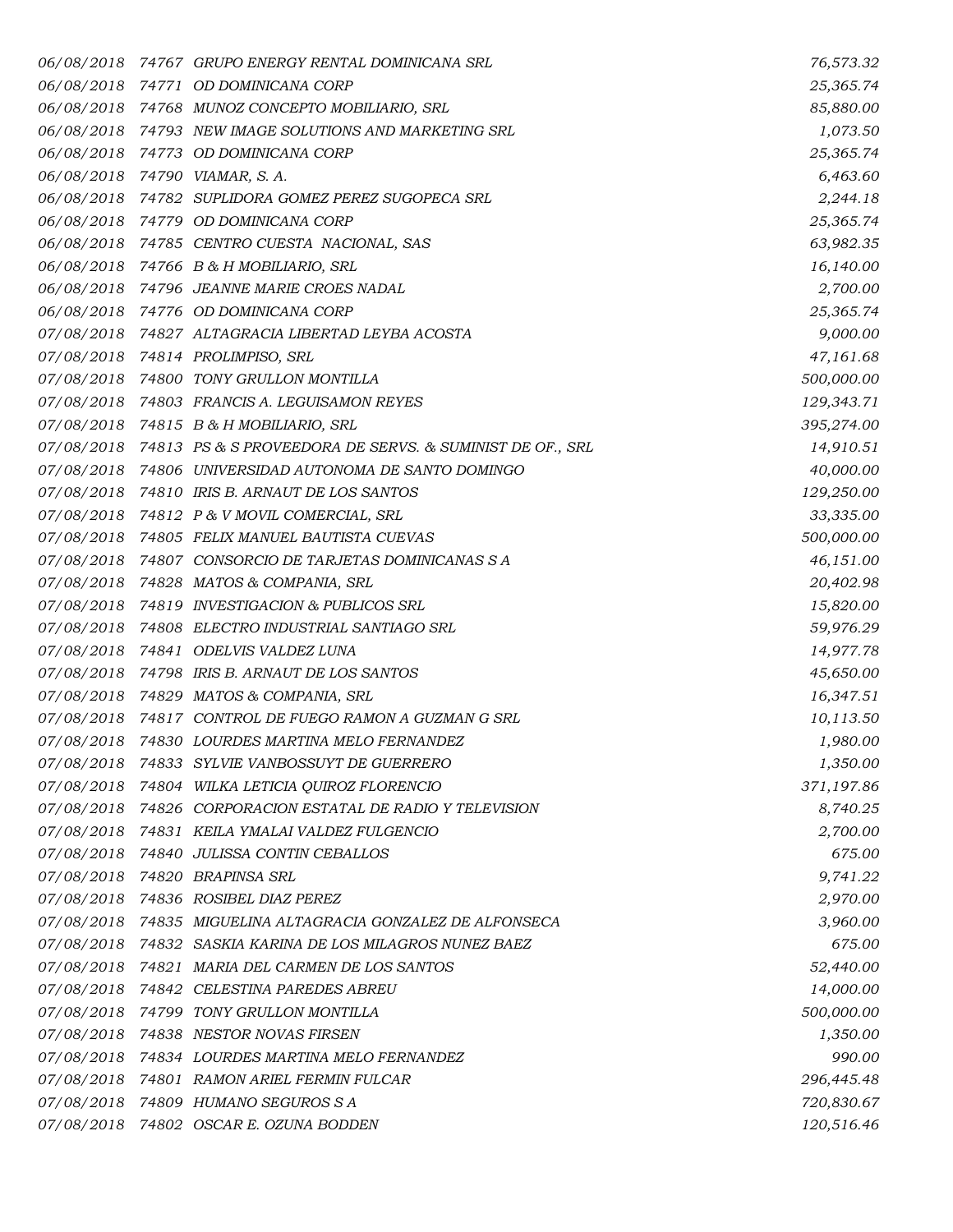|            | 07/08/2018 74824 ESTACION ISLA ESTADIO, SRL                             | 29,765.61    |
|------------|-------------------------------------------------------------------------|--------------|
|            | 07/08/2018 74825 ALTICE DOMINICANA SA                                   | 1,237.50     |
|            | 07/08/2018 74839 DOMINICANA ALVAREZ                                     | 2,700.00     |
|            | 07/08/2018 74818 IMPRESOS ANCO, SRL                                     | 1,469.00     |
|            | 07/08/2018 74797 IRIS B. ARNAUT DE LOS SANTOS                           | 125,900.00   |
|            | 07/08/2018 74816 SUPLIDORA GOMEZ PEREZ SUGOPECA SRL                     | 34,126.00    |
|            | 07/08/2018 74837 JUAN ELISEO ALVAREZ MATA                               | 2,250.00     |
|            | 07/08/2018 74811 QUITASOLES AMBIENTALES SRL                             | 1,256.09     |
|            | 07/08/2018 74823 AYUNTAMIENTO DEL MUNICIPIO DE SANTIAGO                 | 39,040.00    |
|            | 07/08/2018 74822 AYUNTAMIENTO MUNICIPAL JARABACOA                       | 200.00       |
|            | 08/08/2018 74843 PLADENT SRL                                            | 950,000.00   |
|            | 09/08/2018 74854 CORPORACION ESTATAL DE RADIO Y TELEVISION              | 8,740.25     |
|            | 09/08/2018 74871 EDITORA LISTIN DIARIO SA                               | 6,412.50     |
|            | 09/08/2018 74851 ESTACION ISLA ESTADIO, SRL                             | 517.12       |
|            | 09/08/2018 74861 COLECTOR DE IMPUESTOS INTERNOS                         | 29,648.36    |
|            | 09/08/2018 74844 RAFAEL YVAN PICHARDO GARCIA                            | 121,821.32   |
|            | 09/08/2018 74857 CORPORACION ESTATAL DE RADIO Y TELEVISION              | 8,740.25     |
|            | 09/08/2018 74849 AYUNTAMIENTO MUNICIPAL DE MOCA                         | 10,000.00    |
|            | 09/08/2018 74847 EDITORA LISTIN DIARIO SA                               | 3,277.50     |
|            | 09/08/2018 74845 ESCUELA DE CALIDAD MORRISON, SRL                       | 40,000.00    |
|            | 09/08/2018 74858 TRAVELBIZ SRL                                          | 42,380.37    |
|            | 09/08/2018 74860 MIGUELINA ALTAGRACIA GONZALEZ DE ALFONSECA             | 1,980.00     |
|            | 09/08/2018 74869 HIPOLITO POLONIA, SRL                                  | 8,835.00     |
|            | 09/08/2018 74874 AYUNTAMIENTO MUNICIPAL PUERTO PLATA                    | 6,300.00     |
|            | 09/08/2018 74875 CORPORACION DEL ACUED. Y ALC. DE SANTO DOMINGO (CAASD) | 3,997.00     |
|            | 09/08/2018 74878 PERSEUS COMERCIAL, SRL                                 | 570,513.44   |
|            | 09/08/2018 74848 EDITORA LISTIN DIARIO SA                               | 3,277.50     |
|            | 09/08/2018 74883 AUTOCENTRO NAVARRO, SRL                                | 3,647.46     |
|            | 09/08/2018 74856 CORPORACION ESTATAL DE RADIO Y TELEVISION              | 8,740.25     |
|            | 09/08/2018 74863 IVELISSE DE LA C. BRITO ACEVEDO                        | 15,400.00    |
|            | 09/08/2018 74877 ISMAEL A. HIDALGO FERMIN                               | 474,586.90   |
| 09/08/2018 | 74852 CORPORACION ESTATAL DE RADIO Y TELEVISION                         | 8,740.25     |
|            | 09/08/2018 74884 SAN MIGUEL & CIA, S. R. L.                             | 1,001,512.67 |
|            | 09/08/2018 74853 CORPORACION ESTATAL DE RADIO Y TELEVISION              | 8,740.25     |
|            | 09/08/2018 74886 DILENNY Y. BATISTA MORA                                | 32,094.91    |
|            | 09/08/2018 74876 EDITORA LISTIN DIARIO SA                               | 3,277.50     |
|            | 09/08/2018 74866 AUDRI LARIZA REYES ECHAVARRIA                          | 323,107.00   |
|            | 09/08/2018 74887 ROBERTO DE JS. RIOS VENTURA                            | 4,175.00     |
|            | 09/08/2018 74873 AYUNTAMIENTO SANTO DOMINGO ESTE                        | 22,743.00    |
|            | 09/08/2018 74867 ESTACION ISLA ESTADIO, SRL                             | 364.74       |
|            | 09/08/2018 74872 LUIS GONZALO GUZMAN CONCEPCION                         | 5,747.50     |
|            | 09/08/2018 74882 LIMCOBA, SRL                                           | 4,356.15     |
|            | 09/08/2018 74850 CORPORACION DE ACUED. Y ALC. DE SANTIAGO (CORAASAN)    | 382,444.00   |
|            | 09/08/2018 74846 MARIA DEL CARMEN DE LOS SANTOS                         | 49,818.00    |
|            | 09/08/2018 74859 MIGUELINA ALTAGRACIA GONZALEZ DE ALFONSECA             | 2,970.00     |
|            | 09/08/2018 74879 INTERDECO, SRL.                                        | 5,320.42     |
|            | 09/08/2018 74855 CORPORACION ESTATAL DE RADIO Y TELEVISION              | 8,740.25     |
|            | 09/08/2018 74870 ESTACION ISLA ESTADIO, SRL                             | 1,367.80     |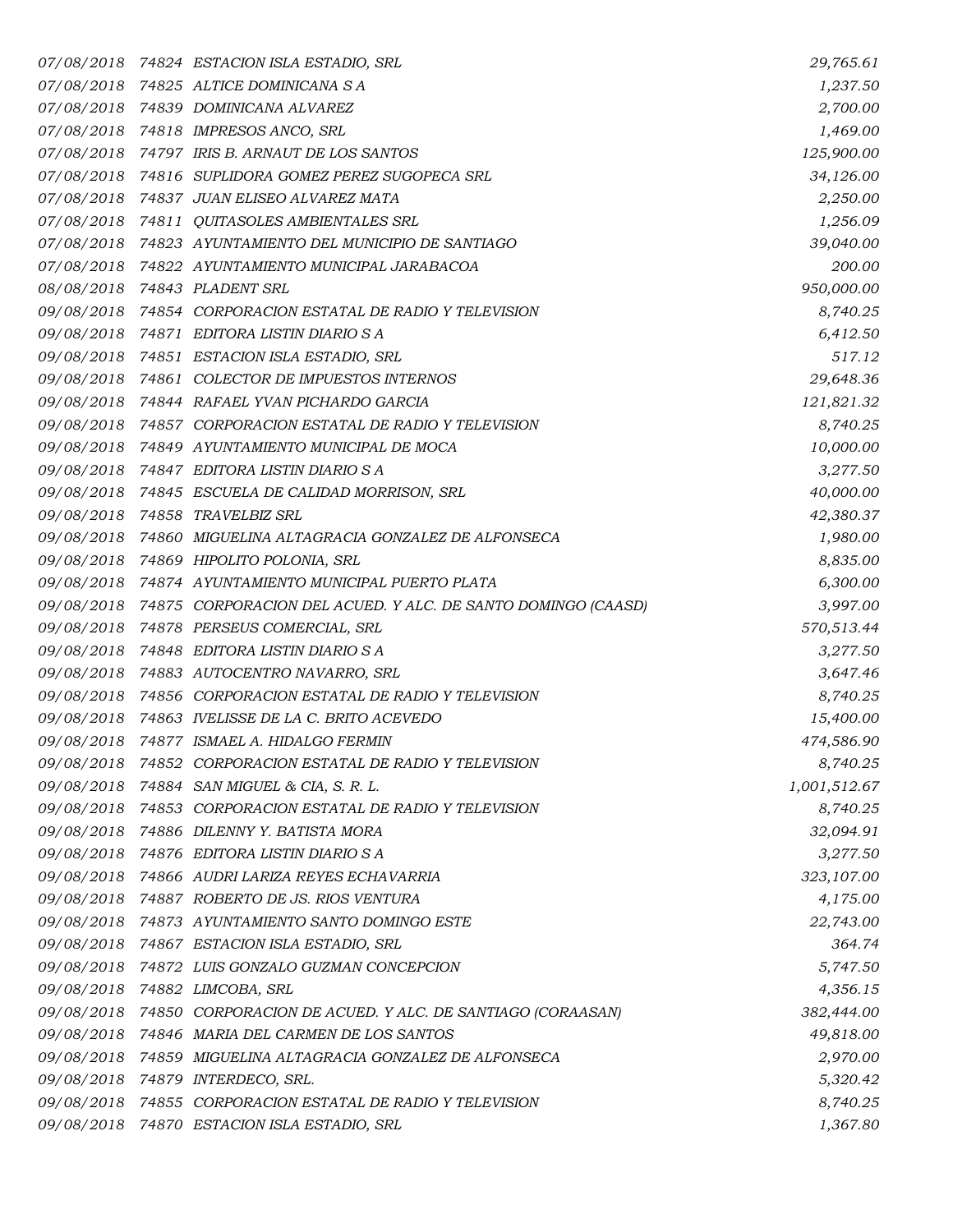*09/08/2018 74880 CENTRO CUESTA NACIONAL, SAS 11,489.61 09/08/2018 74868 FELIX MANUEL BAUTISTA CUEVAS 500,000.00 09/08/2018 74881 EVERPRINT TECHNOLOGIES DOMINICANA SRL 1,014,221.38 09/08/2018 74864 JOSE ML. NOVAS ESPINAL 410.00 09/08/2018 74865 DANIELA CEDANO MERAN 5,136.78 09/08/2018 74862 COLECTOR DE IMPUESTOS INTERNOS 343,798.26 10/08/2018 74902 JOSE R. MARIA DIAZ 598.50 10/08/2018 75001 JEAN L. PIMENTEL ESPINAL 1,064.00 10/08/2018 75013 MADELINE J. MEDRANO NIVAR 465.50 10/08/2018 74989 HECTOR B. DE OLEO 1,330.00 10/08/2018 75042 IMPORTADORA DOPEL, SRL. 15,356.70 10/08/2018 74939 ADOLFO BERIGUETE CONTRERAS 665.00 10/08/2018 74931 LUIS BRITO SUAREZ 2,061.50 10/08/2018 74983 AGUSTIN VILASECA CASTILLO 665.00 10/08/2018 74933 MAURO D. DE LOS SANTOS DE LA ROSA 1,263.50 10/08/2018 74954 MANUEL J. CARBUCCIA CAMINERO 5,187.00 10/08/2018 74910 JUAN BAEZ DE LA ROSA 7,115.50 10/08/2018 75010 OSCAR E. ALBA MERAN 1,463.00 10/08/2018 74923 MIGUEL A. CARABALLO ESPINOSA 1,795.50 10/08/2018 74891 JEFFI ANT. MERCEDES 598.50 10/08/2018 75035 ADONIS SOLANO BERROA 1,995.00 10/08/2018 74904 NESTOR C. PAYANO 1,130.50 10/08/2018 75029 JOEL MONTILLA BRITO 1,928.50 10/08/2018 74896 SANTIAGO CUBILETE SANCHEZ 465.50 10/08/2018 74925 MANUEL E. BATISTA RODRIGUEZ 465.50 10/08/2018 75025 MANUEL E. MARTINEZ VASQUEZ 731.50 10/08/2018 75028 FRANKLIN MORALES MERCEDES 2,527.00 10/08/2018 75000 EGLYS S. MOQUETE MORETA 1,197.00 10/08/2018 74905 ISAIAS BAUTISTA SANCHEZ 1,596.00 10/08/2018 74903 RAFAEL E. MENDEZ SALDANA 1,529.50 10/08/2018 74890 CORPORINO ENCARNACION PINA 1,197.00 10/08/2018 74978 LUISA M. CAMPUSANO REYES DE F. 2,061.50 10/08/2018 74994 KELVIN F. MENDEZ CUEVAS 2,061.50 10/08/2018 74961 AQUILES J. PUJOLS MANCEBO 332.50 10/08/2018 74971 KELVIN R. JIMENEZ TEJEDA 1,064.00 10/08/2018 74990 JOSE O. VALERA SANCHEZ 2,327.50 10/08/2018 74965 MOISSE CORDERO VALDEZ 1,729.00 10/08/2018 74906 JULIO ALB. MONTES DE OCA S. 6,118.00 10/08/2018 74974 CRISTIAN A. MATEO 1,662.50 10/08/2018 74946 ALEXANDER DE JS. ROSARIO PENA 4,788.00 10/08/2018 74932 MARTIN GONZALEZ HICIANO 2,394.00 10/08/2018 75043 WILFRIDO SUERO DIAZ 5,400.00 10/08/2018 75045 JOHNNY DIONISIO VERAS ROJAS 5,054.00 10/08/2018 74962 LEDUIS MENDEZ MEDINA 532.00 10/08/2018 75006 AMBIORIS MATEO NINA 1,795.50 10/08/2018 75027 ESTEBANIA RODRIGUEZ PEREZ 665.00 10/08/2018 74966 YANGEL G. ROSA PAREDES 1,064.00 10/08/2018 74999 VENTURA ADAMES FIGUEREO 465.50*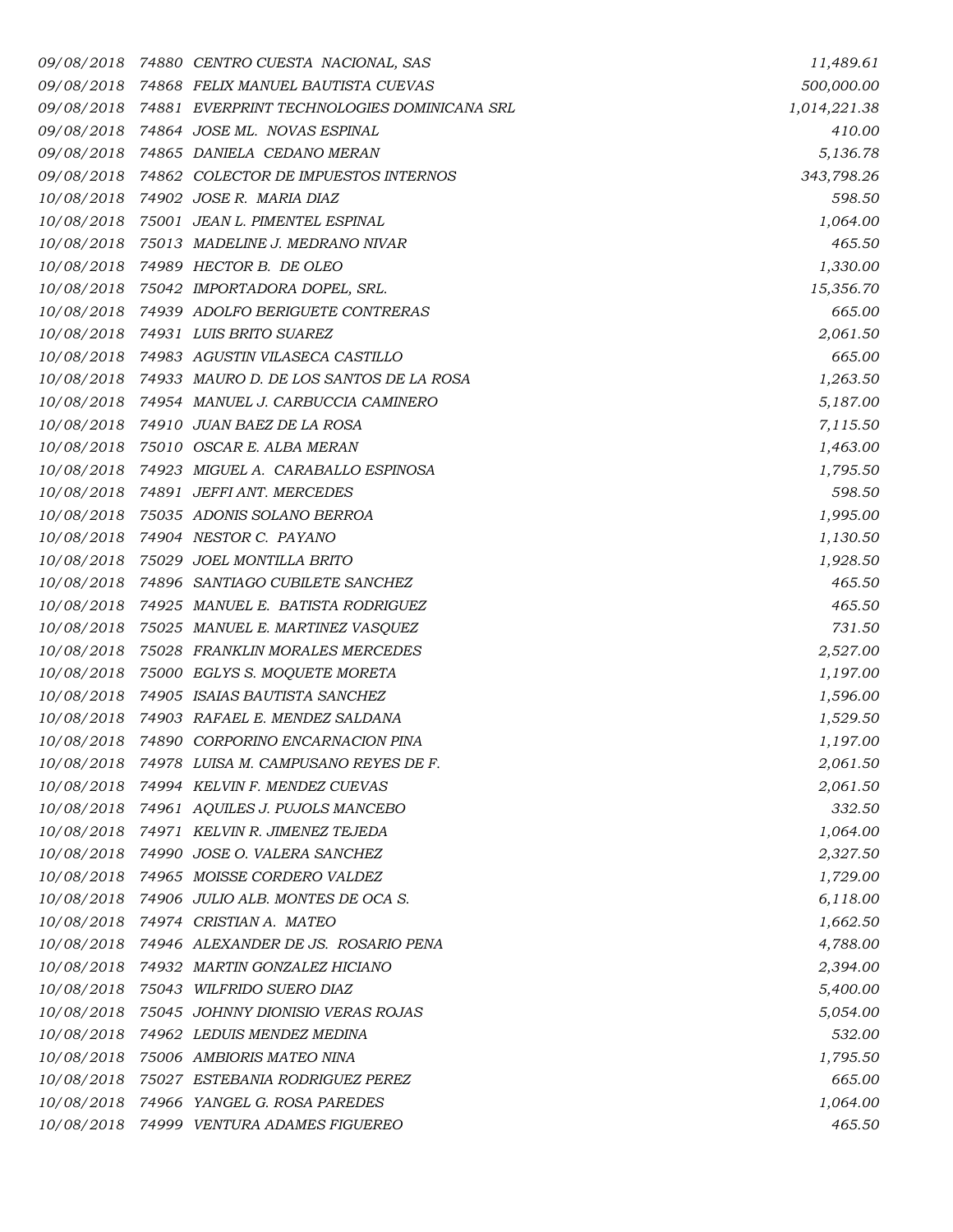*10/08/2018 74889 FRANCISCO DOMINGUEZ DIFO 798.00 10/08/2018 75019 CARLOS M. SANTAMARIA ROBERT 1,197.00 10/08/2018 74959 SEBASTIAN I. FLORES MICHEL 3,325.00 10/08/2018 75008 ESTEBAN HERNANDEZ FERRAND 2,394.00 10/08/2018 74951 HUGO BUTEN CANDELARIO 2,061.50 10/08/2018 74969 DIGNO A. BALBI PUJOLS 7,913.50 10/08/2018 75031 LUZ MARIA ROSARIO INFANTE 931.00 10/08/2018 74964 JUAN ANT. PERALTA ARREDONDO 598.50 10/08/2018 74914 FRANKLYM VASQUEZ ARREDONDO 1,529.50 10/08/2018 74911 RAMON CRUCETA LEONARDO 3,059.00 10/08/2018 74944 DADVINIK D. ARIAS VASQUEZ 1,529.50 10/08/2018 75017 LUCIA SANTOS 665.00 10/08/2018 74912 RAFAEL MARTINEZ LARA 532.00 10/08/2018 74972 VICTOR D. SANTOS DE JESUS 1,396.50 10/08/2018 74993 JULIA B. LARA FAMILIA 3,790.50 10/08/2018 74929 JOSE S. OGANDO SEGURA 2,793.00 10/08/2018 74992 RUTH E. GONZALEZ POLANCO 1,330.00 10/08/2018 74985 ANGEL ML. CRUZ REYES 2,926.00 10/08/2018 74927 ERNESTO A. RAMOS LUNA 1,263.50 10/08/2018 75015 NEY E. RUIZ SANTIAGO 1,064.00 10/08/2018 74986 FRANCISCO N. GARCIA RAMOS 2,261.00 10/08/2018 74981 HUNGRIA PENA VALDEZ 731.50 10/08/2018 75011 DAVID E. DE RIVERA EVANGELISTA 7,448.00 10/08/2018 74967 YEAN C. J. GOMEZ SANCHEZ 3,591.00 10/08/2018 74975 YUDELKA LAURENCIO MOREL 2,327.50 10/08/2018 74901 JEIFRY L. ESTEVEZ BURET 3,990.00 10/08/2018 75036 PAMELE C. CARRASCO ALVARADO 399.00 10/08/2018 74979 RAHEEM A. GUZMAN ROSARIO 665.00 10/08/2018 74948 ROBINSON M. ACOSTA TAVERAS 864.50 10/08/2018 74950 JOSE V. CASTILLO SANTOS 7,315.00 10/08/2018 75037 NICOLAS CASTRO URENA 2,327.50 10/08/2018 74998 GERALDO ANT. DE LEON DE LEON 1,263.50 10/08/2018 74892 JOSE RODRIGUEZ CHAHIN 2,926.00 10/08/2018 74893 RENE PORTORREAL SANTANA 931.00 10/08/2018 74894 MARITZA GERMAN PADUA 864.50 10/08/2018 74963 ROGELIO FELIZ CASILLA 598.50 10/08/2018 74952 EUSEBIO DISLA FLORENTINO 3,059.00 10/08/2018 75041 FERRETERIA POPULAR, SRL 31,815.15 10/08/2018 74926 LIRIA POZO LORENZO 1,064.00 10/08/2018 74982 JOSE R. ROSARIO ANTIGUA 665.00 10/08/2018 74930 GUSTAVO PEREYRA SURIEL 1,330.00 10/08/2018 74973 DIANA C. BAEZ DE LA CRUZ 598.50 10/08/2018 74995 MINIUSKA E. MATEO DE LEON 399.00 10/08/2018 74924 LUIS B. DUVERNAI MARTI 931.00 10/08/2018 74987 DOMINGO MARTINEZ HEREDIA 1,330.00 10/08/2018 74913 RAFAEL A. LUNA CASTANOS 3,192.00 10/08/2018 75046 WADELIN SANCHEZ GARCIA 17,325.12 10/08/2018 74888 DUANY ANTIGUA ROJAS 16,337.17*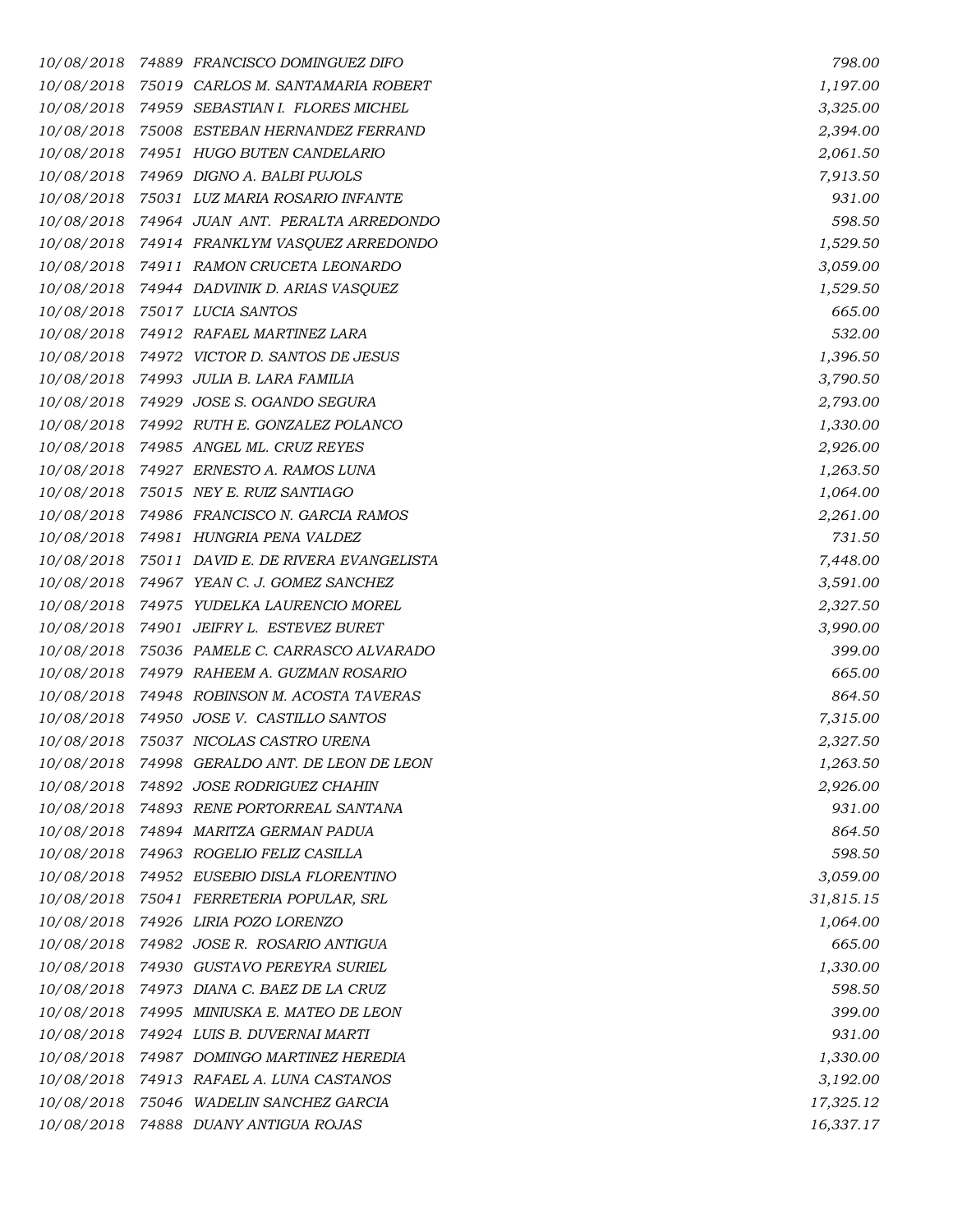| 10/08/2018 | 74898   HUGO E. GALVAN MEJIA             | 1,662.50  |
|------------|------------------------------------------|-----------|
| 10/08/2018 | 74934 RONNY MARTINEZ MARTINEZ            | 1,862.00  |
| 10/08/2018 | 75004 DIONICIO ZORRILLA NIEVES           | 2,061.50  |
| 10/08/2018 | 74899  JULIO ROSA VARELA                 | 731.50    |
| 10/08/2018 | 74977 CESAR A. FELIZ VALDEZ              | 798.00    |
| 10/08/2018 | 75032 MIGUEL A. LOPEZ RAMIREZ            | 598.50    |
| 10/08/2018 | 75026 ELIZABETH ENCARNACION MORA         | 3,125.50  |
| 10/08/2018 | 75038   ROSA MARIA SILVERIO TEJADA       | 1,980.00  |
| 10/08/2018 | 74921 RICARDO A. REINOSO DE JESUS        | 2,327.50  |
| 10/08/2018 | 74936 EDWARD VELOZ FLORENZAN             | 1,463.00  |
| 10/08/2018 | 74908 JOSE SORIANO                       | 731.50    |
| 10/08/2018 | 75034 STARLING JAVIER DE LA CRUZ SANTANA | 532.00    |
| 10/08/2018 | 74920 MARIA L. JULIAO ORTIZ              | 1,064.00  |
| 10/08/2018 | 75014 YENIT E. PINA PEREZ DE RUIZ        | 66.50     |
| 10/08/2018 | 74895 SANTO A. PAULA MATEO               | 1,130.50  |
| 10/08/2018 | 75002 ROMILIO A. MARRERO FELIZ           | 1,197.00  |
| 10/08/2018 | 74955 JOSE FCO. PAREDES NICASIO          | 731.50    |
| 10/08/2018 | 74945 STIVERSON EUSEBIO ABAD             | 1,197.00  |
| 10/08/2018 | 74943 ANISETE DIPRE ARAUJO               | 532.00    |
| 10/08/2018 | 75012 LEONARDO ANT. GARCIA VASQUEZ       | 2,859.50  |
| 10/08/2018 | 74970  JOSE ML.  GUERRERO ABREU          | 864.50    |
| 10/08/2018 | 75039 LOM OFFICE COMP, SRL               | 56,882.50 |
| 10/08/2018 | 75009 JOSE ML. MONTILLA BATISTA          | 3,458.00  |
| 10/08/2018 | 74935 TONY A. RODRIGUEZ MONTERO          | 2,194.50  |
| 10/08/2018 | 74947 ALEXIS MARTINEZ VALDEZ             | 465.50    |
| 10/08/2018 | 74909  GERMAN ALCANTARA DE LA ROSA       | 1,529.50  |
| 10/08/2018 | 74928 SANTO ADON                         | 1,197.00  |
| 10/08/2018 | 74940 ENMANUEL E. RAPOSO MATEO           | 1,928.50  |
| 10/08/2018 | 74917 DAVID E. PEREZ SUAREZ              | 3,059.00  |
| 10/08/2018 | 75021 DAVID S. ENCARNACION QUEZADA       | 1,463.00  |
| 10/08/2018 | 74916 SENCION JIMENEZ ROSADO             | 399.00    |
| 10/08/2018 | 75005 FRANCISCO A. BELTRE                | 931.00    |
| 10/08/2018 | 74984 ALEJANDRO ANT. RODRIGUEZ GONZALEZ  | 731.50    |
|            | 10/08/2018 74976 JUAN ALB. LEBRON DURAN  | 1,463.00  |
| 10/08/2018 | 75033 ROSARIO DEL CARMEN RODRIGUEZ       | 2,992.50  |
| 10/08/2018 | 74997 DARIO TAVERA MUNOZ                 | 598.50    |
| 10/08/2018 | 75018 ANGEL M. MONTAS DE LA ROSA         | 1,064.00  |
| 10/08/2018 | 75020 DANILO A. ROCA BATISTA             | 665.00    |
|            | 10/08/2018 74991 LUIS L. MEDRANO ABREU   | 465.50    |
| 10/08/2018 | 74958 ANGEL ML. LIMA GUZMAN              | 1,130.50  |
| 10/08/2018 | 74996 SANTOS MERCEDES DE LOS SANTOS      | 1,197.00  |
| 10/08/2018 | 75016 FRANCISCO ANT. PAULINO SANTOS      | 731.50    |
| 10/08/2018 | 74956 CRISTIAN DE JS. MORROBEL POLANCO   | 1,729.00  |
| 10/08/2018 | 75024 ELIZABETH LIRIANO NUNEZ DE BARRERA | 532.00    |
| 10/08/2018 | 74942 FELIX ML. MEDINA ULERIO            | 1,130.50  |
| 10/08/2018 | 75022 EDGAR A. PEREZ ALMANZAR            | 1,064.00  |
| 10/08/2018 | 74980 CARLOS ML. LOPEZ                   | 1,197.00  |
| 10/08/2018 | 74988 GUILLERMO MEDINA VALDEZ            | 332.50    |
|            |                                          |           |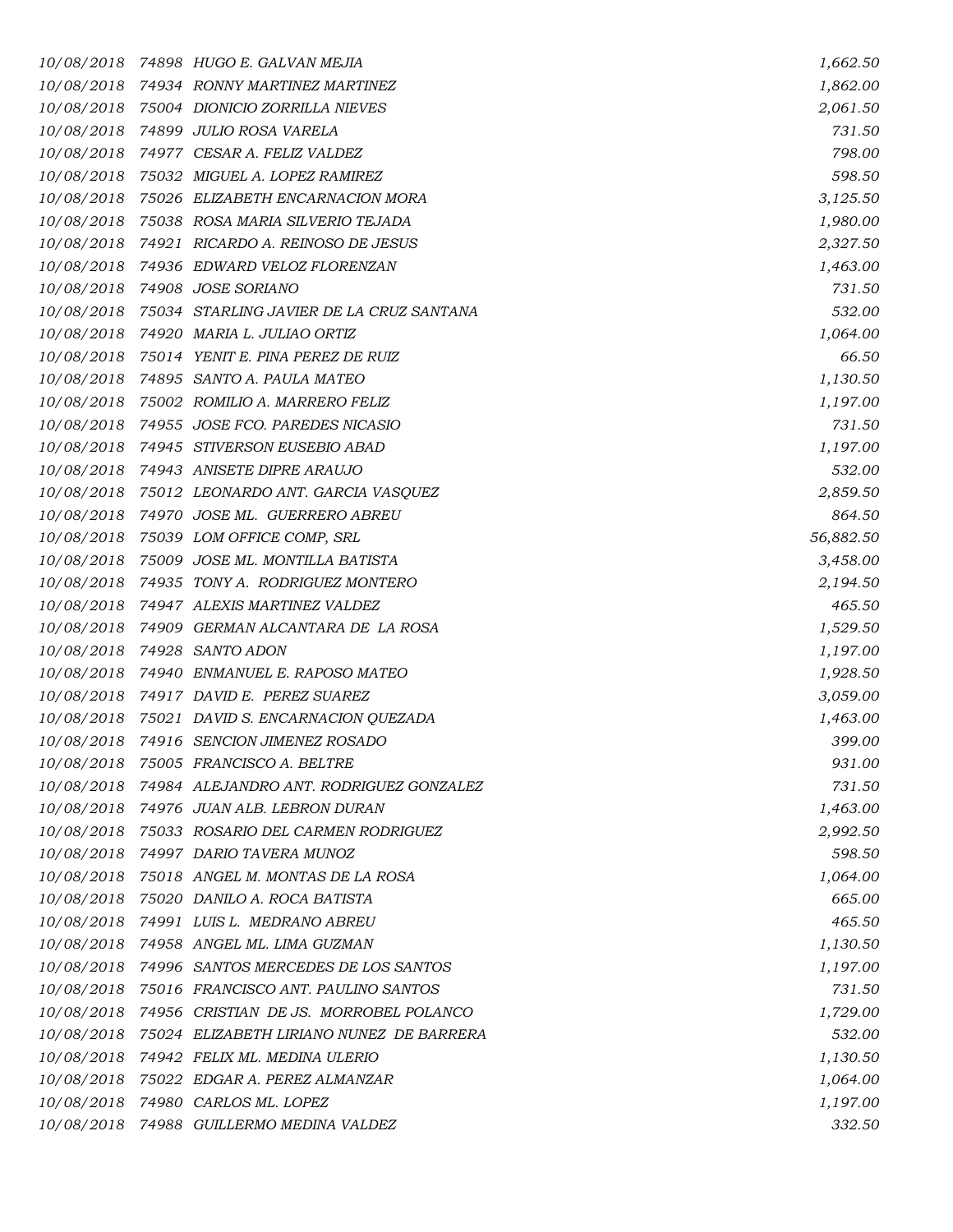| 10/08/2018 | 75007   CARLOS R. HERNANDEZ ABREU                      | 3,458.00     |
|------------|--------------------------------------------------------|--------------|
| 10/08/2018 | 74907 FEDERICO ANT. BAEZ TOLEDO                        | 532.00       |
| 10/08/2018 | 75047 JAZMIN L. SANTOS DE JESUS                        | 16,800.00    |
| 10/08/2018 | 75023 EDINSON R. NUNEZ SANCHEZ                         | 1,130.50     |
| 10/08/2018 | 74900 JOSE L. GALAN BATISTA                            | 598.50       |
| 10/08/2018 | 75048 ROSIBEL DIAZ PEREZ                               | 990.00       |
| 10/08/2018 | 75030 JUAN R. CUSTODIO SORIANO                         | 4,389.00     |
| 10/08/2018 | 74897   EZEQUIEL RODRIGUEZ MENA                        | 1,662.50     |
| 10/08/2018 | 74960 NELSON G. BURGOS MOREL                           | 598.50       |
| 10/08/2018 | 75044 LUIS GONZALO GUZMAN CONCEPCION                   | 5,225.00     |
| 10/08/2018 | 74941 VICENTE JIMENEZ MEJIA                            | 931.00       |
| 10/08/2018 | 74922 ANULFO LUCIANO VALENZUELA                        | 2,061.50     |
| 10/08/2018 | 75040 MITOPALO POWER, SRL.                             | 15,424.50    |
| 10/08/2018 | 74949 FRANCISCO J. REYES TAVERA                        | 532.00       |
| 10/08/2018 | 74938 GUSTAVO A. TAPIA MENDOZA                         | 798.00       |
| 10/08/2018 | 74915 JULIVEICA MARTE ROMERO                           | 2,593.50     |
| 10/08/2018 | 74918 JUNIOR F. DIAZ ESTEVEZ                           | 13,034.00    |
| 10/08/2018 | 74919 CARLOS A. BAEZ                                   | 199.50       |
| 10/08/2018 | 74937 JOSE L. PORTES DEL CARMEN                        | 2,992.50     |
| 10/08/2018 | 74957 CRISTHIAN JOSE ACEVEDO                           | 1,529.50     |
| 10/08/2018 | 75003 CREULIN V. VALDEZ LOPEZ                          | 465.50       |
| 10/08/2018 | 74953 ERASMO NARCISO BELISAIRE                         | 3,258.50     |
| 13/08/2018 | 75109 OMAR ALEXANDER ROSSO SANCHEZ                     | 2,992.50     |
| 13/08/2018 | 75075 RAFAEL V. RODRIGUEZ FERNANDEZ                    | 3,790.50     |
| 13/08/2018 | 75095 LUIS ALB. FARIAS JOAQUIN                         | 1,330.00     |
| 13/08/2018 | 75063 ELIGIO ROJAS GONZALEZ                            | 2,726.50     |
| 13/08/2018 | 75059 FERRETERIA GOFAM S R L                           | 37,775.33    |
| 13/08/2018 | 75060 MUEBLES Y EQUIPOS PARA OFIC. LEON GONZALEZ, SRL. | 119,243.25   |
| 13/08/2018 | 75110 YERI A. FAMILIA RAMIREZ                          | 1,928.50     |
| 13/08/2018 | 75049 CARLOS RAFAEL MESA CARTAGENA                     | 8,550.00     |
| 13/08/2018 | 75086 VICTOR A. REYES BURGOS                           | 5,320.00     |
| 13/08/2018 | 75106 MARTHA K. MENDEZ RAMIREZ                         | 997.50       |
| 13/08/2018 | 75057 HUMANO SEGUROS S A                               | 2,753,769.75 |
| 13/08/2018 | 75088 JUNNIOR A. VARGAS DOMINGUEZ                      | 3,857.00     |
| 13/08/2018 | 75101 CARLIN A. CUSTODIO ROSARIO                       | 1,729.00     |
| 13/08/2018 | 75118 CASIMIRO F. SERRANO DE LA CRUZ                   | 6,251.00     |
| 13/08/2018 | 75121 ANDREA DEL CARMEN BAEZ MEDINA                    | 266.00       |
| 13/08/2018 | 75054 IDOM SAS                                         | 13,438.92    |
| 13/08/2018 | 75051   AGUA BAHIA SRL                                 | 1,539.00     |
| 13/08/2018 | 75053 WINDTELECOM, S.A.                                | 208,181.82   |
| 13/08/2018 | 75119 JACHALY HERNANDEZ RUBIO                          | 1,596.00     |
| 13/08/2018 | 75072 JESUS CASTILLO POLANCO                           | 3,657.50     |
| 13/08/2018 | 75052 IRIS B. ARNAUT DE LOS SANTOS                     | 100,986.00   |
| 13/08/2018 | 75068 RAFAEL JOSE ALT. TEJADA T.                       | 1,463.00     |
| 13/08/2018 | 75108 OMAR ALEXANDER ACEVEDO NIN                       | 3,325.00     |
| 13/08/2018 | 75084 JUAN FCO. CEBALLO TAVERA                         | 6,450.50     |
| 13/08/2018 | 75104 CLARITZA SANCHEZ BELTRE                          | 1,396.50     |
| 13/08/2018 | 75123 LAURA M. DE LOS SANTOS PEREZ                     | 3,391.50     |
|            |                                                        |              |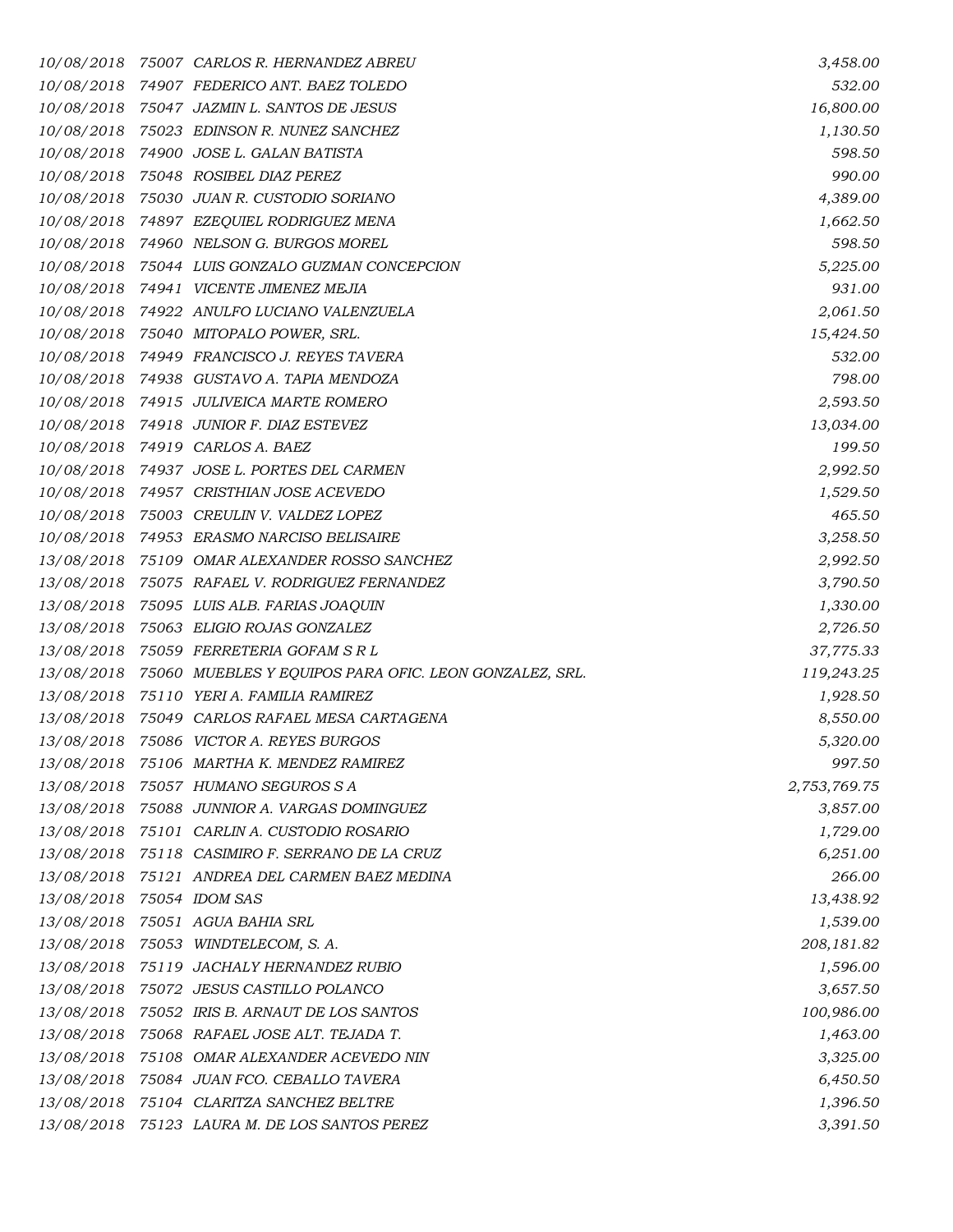| 13/08/2018 | 75096  ISMAEL VENTURA PENA                                   | 3,125.50   |
|------------|--------------------------------------------------------------|------------|
| 13/08/2018 | 75058 MAXIBODEGAS EOP DEL CARIBE SRL                         | 266,425.49 |
| 13/08/2018 | 75113 FRANK F. MEJIA RODRIGUEZ                               | 731.50     |
| 13/08/2018 | 75085 JOSE A. MOLINA                                         | 4,189.50   |
| 13/08/2018 | 75079 CESAR N. DIAZ ROQUE                                    | 2,992.50   |
| 13/08/2018 | 75077 RONALD FERNANDEZ RIJO                                  | 332.50     |
| 13/08/2018 | 75097 JOSE E. RODRIGUEZ NUNEZ                                | 2,061.50   |
| 13/08/2018 | 75089 ANEURY E. CAPELLAN FERREIRA                            | 1,795.50   |
| 13/08/2018 | 75050 AYUNTAMIENTO MUNICIPAL DE SAN PEDRO DE MACORIS         | 2,240.00   |
| 13/08/2018 | 75103 ADRIAN E. CEDANO BIDO                                  | 2,394.00   |
| 13/08/2018 | 75071 LUIS ML. MATIAS SUAREZ                                 | 5,386.50   |
| 13/08/2018 | 75080   ERICK ML. QUINONEZ GARCIA                            | 1,263.50   |
| 13/08/2018 | 75055 SOLO CARLOS GOURMET, SRL                               | 6,143.00   |
| 13/08/2018 | 75070 CRISTIAN E. RIVAS VENTURA                              | 11,571.00  |
| 13/08/2018 | 75065 KELVIN OMAR PAULINO SOTO                               | 1,529.50   |
| 13/08/2018 | 75081 BIENVENIDA VIDAL PICHARDO                              | 997.50     |
| 13/08/2018 | 75092 ADRIANO DE JS. JIMENEZ MEDINA                          | 1,529.50   |
| 13/08/2018 | 75064 JUAN ML. DEL ORBE MORA                                 | 3,258.50   |
| 13/08/2018 | 75073 OLMEDO CANDELARIO ROSADO                               | 4,721.50   |
| 13/08/2018 | 75061 OFFITEK, SRL                                           | 383,070.00 |
| 13/08/2018 | 75124 YEISEL M. ROSARIO RAMIREZ                              | 332.50     |
| 13/08/2018 | 75100 MARCELINO C. PICHARDO COLON                            | 8,911.00   |
| 13/08/2018 | 75117 ANDERSON JUNIOR DIAZ FARIAS                            | 2,261.00   |
| 13/08/2018 | 75099 FRANKLIN BDO. MEDINA PENA                              | 2,460.50   |
| 13/08/2018 | 75082 RAFAEL ANT. PERALTA CACERES                            | 3,458.00   |
| 13/08/2018 | 75074 JONIEL DE JS. MENA BALDERA                             | 798.00     |
| 13/08/2018 | 75083 JOSE L. SUSANA SIME                                    | 10,307.50  |
| 13/08/2018 | 75120 JUAN ERIBERTO TORIBIO                                  | 1,662.50   |
| 13/08/2018 | 75112 ANA BELKIS PUENTE ENCARNACION                          | 1,729.00   |
| 13/08/2018 | 75116 ANTONIO ROQUE BIDO                                     | 1,197.00   |
| 13/08/2018 | 75087 IBELKA E. ECHAVARRIA RODRIGUEZ                         | 13,699.00  |
| 13/08/2018 | 75093   JOSE D. MOTA                                         | 4,721.50   |
|            | 13/08/2018 75115 ALDO RAFAEL BARRANCO LIRIANO                | 1,529.50   |
| 13/08/2018 | 75056 CORPORACION DEL ACUED. Y ALC. DE SANTO DOMINGO (CAASD) | 35,377.00  |
| 13/08/2018 | 75102 CARMEN M. FRIAS GARCIA                                 | 4,588.50   |
| 13/08/2018 | 75076   REYNALDO LOPEZ ESPAILLAT                             | 2,194.50   |
| 13/08/2018 | 75078 JUAN R. JIMENEZ MELO                                   | 665.00     |
| 13/08/2018 | 75111 CARLOS PINEDA RAMIREZ                                  | 6,251.00   |
| 13/08/2018 | 75091 ORLANDO POLANCO RAMIREZ                                | 3,724.00   |
| 13/08/2018 | 75062 YAIHARA MARTE CRUCEY DE CESPEDES                       | 990.00     |
| 13/08/2018 | 75069 MAGALYS ORTIS PAULINO                                  | 2,726.50   |
| 13/08/2018 | 75094 EDISON R. CASTRO GUERRA                                | 199.50     |
| 13/08/2018 | 75114 SERGIO A. PEREZ JIMENEZ                                | 665.00     |
| 13/08/2018 | 75066 NORCA G. SANCHEZ MARTINEZ                              | 598.50     |
| 13/08/2018 | 75125   PETRA BERNABELA RIVAS HERASME                        | 9,000.00   |
| 13/08/2018 | 75090 JOHAN S. ALMONTE DE LOS SANTOS                         | 1,729.00   |
| 13/08/2018 | 75067 WILSON ML. MARTINEZ                                    | 864.50     |
| 13/08/2018 | 75107 MELISSA ANDREINA MONTAS RAMIREZ                        | 931.00     |
|            |                                                              |            |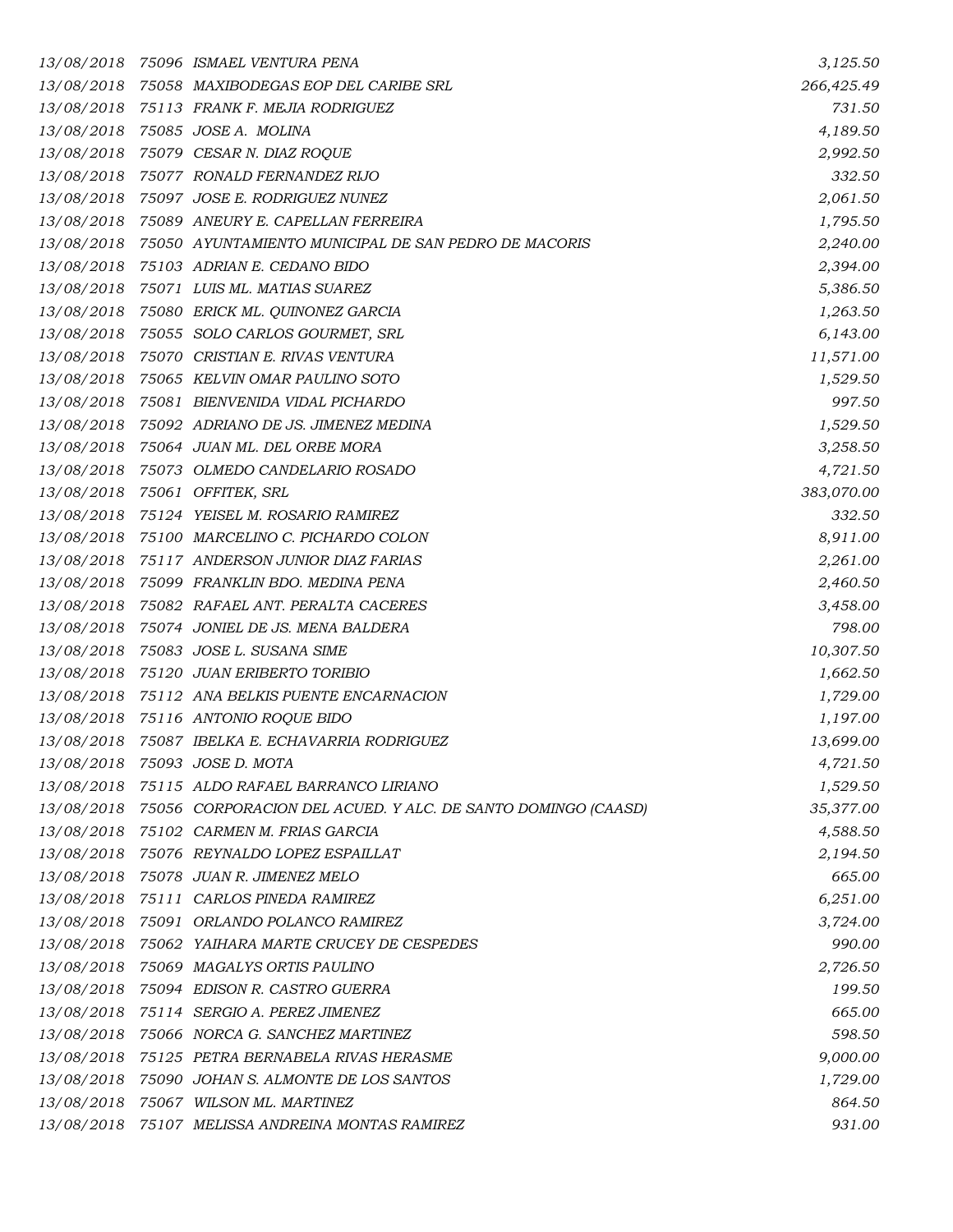| 13/08/2018                | 75122 CARMEN YESENIA TAVAREZ JIMENEZ                          | 2,261.00     |
|---------------------------|---------------------------------------------------------------|--------------|
| 13/08/2018                | 75098 EMMANUEL A. ACOSTA A.                                   | 3,125.50     |
|                           | 13/08/2018 75105 ELVIS S. ALMONTE VALDEZ                      | 1,396.50     |
| 14/08/2018                | 75131 DIGISI, SRL                                             | 145,968.31   |
|                           | 14/08/2018 75126 PAMELA A. VERAS SOSA                         | 26,250.00    |
| 14/08/2018                | 75127 DANA LORA ESTRELLA                                      | 9,364.70     |
| 14/08/2018                | 75129 MARIA C. PENA                                           | 9,106.50     |
|                           | 14/08/2018 75136 MELVIN HERNANDEZ MENDEZ                      | 246,156.83   |
| 14/08/2018                | 75134 TONY GRULLON MONTILLA                                   | 39,582.09    |
|                           | 14/08/2018 75132 DILANNY E. SOLIS DE TAPIA                    | 11,879.97    |
| 14/08/2018                | 75130 BANDERA GLOBAL HC SRL                                   | 158,765.00   |
|                           | 14/08/2018 75133 TONY GRULLON MONTILLA                        | 49,646.07    |
| 14/08/2018                | 75128   RUBEN D.   HERRERA PEREZ                              | 429,300.79   |
| 14/08/2018                | 75135 TONY GRULLON MONTILLA                                   | 41,773.22    |
|                           | 15/08/2018 75164 ROSIBEL DIAZ PEREZ                           | 990.00       |
| 15/08/2018                | 75139 GRUPO ENERGY RENTAL DOMINICANA SRL                      | 76,573.32    |
|                           | 15/08/2018 75157 CECOMSA SRL                                  | 190,893.09   |
| 15/08/2018                | 75156 CECOMSA SRL                                             | 107,350.00   |
| 15/08/2018                | 75137 OSCAR E. OZUNA BODDEN                                   | 422,220.97   |
| 15/08/2018                | 75147 LOURDES MARTINA MELO FERNANDEZ                          | 1,980.00     |
| 15/08/2018                | 75150 ISABELLA K. CASCELLA DE LA CRUZ                         | 157,129.84   |
| 15/08/2018                | 75161 COLECTOR DE IMPUESTOS INTERNOS                          | 2,303.82     |
| 15/08/2018                | 75138 REFRIGERACION Y SERVICIOS INDUSTRIALES S A              | 1,227,807.83 |
| 15/08/2018                | 75146 CHANARA SEPULVEDA TORRES                                | 10,890.00    |
| 15/08/2018                | 75160 PENA LOPEZ CENTRO AUTOMOTRIZ SRL                        | 24,963.20    |
| 15/08/2018                | 75155 EDITORA HOY, SAS                                        | 67,122.00    |
| 15/08/2018                | 75148 SIRIA ANGELINA PEREZ MONTERO                            | 32,100.00    |
| 15/08/2018                | 75140 2P TECHNOLOGY, SRL                                      | 20,274.46    |
|                           | 15/08/2018 75165 DORCA HEREDIA MONTERO                        | 2,970.00     |
| 15/08/2018                | 75151 ANGELICA ALTAGRACIA GARCIA ARIZA                        | 3,960.00     |
| 15/08/2018                | 75167 EDITORA HOY, SAS                                        | 67,122.00    |
| 15/08/2018 75142 CMT, SRL |                                                               | 87,031.87    |
| 15/08/2018                | 75162 COLECTOR DE IMPUESTOS INTERNOS                          | 689.91       |
|                           | 15/08/2018 75145 JUANA MARIA NOLASCO ESPIRITU                 | 12,870.00    |
|                           | 15/08/2018 75153 INGENIERÍA TERMINACIONES MANTENIMIENTOS, SRL | 2,113,048.71 |
|                           | 15/08/2018 75166 ROSIBEL DIAZ PEREZ                           | 990.00       |
| 15/08/2018                | 75154   FERRETERIA AMERICANA, SAS                             | 15,228.80    |
|                           | 15/08/2018 75141 MUNOZ CONCEPTO MOBILIARIO, SRL               | 9,492.00     |
|                           | 15/08/2018 75159 SERVICIOS POPULAR DE SEGURIDAD S R L         | 5,878,162.62 |
| 15/08/2018                | 75149 NANCYA. NINA CASTILLO                                   | 13,131.92    |
|                           | 15/08/2018 75152 ISMAEL A. HIDALGO FERMIN                     | 500,000.00   |
| 15/08/2018                | 75158 CORPORACION DEL ACUED. Y ALC. DE LA VEGA (CORAAVEGA)    | 18,267.00    |
| 15/08/2018 75143 IDOM SAS |                                                               | 10,256.17    |
|                           | 15/08/2018 75144 E THREAN & CIA SRL                           | 1,614.00     |
| 15/08/2018                | 75163 YAIHARA MARTE CRUCEY DE CESPEDES                        | 2,970.00     |
|                           | 17/08/2018 75168 VENERGY, S.A.                                | 712,500.00   |
| 17/08/2018                | 75170 DARWIN CRISANTO MUNOZ NUNEZ                             | 380,434.50   |
|                           |                                                               |              |
|                           | 20/08/2018 75184 COMPU LETRAS DESIGNS SRL                     | 13,450.00    |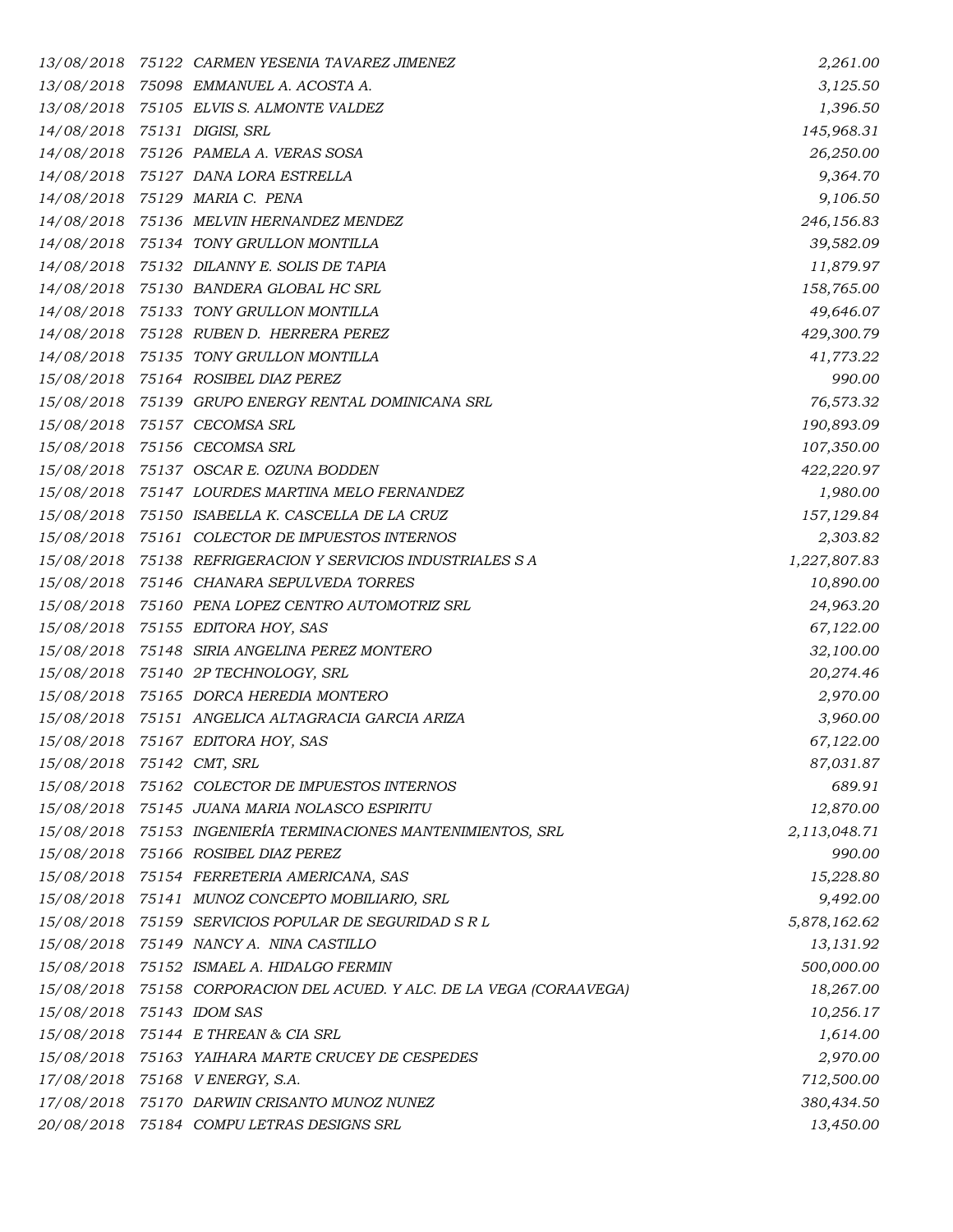*20/08/2018 75265 VENTURA ADAMES FIGUEREO 1,529.50 20/08/2018 75186 MITOPALO POWER, SRL. 321,295.52 20/08/2018 75280 FRANCISCO ANT. GERALDO MONTERO 399.00 20/08/2018 75202 ANTONIO J. RACHED HERRERA 798.00 20/08/2018 75238 MOISSE CORDERO VALDEZ 665.00 20/08/2018 75190 CARLOS A. BAEZ 1,263.50 20/08/2018 75232 LUIS B. DUVERNAI MARTI 931.00 20/08/2018 75195 ANISETE DIPRE ARAUJO 864.50 20/08/2018 75288 RAFAEL E. CARBUCCIA GOMEZ 199.50 20/08/2018 75218 ANA J. MUNOZ PEREZ 199.50 20/08/2018 75241 KELVIN R. JIMENEZ TEJEDA 997.50 20/08/2018 75250 SANTO A. PAULA MATEO 731.50 20/08/2018 75261 VICTOR D. SANTOS DE JESUS 1,064.00 20/08/2018 75233 MANUEL E. BATISTA RODRIGUEZ 864.50 20/08/2018 75222 MARITZA GERMAN PADUA 1,662.50 20/08/2018 75284 CARLIN A. CUSTODIO ROSARIO 2,726.50 20/08/2018 75254 SANTO ADON 2,726.50 20/08/2018 75201 DARIO TAVERA MUNOZ 665.00 20/08/2018 75209 BLAS G. CASTILLO GUZMAN 1,396.50 20/08/2018 75178 EDITORA LISTIN DIARIO S A 66,064.32 20/08/2018 75285 SABINO BENITEZ 332.50 20/08/2018 75236 LEDUIS MENDEZ MEDINA 1,197.00 20/08/2018 75226 JOSE R. MARIA DIAZ 465.50 20/08/2018 75283 FRANK F. MEJIA R. 1,596.00 20/08/2018 75188 DARCY MARGARITA PUELLO MENDEZ 7,920.00 20/08/2018 75276 JONATHAN GUERRERO GONZALEZ 332.50 20/08/2018 75269 NEY E. RUIZ SANTIAGO 1,529.50 20/08/2018 75247 JEAN L. PIMENTEL ESPINAL 997.50 20/08/2018 75263 RUTH E. GONZALEZ POLANCO 798.00 20/08/2018 75179 2P TECHNOLOGY, SRL 31,414.00 20/08/2018 75191 ERMIS A. NUNEZ SOTO 1,064.00 20/08/2018 75275 JHONNAHTAN HERNANDEZ ROSARIO 997.50 20/08/2018 75258 ERASMO NARCISO BELISAIRE 3,125.50 20/08/2018 75206 ALFREDO FELIPE 1,263.50 20/08/2018 75253 RICARDO A. REINOSO DE JESUS 665.00 20/08/2018 75223 FAUSTO A. PANIAGUA VALDEZ 465.50 20/08/2018 75213 CARLOS M. SANTAMARIA ROBERT 1,729.00 20/08/2018 75281 ANGEL Y. SANTANA SMITH 266.00 20/08/2018 75287 ANA B. PUENTE ENCARNACION 1,463.00 20/08/2018 75257 LUIS E. CUEVAS ROSA 266.00 20/08/2018 75227 JOELL ENMANUEL RUIZ 332.50 20/08/2018 75256 VICENTE JIMENEZ MEJIA 399.00 20/08/2018 75210 CALIXTO ANT. DE LOS SANTOS VENTURA 997.50 20/08/2018 75267 JAVIER ANT. NUNEZ ARROYO 399.00 20/08/2018 75198 DIANA C. BAEZ DE LA CRUZ 1,596.00 20/08/2018 75245 GERALDO ANT. DE LEON DE LEON 532.00 20/08/2018 75224 EZEQUIEL RODRIGUEZ MENA 1,130.50 20/08/2018 75214 DANILO A. ROCA BATISTA 864.50*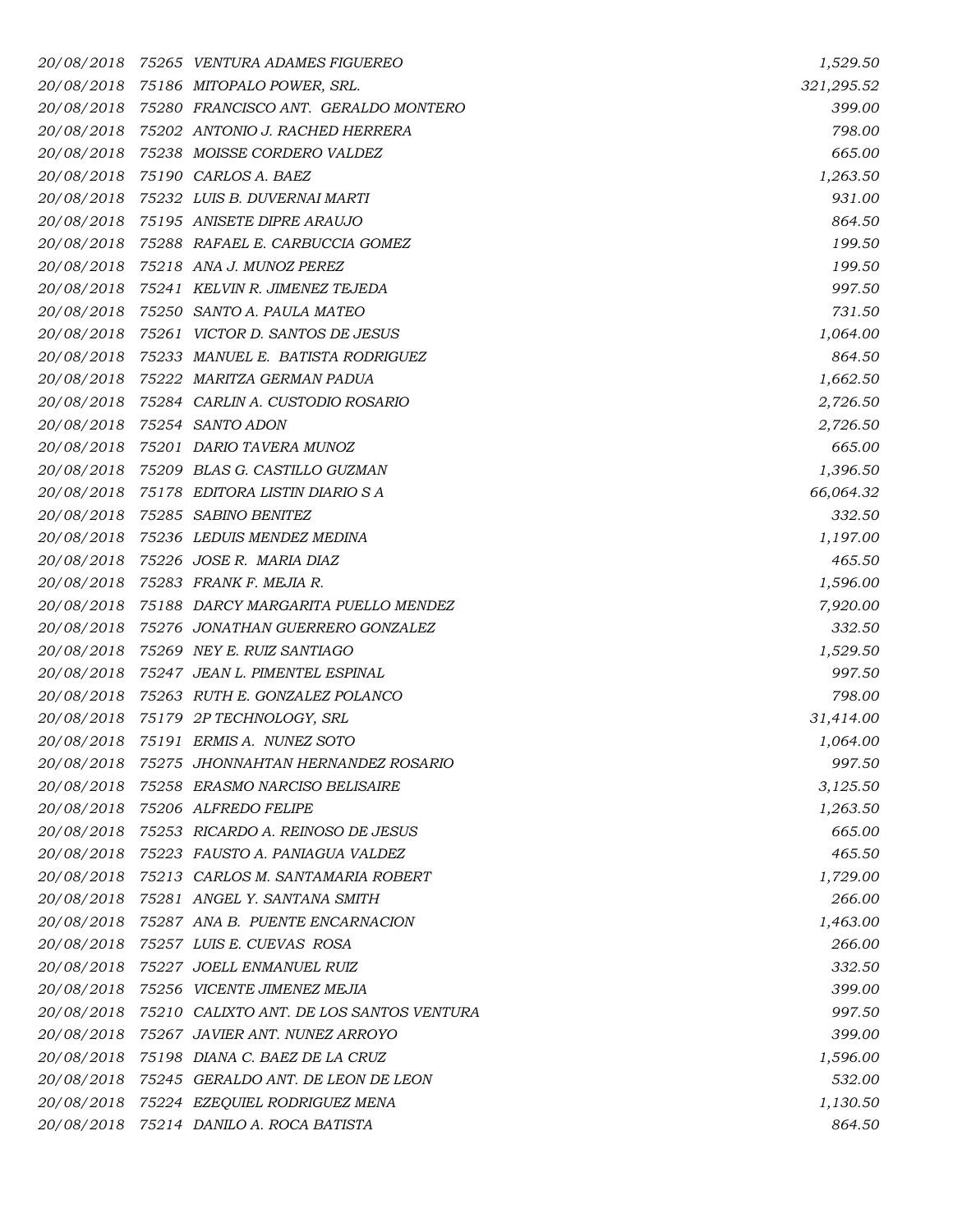| 20/08/2018 | 75211 EGLYS S. MOQUETE MORETA                       | 1,197.00   |
|------------|-----------------------------------------------------|------------|
|            | 20/08/2018 75231 MARIA L. JULIAO ORTIZ              | 798.00     |
|            | 20/08/2018 75282 JOSE D. MOTA                       | 1,330.00   |
|            | 20/08/2018 75183 EDITORA DEL CARIBE, SA             | 68,761.86  |
|            | 20/08/2018 75237 EZEQUIEL A. DE LOS SANTOS S.       | 399.00     |
|            | 20/08/2018 75215 EDGAR A. PEREZ ALMANZAR            | 997.50     |
|            | 20/08/2018 75279 RAFAEL A. LUNA CASTANOS            | 2,128.00   |
|            | 20/08/2018 75221 JOSE RODRIGUEZ CHAHIN              | 1,330.00   |
|            | 20/08/2018 75248 MIGUEL A. DIAZ                     | 598.50     |
|            | 20/08/2018 75270 MIGUEL A. SOLER GALVA              | 598.50     |
|            | 20/08/2018 75182 DAF TRADING SRL                    | 77,162.68  |
|            | 20/08/2018 75189 CORPORINO ENCARNACION PINA         | 1,064.00   |
|            | 20/08/2018 75295 RAMON DEL ROSARIO DE FRIAS         | 133.00     |
|            | 20/08/2018 75207 EUSEBIO MATEO ENCARNACION          | 3,258.50   |
|            | 20/08/2018 75230 JULIVEICA MARTE ROMERO             | 3,258.50   |
|            | 20/08/2018 75172 AYUNTAMIENTO MUNICIPAL DE BANI     | 3,620.00   |
|            | 20/08/2018 75251 RAMON E. BERROA BRAZOBAN           | 532.00     |
| 20/08/2018 | 75262 YUDELKA LAURENCIO MOREL                       | 864.50     |
|            | 20/08/2018 75240 KELVIN DUARTE                      | 133.00     |
| 20/08/2018 | 75181 DISTRIBUIDORA Y SERVICIOS DIVERSOS DISOPE SRL | 8,230.92   |
|            | 20/08/2018 75235 FELIX ML. MEDINA ULERIO            | 997.50     |
|            | 20/08/2018 75274 HECTOR V. CUETO BRITO              | 266.00     |
| 20/08/2018 | 75171 AGUA CRYSTAL, S. A.                           | 108,775.00 |
|            | 20/08/2018 75194 ANDRES ANT. GONZALEZ LOPEZ         | 1,263.50   |
|            | 20/08/2018 75244 JOSE O. VALERA SANCHEZ             | 1,862.00   |
|            | 20/08/2018 75173 AYUNTAMIENTO MUNICIPAL BARAHONA    | 7,450.00   |
| 20/08/2018 | 75260 VOLKI CRUZ MATOS                              | 1,795.50   |
|            | 20/08/2018 75239 JOSE ML. GUERRERO ABREU            | 598.50     |
|            | 20/08/2018 75220 JEFFI ANT. MERCEDES                | 266.00     |
| 20/08/2018 | 75176 PROBUFFET SRL                                 | 37,181.00  |
|            | 20/08/2018 75290 FELIPE E. RODRIGUEZ DE LA CRUZ     | 665.00     |
| 20/08/2018 | 75266   ROMILIO A. MARRERO FELIZ                    | 1,064.00   |
|            | 20/08/2018 75196 CRISTHIAN JOSE ACEVEDO             | 864.50     |
|            | 20/08/2018 75175 OMAR CD S SISTEM, SRL              | 25,824.00  |
|            | 20/08/2018 75187 JHANINA JOSEFA RODRIGUEZ SANTANA   | 8,910.00   |
|            | 20/08/2018 75234 JUNIOR ANT. PINEDA GARCIA          | 266.00     |
| 20/08/2018 | 75277   JUAN JOSE RODRIGUEZ KING                    | 332.50     |
|            | 20/08/2018 75278 MARLENY SENCION PENA               | 532.00     |
|            | 20/08/2018 75185 MADEINSA SRL                       | 105,651.84 |
|            | 20/08/2018 75292 GEORDANNY DE LOS SANTOS MARTINEZ   | 332.50     |
|            | 20/08/2018 75203 ERASMO PAREDES DE LOS SANTOS       | 3,790.50   |
| 20/08/2018 | 75271   RANDOLF A. ACOSTA PEREYRA                   | 266.00     |
|            | 20/08/2018 75243 HECTOR B. DE OLEO                  | 1,662.50   |
| 20/08/2018 | 75289 ALEXANDRA DAVIS MAZARA                        | 266.00     |
|            | 20/08/2018 75217 RAMON VILLA                        | 399.00     |
|            | 20/08/2018 75249 RENE PORTORREAL SANTANA            | 1,330.00   |
|            | 20/08/2018 75180 P & V MOVIL COMERCIAL, SRL         | 36,725.00  |
|            | 20/08/2018 75219 FRANCISCO DOMINGUEZ DIFO           | 997.50     |
|            |                                                     |            |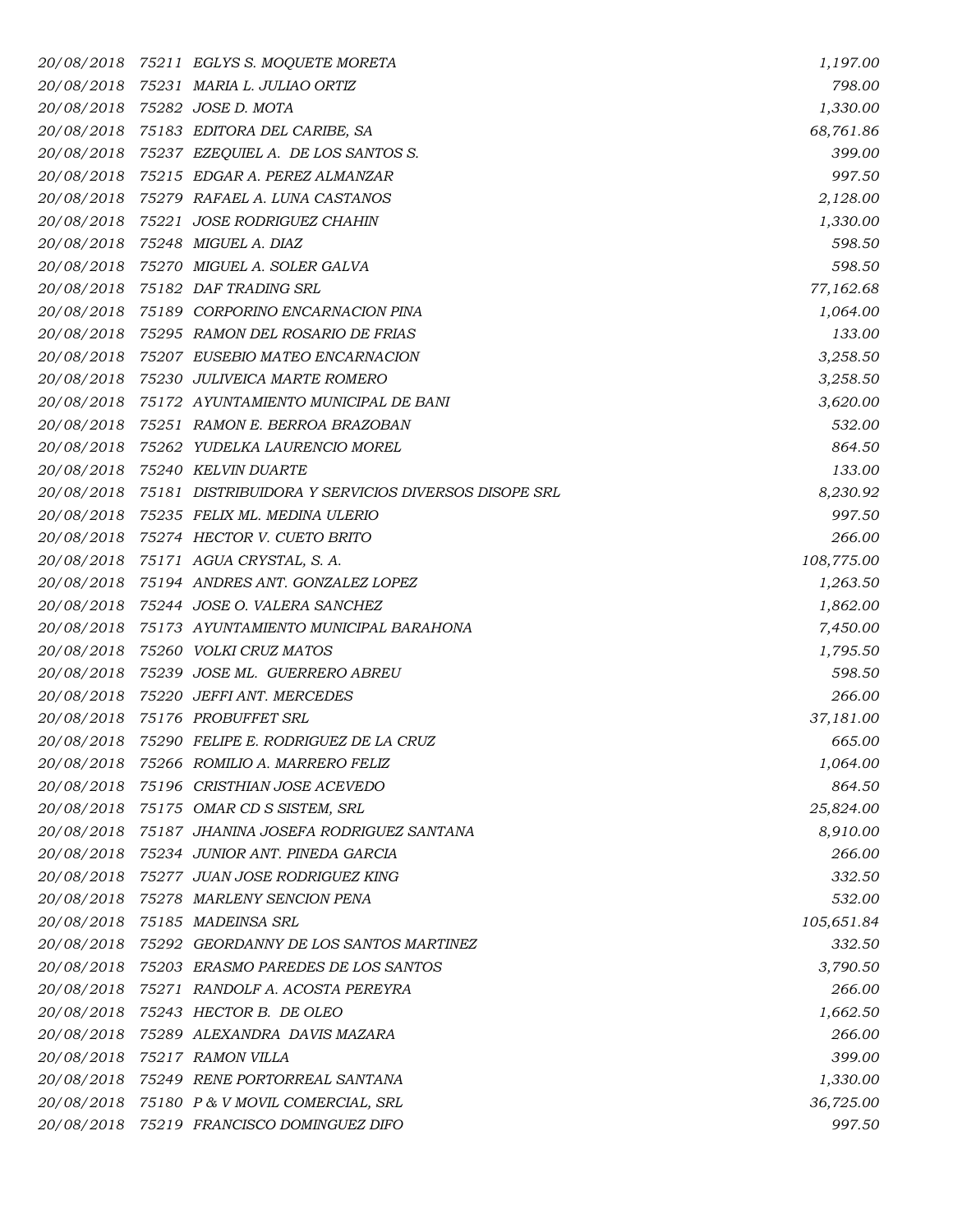*20/08/2018 75291 FELIPE DE LA CRUZ RODRIGUEZ 199.50 20/08/2018 75204 FRANCISCO ARIAS DEL POZO 465.50 20/08/2018 75192 JOSE R. VARGAS MATA 1,064.00 20/08/2018 75205 HECTOR R. RAMOS HOLGUIN 1,596.00 20/08/2018 75255 WILTON A. PEREZ PLACENCIA 731.50 20/08/2018 75273 ANNY C. MINAYA JASPE DE BOONEN 798.00 20/08/2018 75212 ANGEL M. MONTAS DE LA ROSA 931.00 20/08/2018 75246 LUIS ML. RODRIGUEZ 332.50 20/08/2018 75193 ERNESTO A. RAMOS LUNA 266.00 20/08/2018 75200 DOMINGO MARTINEZ HEREDIA 997.50 20/08/2018 75286 FRANKLIN MORALES MERCEDES 266.00 20/08/2018 75216 EDINSON R. NUNEZ SANCHEZ 1,795.50 20/08/2018 75264 MINIUSKA E. MATEO DE LEON 1,330.00 20/08/2018 75242 JOSE R. ROSARIO ANTIGUA 1,064.00 20/08/2018 75259 NELSON G. BURGOS MOREL 465.50 20/08/2018 75228 GERMAN ALCANTARA DE LA ROSA 1,396.50 20/08/2018 75199 CRISTIAN A. MATEO 798.00 20/08/2018 75293 KAURY E. KING MARIANO 665.00 20/08/2018 75197 ANGEL ML. LIMA GUZMAN 1,529.50 20/08/2018 75229 FRANKLYM VASQUEZ ARREDONDO 4,522.00 20/08/2018 75268 JEAN C. NIN MORETA 332.50 20/08/2018 75177 PROBUFFET SRL 37,531.20 20/08/2018 75272 ADONIS SOLANO BERROA 133.00 20/08/2018 75208 JESUS C. BONIFACIO RONDON 931.00 20/08/2018 75252 RAFAEL MARTINEZ LARA 1,862.00 20/08/2018 75174 EDDY ELECTRO INDUSTRIAL SUPLIDORES, EIRL 37,290.00 20/08/2018 75225 HUGO E. GALVAN MEJIA 2,061.50 20/08/2018 75294 ROBERTO HIDALGO ALTAGRACIA FELICIANO 598.50 21/08/2018 75385 THELMA ACOSTA BATISTA DE PENA 5,000.00 21/08/2018 75377 JULIAN RODRIGUEZ MATEO 4,000.00 21/08/2018 75408 BERNARDA POLANCO LAMI 5,998.50 21/08/2018 75414 RAFAEL ANT. SANTANA ALBUEZ 11,999.70 21/08/2018 75345 WELLINGTON A. FELICIANO PINEDA 3,000.00 21/08/2018 75356 ANTONIA DOLORES CABA 12,348.00 21/08/2018 75410 SANTIAGO SIME 7,999.20 21/08/2018 75320 ANGELA TAVERAS MARTE CAPELLAN 3,000.00 21/08/2018 75302 ANGEL MANUEL SUERO GERALDO 3,500.00 21/08/2018 75462 PARROQUIA SAN FRANCISCO JAVIER 6,000.00 21/08/2018 75358 CELESTE A. OVIEDO O. 2,940.00 21/08/2018 75403 LUIS GERMAN ROSARIO GARCIA 2,700.00 21/08/2018 75413 AGRIPINA RIVERA L. 1,500.00 21/08/2018 75401 VENTURA PEGUERO MARIA 6,795.00 21/08/2018 75332 MARIA ALT. PAULINO DE LOS S. 3,000.00 21/08/2018 75373 CARMEN B. MERCEDES GARCIA 3,920.00 21/08/2018 75398 COOP. DE SERVS. Y PROD. MULT. (COOFALCONDO, INC.) 15,500.00 21/08/2018 75330 FRANCISCO LENDOR SANABIA 3,000.00 21/08/2018 75325 JOSEFINA DEL P. PINEDA K. 6,000.00 21/08/2018 75300 ROBERT C. PLACENCIA ALVAREZ 114,002.92*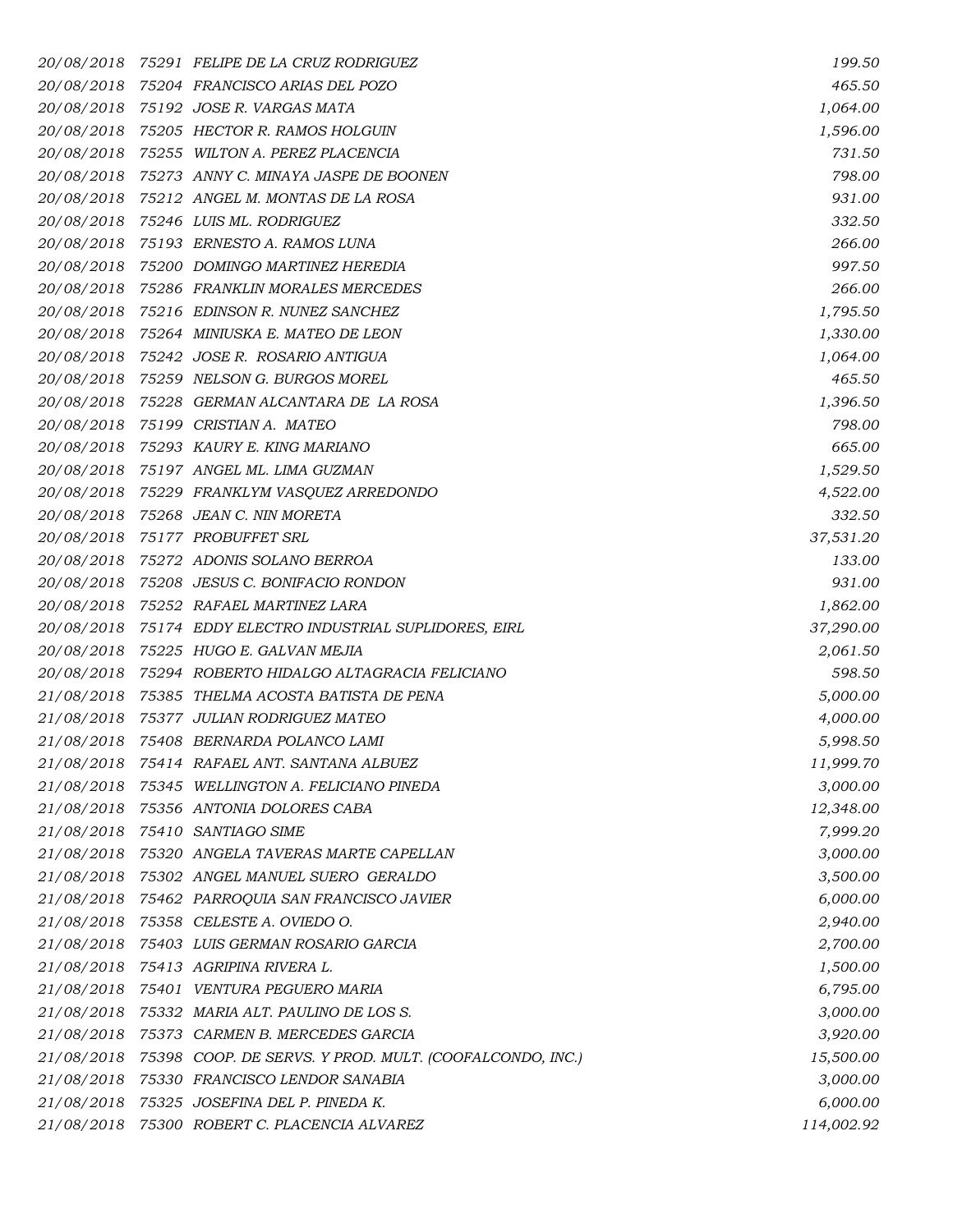|            | 21/08/2018 75441 BESTHEDA OLIVO DE R.                           | 7,000.00   |
|------------|-----------------------------------------------------------------|------------|
|            | 21/08/2018 75352 MARIA NELLY BAEZ A.                            | 4,900.00   |
|            | 21/08/2018 75433 DR. ALBERTO CHAHIN MUFFDY                      | 24,000.00  |
|            | 21/08/2018 75369 RAFAEL E. DE LA PAZ                            | 2,940.00   |
|            | 21/08/2018 75436 FULGENCIO MARCELO ABREU                        | 20,000.00  |
|            | 21/08/2018 75297 FRANCISCO ANT. JEREZ MENA                      | 114,787.52 |
|            | 21/08/2018 75366 LUISA GARCIA C.                                | 3,038.00   |
|            | 21/08/2018 75452 NORBERTO REMIGIO GUERRERO NATERA               | 10,000.00  |
| 21/08/2018 | 75368 CARLIXTA HERNANDEZ                                        | 14,748.52  |
|            | 21/08/2018 75439 LINK POZO REYES                                | 18,000.00  |
|            | 21/08/2018 75395 ASOC. DOM. PARA EL DESARROLLO DE LA MUJER      | 31,350.00  |
|            | 21/08/2018 75400 JOSE S. ALMONTE H. Y/O BELKY SALDIVAR DE LA C. | 7,500.00   |
|            | 21/08/2018 75427 RAFAELA MONTILLA DE PEREZ                      | 6,000.00   |
|            | 21/08/2018 75429 LUIS PINA LEBRON                               | 6,300.00   |
|            | 21/08/2018 75416 JAVIER ERNESTO CALDERON                        | 20,059.20  |
|            | 21/08/2018 75417 INMOBILIARIA CAROLINA, S.A.                    | 26,388.62  |
|            | 21/08/2018 75339 MARTHA L. ROMAN CORCINO                        | 3,000.00   |
|            | 21/08/2018 75378 EVANGELIO SENA                                 | 1,800.00   |
|            | 21/08/2018 75404 JOSE ANT. HOLGUIN                              | 4,500.00   |
|            | 21/08/2018 75371 EROINO HERNANDEZ                               | 9,172.80   |
|            | 21/08/2018 75340 CIVELYS S. MENCIA DEL ROSARIO                  | 3,000.00   |
|            | 21/08/2018 75426 AQUINO CUEVAS GONZALEZ                         | 7,200.00   |
|            | 21/08/2018 75444 FABIA ROQUE HERNANDEZ                          | 10,000.00  |
|            | 21/08/2018 75449 ADA YILDA FORTUNA REYES                        | 7,000.00   |
|            | 21/08/2018 75379 MARIA FRANCISCA ALCANTARA                      | 1,000.00   |
|            | 21/08/2018 75298 JOSE A. CRUCETA ALMANZAR                       | 114,002.92 |
|            | 21/08/2018 75464 BIENVENIDO CONCEPCION HERNANDEZ                | 40,000.00  |
| 21/08/2018 | 75353 TERESA DE LA CRUZ LEONARDO                                | 5,880.00   |
|            | 21/08/2018 75344 CLARA ROSANNA REYES ROA                        | 3,000.00   |
|            | 21/08/2018 75299 EDGARDO HERNANDEZ MEJIA                        | 114,002.92 |
|            | 21/08/2018 75460 JUAN BAUTISTA NICANOR PINEDA DIAZ              | 36,000.00  |
|            | 21/08/2018 75434 LEONIDAS CARABITOS R. DE SOTO                  | 7,000.00   |
| 21/08/2018 | 75335 ANEUDY J. MENDEZ FERRERAS                                 | 3,000.00   |
|            | 21/08/2018 75468 ELBA ROSA CABRERA                              | 3,000.00   |
|            | 21/08/2018 75311 CONSEJO DEL PODER JUDICIAL                     | 645.35     |
|            | 21/08/2018 75422 ANIBAL CALVO ROMAN                             | 6,000.00   |
|            | 21/08/2018 75431 MAYRA MINLLETY                                 | 9,000.00   |
|            | 21/08/2018 75448 BIENVENIDO EVELINO NORMAN CORADIN              | 6,000.00   |
|            | 21/08/2018 75324 MARIA DIVINA GOMEZ TAVERAS                     | 3,000.00   |
| 21/08/2018 | 75354 DIGNA R. ALMONTE FERNANDEZ                                | 25,480.00  |
|            | 21/08/2018 75406 ANTONIO ELAGUITO SERRATA JIMENEZ               | 6,750.00   |
| 21/08/2018 | 75411 DONATILA HERNANDEZ DE MARTINEZ                            | 6,000.00   |
|            | 21/08/2018 75399 MARCOS CASSO                                   | 30,000.00  |
|            | 21/08/2018 75314 ANA ANTONIA SANTO                              | 3,920.00   |
|            | 21/08/2018 75394 KELVIZ JOSE PARRA                              | 40,500.00  |
|            | 21/08/2018 75430 JOSE ALT. BAEZ PIMENTEL                        | 3,750.00   |
|            | 21/08/2018 75305 CARLOS E. GONZALEZ LEYBA                       | 3,000.00   |
|            | 21/08/2018 75423 CARLOS AMIRO FINKE                             | 8,000.00   |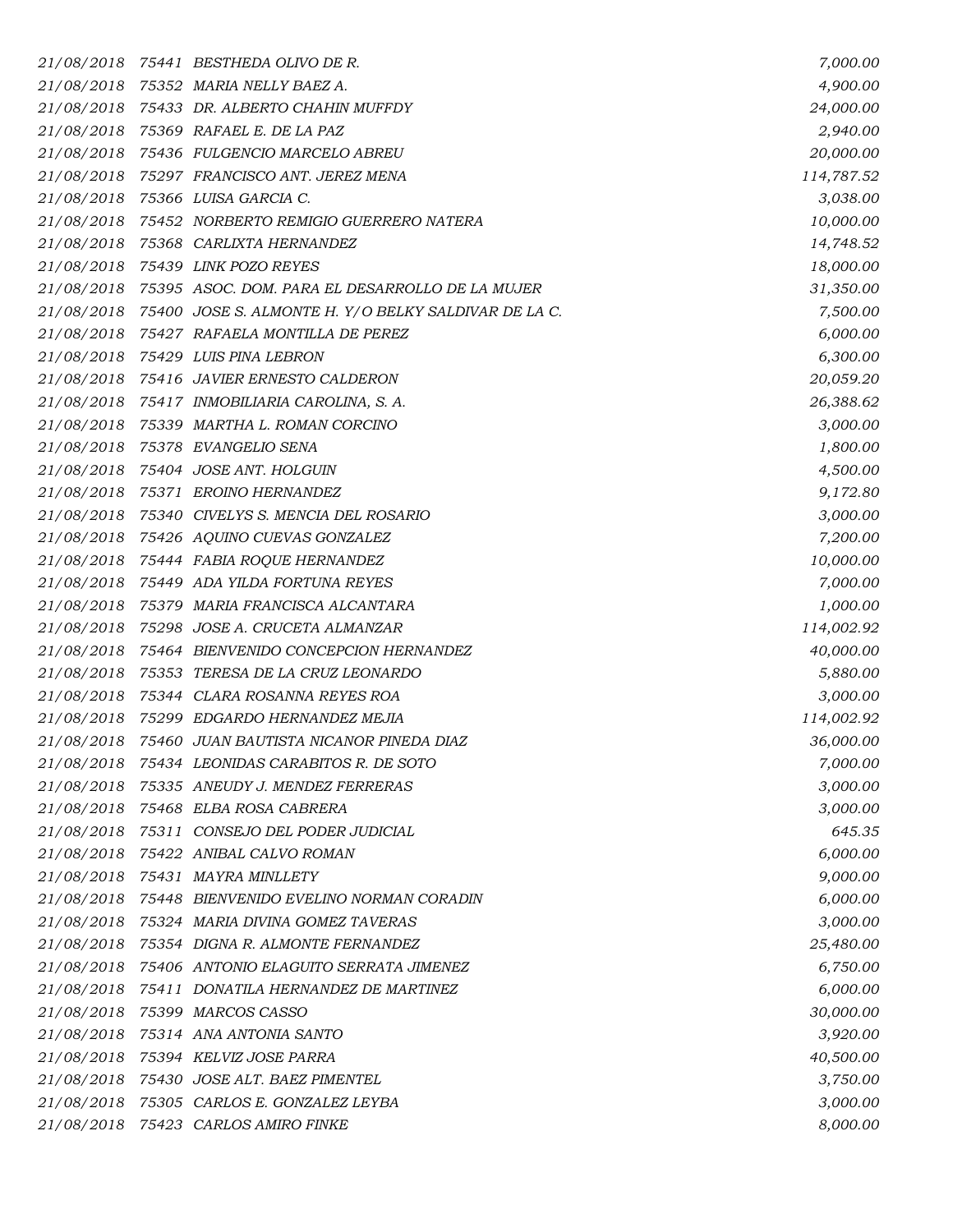|            | 21/08/2018 75382 LEDA MARIA FELIZ                          | 3,600.00   |
|------------|------------------------------------------------------------|------------|
|            | 21/08/2018 75421 RAMON OCTAVIO ALVAREZ                     | 2,000.00   |
|            | 21/08/2018 75393 MAYRA HIDELFONZA URENA SANCHEZ            | 6,300.00   |
|            | 21/08/2018 75469 TOMAS VICENTE DIAZ CACERES                | 50,000.00  |
|            | 21/08/2018 75333 MODESTO ACOSTA VARGAS                     | 3,000.00   |
|            | 21/08/2018 75309 YRIA F. PENA VDA. READ                    | 10,000.00  |
|            | 21/08/2018 75357 MARIA E. VASQUEZ P.                       | 15,625.56  |
|            | 21/08/2018 75313 ZOILA YNES DIAZ ESPEJO                    | 16,220.42  |
|            | 21/08/2018 75346 MIULBY MARIA DE LA ROSA                   | 3,000.00   |
|            | 21/08/2018 75461 MANUEL ENRIQUE MARTINEZ ACEVEDO           | 15,000.00  |
|            | 21/08/2018 75397 JUANA NUNEZ PLACENCIA                     | 16,706.25  |
|            | 21/08/2018 75415 JAVIER CALDERON HERNANDEZ                 | 35,399.70  |
|            | 21/08/2018 75451 CLARA JOSEFINA BUTTEN VARONA              | 5,400.00   |
|            | 21/08/2018 75428 PASCUAL CABRAL SANTA                      | 4,050.00   |
|            | 21/08/2018 75331 GERTRUDIS FIGUEROA CRISOSTOMO             | 3,000.00   |
|            | 21/08/2018 75315 MARIA M. SIERRA PEREZ                     | 8,933.86   |
|            | 21/08/2018 75442 ADRIANO RONDON                            | 6,500.00   |
|            | 21/08/2018 75361 MIGUEL A. RUIZ BRACHE                     | 14,700.00  |
|            | 21/08/2018 75402 RAMONA MODESTA ROJAS DE DE LOS SANTOS     | 5,850.00   |
|            | 21/08/2018 75317 ANITA ELIZABET CUEVAS QUEZADA             | 1,000.00   |
|            | 21/08/2018 75350 CALIXTO MEDINA CUEVAS                     | 5,880.00   |
|            | 21/08/2018 75307 FIOL D. CABREJA                           | 4,268.45   |
|            | 21/08/2018 75303 LUIS FERNANDO VASQUEZ                     | 2,400.00   |
|            | 21/08/2018 75391 ANDREA BRUNILDA GUTIERREZ BELLO           | 20,000.00  |
|            | 21/08/2018 75338 DIANA ALT. RODRIGUEZ MARTINEZ             | 6,000.00   |
|            | 21/08/2018 75459 AYUNTAMIENTO MUNICIPAL DE SABANA IGLESIA  | 6,000.00   |
| 21/08/2018 | 75390 CLUB DEP. SOCIAL Y CULTURAL DE VILLA FRANCISCA, INC. | 5,000.00   |
|            | 21/08/2018 75343 NAOMY N. PEREZ RICHARDSON                 | 3,000.00   |
|            | 21/08/2018 75443 MARGARITA ROSARIO HERNANDEZ               | 5,548.50   |
|            | 21/08/2018 75446 MINERVA ALTAGRACIA PENA                   | 3,501.00   |
|            | 21/08/2018 75383 MILADYS MATEO FLORIAN                     | 600.00     |
| 21/08/2018 | 75420 FELIX SOSA MEJIA                                     | 360,375.57 |
|            | 21/08/2018 75363 MARGARITA HIDALGO                         | 4,039.76   |
|            | 21/08/2018 75374 NELSON ANT. JEREZ PAULINO                 | 20,000.00  |
|            | 21/08/2018 75372 ADA VIRTUDES ORTIZ ULLOA                  | 3,010.56   |
|            | 21/08/2018 75328 ENMANUELA ARIAS MARTINEZ                  | 3,000.00   |
| 21/08/2018 | 75316 VICTORIA I. FRIAS ANGELES DE CUEVAS                  | 1,000.00   |
|            | 21/08/2018 75319 MABEL GONZALEZ MENA                       | 1,000.00   |
| 21/08/2018 | 75359 PORFIRIO ESTEVEZ CANELA                              | 21,500.00  |
| 21/08/2018 | 75453 SERVIO CEDENO PEPEN                                  | 19,999.80  |
|            | 21/08/2018 75454 DIONISIO MARTINEZ DEL RIO                 | 10,800.00  |
| 21/08/2018 | 75355 CRUZ A. SILVIA TREMOLS                               | 14,291.67  |
|            | 21/08/2018 75463 RAMONA MILANDA DIAZ PEREZ                 | 10,000.00  |
| 21/08/2018 | 75380 ROSA BAEZ DE FERRERAS                                | 4,000.00   |
|            | 21/08/2018 75418 CARLOS SILVERIO NUNEZ                     | 328,186.69 |
| 21/08/2018 | 75370 PROSPERA MATOS                                       | 10,720.63  |
|            | 21/08/2018 75318 MIGUELINA YOST SEPULVEDA                  | 1,000.00   |
| 21/08/2018 | 75301 SARA I. HENRIQUEZ MARIN                              | 114,002.92 |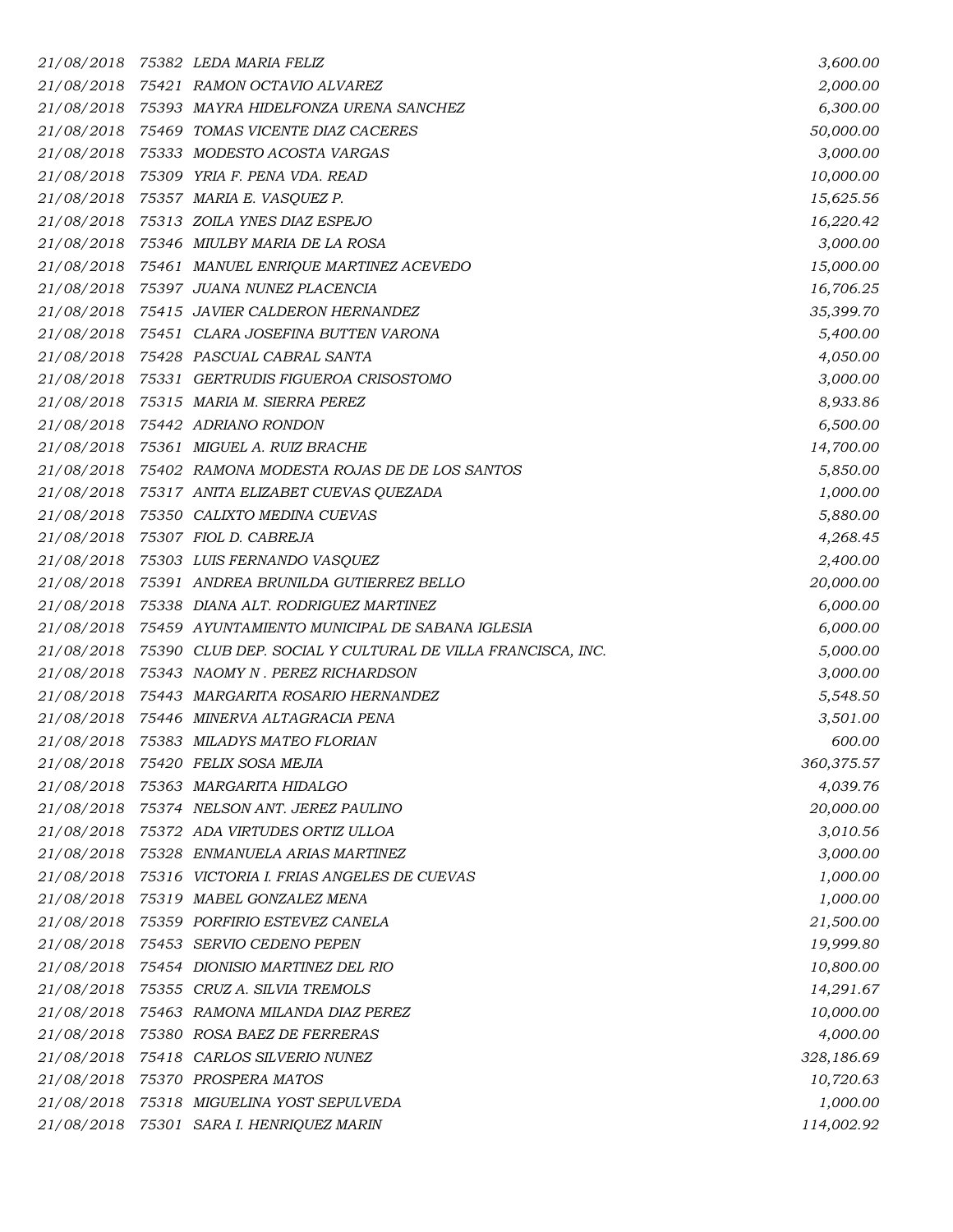|            | 21/08/2018 75424 HERMINIA LA PAZ PERALTA                         | 8,000.00  |
|------------|------------------------------------------------------------------|-----------|
|            | 21/08/2018 75321 ARIDIO ANT. MERCEDES SONE                       | 3,000.00  |
|            | 21/08/2018 75389 LIGA DEP. ABORIGEN, INC. O RAFAEL F. SAVINON P. | 34,000.00 |
|            | 21/08/2018 75334 NEOLFIS WALKIRA FAMILIA MORA                    | 3,000.00  |
|            | 21/08/2018 75337 YUDERKYS RODRIGUEZ N.                           | 3,000.00  |
|            | 21/08/2018 75435 ANA FRANCISCA MONTAS DUVERGE DE GARCIA          | 15,000.30 |
|            | 21/08/2018 75458 MIGUEL ANGEL REYES PICHARDO                     | 54,000.00 |
| 21/08/2018 | 75323 CLAUDIA ALMONTE                                            | 3,000.00  |
|            | 21/08/2018 75310 BIENVENIDA C. SIERRA FERRERAS                   | 2,940.00  |
|            | 21/08/2018 75445 ABEL GONZALEZ RAPOSO                            | 18,675.00 |
|            | 21/08/2018 75457 CELESTE A. AYBAR DE VARGAS                      | 5,499.90  |
|            | 21/08/2018 75419 JULIO DEL ROSARIO MEJIA                         | 6,250.00  |
|            | 21/08/2018 75322 BENJAMIN PEREZ FELIZ                            | 5,000.00  |
|            | 21/08/2018 75304 JOSE ENCARNACION BATISTA SALCEDO                | 3,000.00  |
|            | 21/08/2018 75312 LILIANA CRUZ MOLINA VARGAS                      | 9,800.00  |
|            | 21/08/2018 75349 NORA C. RONE P.                                 | 14,700.00 |
|            | 21/08/2018 75384 BOLIVIA MELO SEGURA DE BALLAST                  | 1,500.00  |
|            | 21/08/2018 75440 SIQUIO NG DE LA ROSA                            | 35,000.00 |
|            | 21/08/2018 75432 BORIS RAMON TEJEDA LORA                         | 6,930.00  |
|            | 21/08/2018 75386 ESTEBAN SANCHEZ DIAZ                            | 13,500.00 |
|            | 21/08/2018 75425 PASCUAL TEJADA CRUZ                             | 4,000.50  |
|            | 21/08/2018 75392 ROSA MILTEA TRIGO GONZALEZ                      | 5,490.00  |
|            | 21/08/2018 75341 YUNILSSIS L. ABREU VASQUEZ                      | 3,000.00  |
|            | 21/08/2018 75396 NIDIA ALTAGRACIA BORGES                         | 48,400.00 |
|            | 21/08/2018 75351 ANA M. RODRIGUEZ SALADO                         | 8,526.00  |
|            | 21/08/2018 75329 FRANCISCO A. LIZARDO GOMEZ                      | 3,000.00  |
|            | 21/08/2018 75407 ANATOLIA TORIBIO ACOSTA DE CABREJA              | 5,400.00  |
|            | 21/08/2018 75455 GUIDO ANTONIO JIMENEZ NUNEZ                     | 9,450.00  |
|            | 21/08/2018 75336 WENDY MONTILLA REYES                            | 3,000.00  |
|            | 21/08/2018 75367 RAMON E. BAEZ RODRIGUEZ                         | 6,860.00  |
|            | 21/08/2018 75342 RAFAEL A. DIAZ CASTILLO                         | 3,000.00  |
|            | 21/08/2018 75348 RAFAEL ANT. GARCIA                              | 41,926.30 |
|            | 21/08/2018 75362 DIEGO DE LA CRUZ GOMEZ                          | 15,680.00 |
|            | 21/08/2018 75471 EDWARD LEONIDAS PEREZ FERNANDEZ                 | 7,920.00  |
|            | 21/08/2018 75437 FRANCISCO ALEIXIS RODRIGUEZ PEREZ               | 8,010.00  |
|            | 21/08/2018 75308 PETRONILA ALMONTE                               | 15,537.15 |
|            | 21/08/2018 75466 JULIO ANIBAL CARVAJAL MEDINA                    | 10,000.00 |
|            | 21/08/2018 75387 PEDRO ANTONIO MANCEBO NIN                       | 6,000.00  |
|            | 21/08/2018 75347 JUAN ALMONTE                                    | 8,085.00  |
|            | 21/08/2018 75467 NORXIN MODESTO ALONZO DIAZ                      | 43,000.00 |
|            | 21/08/2018 75388 ANDREA VICTORVINA FERNANDEZ ROJAS               | 15,000.00 |
|            | 21/08/2018 75447 JOSE RAMON DE LA CRUZ                           | 19,998.00 |
|            | 21/08/2018 75326 EDUARDO MEJIA JIMENEZ                           | 3,000.00  |
| 21/08/2018 | 75376 JUANA REYES                                                | 4,000.00  |
|            | 21/08/2018 75450 PLINIO VICENTE MONTERO                          | 7,200.00  |
|            | 21/08/2018 75360 LORENZA G. CORNELIO Y C.                        | 19,600.00 |
|            | 21/08/2018 75409 GABRIEL ENMANUEL HURTADO SANTOS                 | 20,999.79 |
|            | 21/08/2018 75327 EDUVIGES MA. ACOSTA VARGAS                      | 3,000.00  |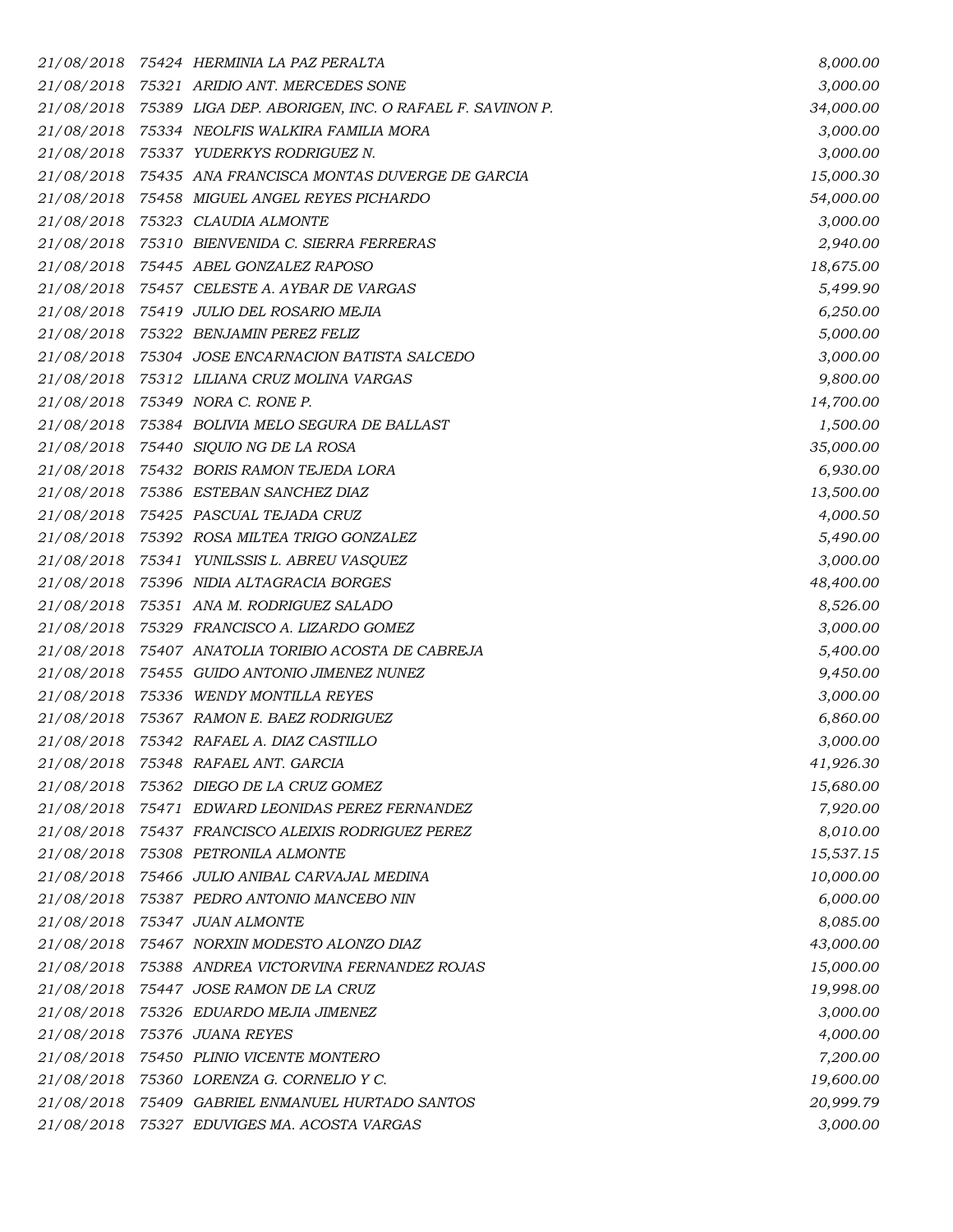| 21/08/2018                 | 75306   ARIEL A. VOLQUEZ MATOS                      | 1,750.00     |
|----------------------------|-----------------------------------------------------|--------------|
|                            | 21/08/2018 75365 MARIA B. HICIANO FELIZ             | 6,018.18     |
|                            | 21/08/2018 75364 CONSEJO DEL PODER JUDICIAL         | 5,447.88     |
| 21/08/2018                 | 75465 LUCILA EDILIA ALCANTARA GRULLON               | 12,000.00    |
| 21/08/2018                 | 75375 TERESA ONDINA HERNANDEZ MARTINEZ              | 8,100.00     |
|                            | 21/08/2018 75296 MARIANO GERMAN MEJIA               | 116,789.65   |
|                            | 21/08/2018 75412 ISABEL MILEDYS PEREZ               | 5,400.00     |
| 21/08/2018                 | 75381   DR. PAUL BELLO NAVARRO                      | 12,500.00    |
|                            | 21/08/2018 75405 OLIMPIA PENA                       | 7,000.00     |
|                            | 21/08/2018 75456 CARMELO CEDENO MEJIA               | 14,000.00    |
|                            | 21/08/2018 75470 ELVIS ALEJANDRO TORRES LLANO       | 14,850.00    |
|                            | 21/08/2018 75438 PAULINO AMILCAR REYES ROSARIO      | 14,287.50    |
|                            | 22/08/2018 75475 DISTRIBUIDORA LAUGAMA SRL          | 7,619.46     |
|                            | 22/08/2018 75481 JAZMIN O. VERAS SABES              | 13,994.00    |
|                            | 22/08/2018 75477 LOGOMARCA, S.A.                    | 9,107.80     |
|                            | 22/08/2018 75474 ALAN E. PENA PENA                  | 386,859.42   |
|                            | 22/08/2018 75484 ERNEST D. AQUINO ROJAS             | 18,427.95    |
|                            | 22/08/2018 75472 SOFTLAND DOMINICANA, SRL           | 12,837.11    |
|                            | 22/08/2018 75480 EDWARD LEONIDAS PEREZ FERNANDEZ    | 277,200.00   |
|                            | 22/08/2018 75487 INGENIERIA FILOYEN SRL             | 7,707,432.34 |
|                            | 22/08/2018 75485 GLORIBI MARIA MADERA HIDALGO       | 169,925.60   |
| 22/08/2018 75479 ILESA SRL |                                                     | 285,449.73   |
| 22/08/2018                 | 75482 KEILA M. GOMEZ FANITH                         | 10,471.00    |
|                            | 22/08/2018 75483 LISADEIDY RIVERA OLIVO             | 1,714.00     |
|                            | 22/08/2018 75473 ISMAEL A. HIDALGO FERMIN           | 49,949.73    |
|                            | 22/08/2018 75476 MITOPALO POWER, SRL.               | 23,034.03    |
| 22/08/2018                 | 75486 GBM DOMINICANA S A                            | 1,174,494.97 |
|                            | 22/08/2018 75478 AYUNTAMIENTO DEL DISTRITO NACIONAL | 32,151.00    |
|                            | 23/08/2018 75497 ERIDANIA ESTEVEZ JAQUEZ            | 10,000.00    |
| 23/08/2018                 | 75501 ROSA ELVIRA ESCOTO RODRIGUEZ                  | 9,900.00     |
| 23/08/2018                 | 75499 FRANCHESCA PEREZ PEREZ                        | 10,000.00    |
| 23/08/2018                 | 75493 MIGUELINA ALTAGRACIA GONZALEZ DE ALFONSECA    | 1,980.00     |
| 23/08/2018                 | 75494 YADHIRIS RODRIGUEZ GONZALEZ                   | 10,000.00    |
|                            | 23/08/2018 75495 ELMER D. BELLIARD REYES            | 10,000.00    |
|                            | 23/08/2018 75492 LOURDES MARTINA MELO FERNANDEZ     | 990.00       |
|                            | 23/08/2018 75490 CONSEJO DEL PODER JUDICIAL         | 280.00       |
| 23/08/2018                 | 75491 CONSEJO DEL PODER JUDICIAL                    | 933.14       |
|                            | 23/08/2018 75498 JUANA DARITZA CABA GIRON           | 20,000.00    |
| 23/08/2018                 | 75496 ULISES GUEVARA CARRASCO                       | 10,000.00    |
| 23/08/2018                 | 75500 DELGISA ALT. ESPINO ABUD                      | 4,890.00     |
|                            | 23/08/2018 75488 TACUBAYA INMOBILIARIA, SRL         | 60,217.74    |
| 23/08/2018                 | 75489 RAMON E. BAEZ RODRIGUEZ                       | 13,720.00    |
|                            | 24/08/2018 75593 RICHAR B. LEON MARTINEZ            | 31,680.00    |
| 24/08/2018                 | 75519 EMPRESAS INTEGRADAS S A S                     | 115,834.58   |
| 24/08/2018                 | 75546 DILENIS FABIAN CHIVILLI                       | 9,275.00     |
| 24/08/2018                 | 75573 INST. NAC. DE AGUA POT. Y ALC. INAPA          | 77,000.00    |
| 24/08/2018                 | 75541 EVERPRINT TECHNOLOGIES DOMINICANA SRL         | 43,786.55    |
| 24/08/2018                 | 75534 YSABEL BERNAVIDES                             | 6,832.75     |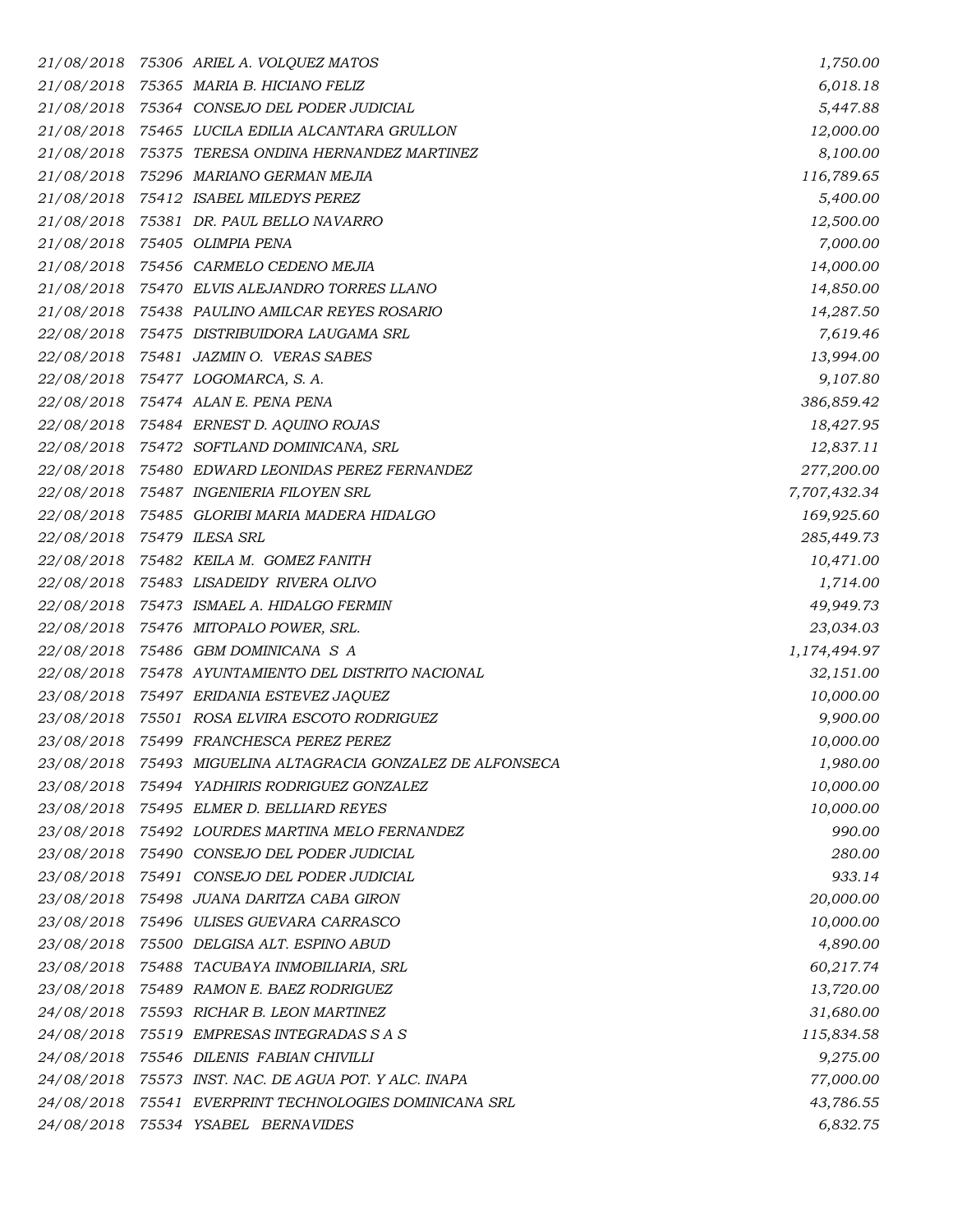|            | 24/08/2018 75561 SILOSA, C. POR A.                                  | 89,225.93  |
|------------|---------------------------------------------------------------------|------------|
|            | 24/08/2018 75576 COOP. DE SERVS. Y PROD. MULT. (COOFALCONDO), INC.  | 6,982.50   |
| 24/08/2018 | 75529 F & G OFFICE SOLUTION SRL                                     | 4,434.12   |
|            | 24/08/2018 75560 SILOSA, C. POR A.                                  | 164,135.59 |
|            | 24/08/2018 75526 PROBUFFET SRL                                      | 34,875.00  |
|            | 24/08/2018 75597 EMPRESAS INTEGRADAS S A S                          | 144,793.22 |
|            | 24/08/2018 75592 CRISTIAN DE JESUS POLANCO MEJIA                    | 42,240.00  |
| 24/08/2018 | 75533 JHOANNY E. CASTILLO CALDERON                                  | 4,336.00   |
|            | 24/08/2018 75591 SYNTES, S. R. L.                                   | 110,449.25 |
|            | 24/08/2018 75585 VITALIA JARDINERIA, S.R.L.                         | 40,888.00  |
|            | 24/08/2018 75582 SYNTES, S. R. L.                                   | 17,108.40  |
|            | 24/08/2018 75518 F & G OFFICE SOLUTION SRL                          | 140,346.00 |
|            | 24/08/2018 75569 DIONNIS DEL CARMEN TAVARES ESPINAL                 | 11,020.00  |
|            | 24/08/2018 75513 GLODINET SRL                                       | 40,171.50  |
|            | 24/08/2018 75525 CONSTRUCTORA DAILEY, SRL                           | 281,733.30 |
|            | 24/08/2018 75528 SELER INDUSTRIAL SRL                               | 33,238.95  |
|            | 24/08/2018 75509 RUBEN D. HERRERA PEREZ                             | 306,636.35 |
|            | 24/08/2018 75596 HLB AUDITORES & CONSULTORES, SRL                   | 44,605.58  |
|            | 24/08/2018 75594 CONSEJO DEL PODER JUDICIAL                         | 2,640.00   |
|            | 24/08/2018 75522 HERMOSILLO COMERCIAL SRL                           | 611,830.01 |
|            | 24/08/2018 75543 AYUNTAMIENTO DEL MUNICIPIO DE SANTIAGO             | 39,040.00  |
|            | 24/08/2018 75540 EVERPRINT TECHNOLOGIES DOMINICANA SRL              | 43,786.55  |
|            | 24/08/2018 75555 MADEINSA, SRL                                      | 118,360.00 |
|            | 24/08/2018 75514 REFRIPARTES, S. A.                                 | 135,025.42 |
|            | 24/08/2018 75520 MUEBLES OMAR, S. A.                                | 33,440.99  |
|            | 24/08/2018 75584 SILOSA, C. POR A.                                  | 132,180.60 |
|            | 24/08/2018 75567 FRANCISCO MARTINEZ                                 | 9,500.00   |
|            | 24/08/2018 75574 SOLUC. INT. DE SERV. DE APOYO A LA SALUD (SISALUD) | 19,039.72  |
|            | 24/08/2018 75552 MADEINSA SRL                                       | 499,301.11 |
|            | 24/08/2018 75559 ROGACI FINANCING & INVESTMENT, SRL                 | 82,067.80  |
|            | 24/08/2018 75527 F & G OFFICE SOLUTION SRL                          | 140,346.00 |
| 24/08/2018 | 75535 COMBUSTIBLE Y DERIVADOS DEL NORTE SRL                         | 15,675.00  |
|            | 24/08/2018 75578 PEDRO FERNANDEZ BATISTA                            | 3,800.00   |
| 24/08/2018 | 75581 SYNTES, S.R. L.                                               | 13,913.79  |
|            | 24/08/2018 75530 IMPORTADORA DOPEL, SRL.                            | 10,170.00  |
|            | 24/08/2018 75531 CECOMSA SRL                                        | 190,893.09 |
|            | 24/08/2018 75521 COMPUTADORAS DOMINICANAS SRL                       | 8,376.12   |
|            | 24/08/2018 75539 EDITORA DEL CARIBE, SA                             | 68,761.86  |
|            | 24/08/2018 75504 EMPRESAS MILTIN SRL                                | 7,600.00   |
|            | 24/08/2018 75549 MIGUELINA ALTAGRACIA GONZALEZ DE ALFONSECA         | 990.00     |
|            | 24/08/2018 75550 MADEINSA SRL                                       | 227,155.55 |
|            | 24/08/2018 75551 MADEINSA, SRL                                      | 64,560.00  |
|            | 24/08/2018 75562 SILOSA, C. POR A.                                  | 79,076.73  |
|            | 24/08/2018 75507 SECURITY DEVELOPMENT CORPORATION, S. S., SRL       | 2,690.00   |
|            | 24/08/2018 75524 EVERPRINT TECHNOLOGIES DOMINICANA SRL              | 43,786.55  |
|            | 24/08/2018 75542 GRUPO COMETA, SAS                                  | 469,237.02 |
|            | 24/08/2018 75538 COMPU-OFFICE DOMINICANA SRL                        | 124,960.92 |
|            | 24/08/2018 75556 SISTEMA DE INYECCION DIESEL, C. POR A. (SINDIESEL) | 129,787.48 |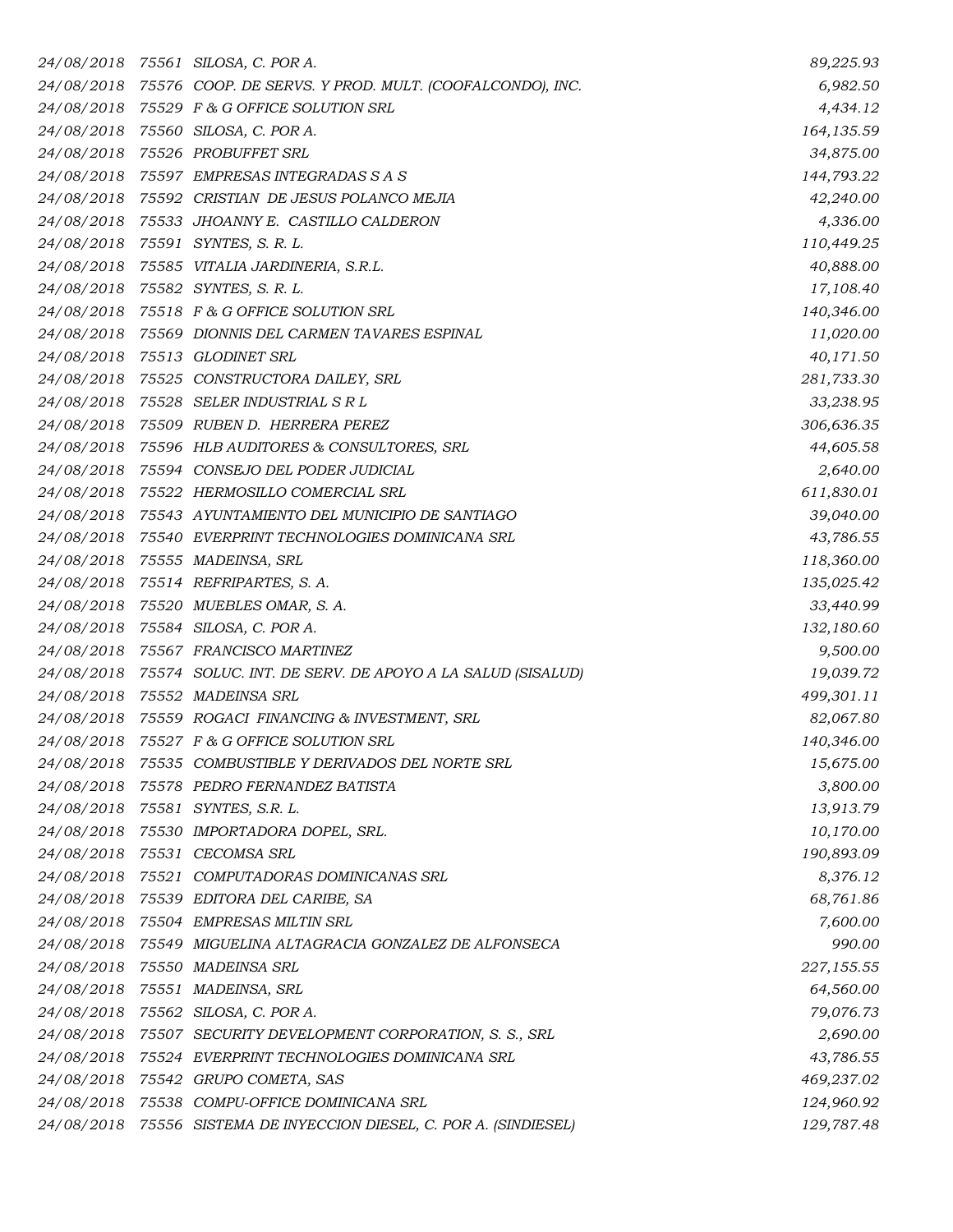|                                                                                                | 75577 RIKLIN NELSON PENA TREMOLS                     | 28,500.00                                                                                                                                                                                                                                                                                                                                                                                                                                                                                                                                                                                                                                                                                                                                                                                                                                                                                                                                                                                                                                                                                                                                                                                                                                                                                                                                                                                                                                                                                                                                                                                                                                                                                                                                                                                                                                                                                                                                                        |
|------------------------------------------------------------------------------------------------|------------------------------------------------------|------------------------------------------------------------------------------------------------------------------------------------------------------------------------------------------------------------------------------------------------------------------------------------------------------------------------------------------------------------------------------------------------------------------------------------------------------------------------------------------------------------------------------------------------------------------------------------------------------------------------------------------------------------------------------------------------------------------------------------------------------------------------------------------------------------------------------------------------------------------------------------------------------------------------------------------------------------------------------------------------------------------------------------------------------------------------------------------------------------------------------------------------------------------------------------------------------------------------------------------------------------------------------------------------------------------------------------------------------------------------------------------------------------------------------------------------------------------------------------------------------------------------------------------------------------------------------------------------------------------------------------------------------------------------------------------------------------------------------------------------------------------------------------------------------------------------------------------------------------------------------------------------------------------------------------------------------------------|
|                                                                                                |                                                      | 540.00                                                                                                                                                                                                                                                                                                                                                                                                                                                                                                                                                                                                                                                                                                                                                                                                                                                                                                                                                                                                                                                                                                                                                                                                                                                                                                                                                                                                                                                                                                                                                                                                                                                                                                                                                                                                                                                                                                                                                           |
|                                                                                                |                                                      | 12,072.18                                                                                                                                                                                                                                                                                                                                                                                                                                                                                                                                                                                                                                                                                                                                                                                                                                                                                                                                                                                                                                                                                                                                                                                                                                                                                                                                                                                                                                                                                                                                                                                                                                                                                                                                                                                                                                                                                                                                                        |
|                                                                                                |                                                      | 1,342,350.00                                                                                                                                                                                                                                                                                                                                                                                                                                                                                                                                                                                                                                                                                                                                                                                                                                                                                                                                                                                                                                                                                                                                                                                                                                                                                                                                                                                                                                                                                                                                                                                                                                                                                                                                                                                                                                                                                                                                                     |
|                                                                                                |                                                      | 53,223.00                                                                                                                                                                                                                                                                                                                                                                                                                                                                                                                                                                                                                                                                                                                                                                                                                                                                                                                                                                                                                                                                                                                                                                                                                                                                                                                                                                                                                                                                                                                                                                                                                                                                                                                                                                                                                                                                                                                                                        |
|                                                                                                |                                                      | 4,425.00                                                                                                                                                                                                                                                                                                                                                                                                                                                                                                                                                                                                                                                                                                                                                                                                                                                                                                                                                                                                                                                                                                                                                                                                                                                                                                                                                                                                                                                                                                                                                                                                                                                                                                                                                                                                                                                                                                                                                         |
|                                                                                                |                                                      | 69,294.40                                                                                                                                                                                                                                                                                                                                                                                                                                                                                                                                                                                                                                                                                                                                                                                                                                                                                                                                                                                                                                                                                                                                                                                                                                                                                                                                                                                                                                                                                                                                                                                                                                                                                                                                                                                                                                                                                                                                                        |
|                                                                                                |                                                      | 66,064.32                                                                                                                                                                                                                                                                                                                                                                                                                                                                                                                                                                                                                                                                                                                                                                                                                                                                                                                                                                                                                                                                                                                                                                                                                                                                                                                                                                                                                                                                                                                                                                                                                                                                                                                                                                                                                                                                                                                                                        |
|                                                                                                |                                                      | 76,218.50                                                                                                                                                                                                                                                                                                                                                                                                                                                                                                                                                                                                                                                                                                                                                                                                                                                                                                                                                                                                                                                                                                                                                                                                                                                                                                                                                                                                                                                                                                                                                                                                                                                                                                                                                                                                                                                                                                                                                        |
|                                                                                                |                                                      | 32,801.82                                                                                                                                                                                                                                                                                                                                                                                                                                                                                                                                                                                                                                                                                                                                                                                                                                                                                                                                                                                                                                                                                                                                                                                                                                                                                                                                                                                                                                                                                                                                                                                                                                                                                                                                                                                                                                                                                                                                                        |
|                                                                                                |                                                      | 430,117.25                                                                                                                                                                                                                                                                                                                                                                                                                                                                                                                                                                                                                                                                                                                                                                                                                                                                                                                                                                                                                                                                                                                                                                                                                                                                                                                                                                                                                                                                                                                                                                                                                                                                                                                                                                                                                                                                                                                                                       |
|                                                                                                |                                                      | 47,712.74                                                                                                                                                                                                                                                                                                                                                                                                                                                                                                                                                                                                                                                                                                                                                                                                                                                                                                                                                                                                                                                                                                                                                                                                                                                                                                                                                                                                                                                                                                                                                                                                                                                                                                                                                                                                                                                                                                                                                        |
|                                                                                                |                                                      | 1,808,003.61                                                                                                                                                                                                                                                                                                                                                                                                                                                                                                                                                                                                                                                                                                                                                                                                                                                                                                                                                                                                                                                                                                                                                                                                                                                                                                                                                                                                                                                                                                                                                                                                                                                                                                                                                                                                                                                                                                                                                     |
|                                                                                                |                                                      | 208,224.17                                                                                                                                                                                                                                                                                                                                                                                                                                                                                                                                                                                                                                                                                                                                                                                                                                                                                                                                                                                                                                                                                                                                                                                                                                                                                                                                                                                                                                                                                                                                                                                                                                                                                                                                                                                                                                                                                                                                                       |
|                                                                                                |                                                      | 33,440.99                                                                                                                                                                                                                                                                                                                                                                                                                                                                                                                                                                                                                                                                                                                                                                                                                                                                                                                                                                                                                                                                                                                                                                                                                                                                                                                                                                                                                                                                                                                                                                                                                                                                                                                                                                                                                                                                                                                                                        |
|                                                                                                |                                                      | 8,206.78                                                                                                                                                                                                                                                                                                                                                                                                                                                                                                                                                                                                                                                                                                                                                                                                                                                                                                                                                                                                                                                                                                                                                                                                                                                                                                                                                                                                                                                                                                                                                                                                                                                                                                                                                                                                                                                                                                                                                         |
|                                                                                                |                                                      | 162,032.54                                                                                                                                                                                                                                                                                                                                                                                                                                                                                                                                                                                                                                                                                                                                                                                                                                                                                                                                                                                                                                                                                                                                                                                                                                                                                                                                                                                                                                                                                                                                                                                                                                                                                                                                                                                                                                                                                                                                                       |
|                                                                                                |                                                      | 53,389.83                                                                                                                                                                                                                                                                                                                                                                                                                                                                                                                                                                                                                                                                                                                                                                                                                                                                                                                                                                                                                                                                                                                                                                                                                                                                                                                                                                                                                                                                                                                                                                                                                                                                                                                                                                                                                                                                                                                                                        |
|                                                                                                |                                                      | 8,050.85                                                                                                                                                                                                                                                                                                                                                                                                                                                                                                                                                                                                                                                                                                                                                                                                                                                                                                                                                                                                                                                                                                                                                                                                                                                                                                                                                                                                                                                                                                                                                                                                                                                                                                                                                                                                                                                                                                                                                         |
|                                                                                                |                                                      | 107,947.64                                                                                                                                                                                                                                                                                                                                                                                                                                                                                                                                                                                                                                                                                                                                                                                                                                                                                                                                                                                                                                                                                                                                                                                                                                                                                                                                                                                                                                                                                                                                                                                                                                                                                                                                                                                                                                                                                                                                                       |
|                                                                                                |                                                      | 432,496.20                                                                                                                                                                                                                                                                                                                                                                                                                                                                                                                                                                                                                                                                                                                                                                                                                                                                                                                                                                                                                                                                                                                                                                                                                                                                                                                                                                                                                                                                                                                                                                                                                                                                                                                                                                                                                                                                                                                                                       |
|                                                                                                |                                                      | 40,389.38                                                                                                                                                                                                                                                                                                                                                                                                                                                                                                                                                                                                                                                                                                                                                                                                                                                                                                                                                                                                                                                                                                                                                                                                                                                                                                                                                                                                                                                                                                                                                                                                                                                                                                                                                                                                                                                                                                                                                        |
|                                                                                                |                                                      | 516,480.00                                                                                                                                                                                                                                                                                                                                                                                                                                                                                                                                                                                                                                                                                                                                                                                                                                                                                                                                                                                                                                                                                                                                                                                                                                                                                                                                                                                                                                                                                                                                                                                                                                                                                                                                                                                                                                                                                                                                                       |
|                                                                                                |                                                      | 10,000.00                                                                                                                                                                                                                                                                                                                                                                                                                                                                                                                                                                                                                                                                                                                                                                                                                                                                                                                                                                                                                                                                                                                                                                                                                                                                                                                                                                                                                                                                                                                                                                                                                                                                                                                                                                                                                                                                                                                                                        |
|                                                                                                |                                                      | 132,220.34                                                                                                                                                                                                                                                                                                                                                                                                                                                                                                                                                                                                                                                                                                                                                                                                                                                                                                                                                                                                                                                                                                                                                                                                                                                                                                                                                                                                                                                                                                                                                                                                                                                                                                                                                                                                                                                                                                                                                       |
|                                                                                                |                                                      | 77,472.00                                                                                                                                                                                                                                                                                                                                                                                                                                                                                                                                                                                                                                                                                                                                                                                                                                                                                                                                                                                                                                                                                                                                                                                                                                                                                                                                                                                                                                                                                                                                                                                                                                                                                                                                                                                                                                                                                                                                                        |
|                                                                                                |                                                      | 6,440.68                                                                                                                                                                                                                                                                                                                                                                                                                                                                                                                                                                                                                                                                                                                                                                                                                                                                                                                                                                                                                                                                                                                                                                                                                                                                                                                                                                                                                                                                                                                                                                                                                                                                                                                                                                                                                                                                                                                                                         |
|                                                                                                |                                                      | 10,735.00                                                                                                                                                                                                                                                                                                                                                                                                                                                                                                                                                                                                                                                                                                                                                                                                                                                                                                                                                                                                                                                                                                                                                                                                                                                                                                                                                                                                                                                                                                                                                                                                                                                                                                                                                                                                                                                                                                                                                        |
|                                                                                                |                                                      | 167,919.25                                                                                                                                                                                                                                                                                                                                                                                                                                                                                                                                                                                                                                                                                                                                                                                                                                                                                                                                                                                                                                                                                                                                                                                                                                                                                                                                                                                                                                                                                                                                                                                                                                                                                                                                                                                                                                                                                                                                                       |
|                                                                                                |                                                      | 47,599.33                                                                                                                                                                                                                                                                                                                                                                                                                                                                                                                                                                                                                                                                                                                                                                                                                                                                                                                                                                                                                                                                                                                                                                                                                                                                                                                                                                                                                                                                                                                                                                                                                                                                                                                                                                                                                                                                                                                                                        |
|                                                                                                |                                                      | 42,465.00                                                                                                                                                                                                                                                                                                                                                                                                                                                                                                                                                                                                                                                                                                                                                                                                                                                                                                                                                                                                                                                                                                                                                                                                                                                                                                                                                                                                                                                                                                                                                                                                                                                                                                                                                                                                                                                                                                                                                        |
|                                                                                                |                                                      | 3,228.00                                                                                                                                                                                                                                                                                                                                                                                                                                                                                                                                                                                                                                                                                                                                                                                                                                                                                                                                                                                                                                                                                                                                                                                                                                                                                                                                                                                                                                                                                                                                                                                                                                                                                                                                                                                                                                                                                                                                                         |
|                                                                                                |                                                      | 135,000.00                                                                                                                                                                                                                                                                                                                                                                                                                                                                                                                                                                                                                                                                                                                                                                                                                                                                                                                                                                                                                                                                                                                                                                                                                                                                                                                                                                                                                                                                                                                                                                                                                                                                                                                                                                                                                                                                                                                                                       |
|                                                                                                |                                                      | 4,750.00                                                                                                                                                                                                                                                                                                                                                                                                                                                                                                                                                                                                                                                                                                                                                                                                                                                                                                                                                                                                                                                                                                                                                                                                                                                                                                                                                                                                                                                                                                                                                                                                                                                                                                                                                                                                                                                                                                                                                         |
|                                                                                                |                                                      | 38,135.59                                                                                                                                                                                                                                                                                                                                                                                                                                                                                                                                                                                                                                                                                                                                                                                                                                                                                                                                                                                                                                                                                                                                                                                                                                                                                                                                                                                                                                                                                                                                                                                                                                                                                                                                                                                                                                                                                                                                                        |
|                                                                                                |                                                      | 42,240.00                                                                                                                                                                                                                                                                                                                                                                                                                                                                                                                                                                                                                                                                                                                                                                                                                                                                                                                                                                                                                                                                                                                                                                                                                                                                                                                                                                                                                                                                                                                                                                                                                                                                                                                                                                                                                                                                                                                                                        |
|                                                                                                |                                                      | 2,260.00                                                                                                                                                                                                                                                                                                                                                                                                                                                                                                                                                                                                                                                                                                                                                                                                                                                                                                                                                                                                                                                                                                                                                                                                                                                                                                                                                                                                                                                                                                                                                                                                                                                                                                                                                                                                                                                                                                                                                         |
|                                                                                                |                                                      | 19,368.00                                                                                                                                                                                                                                                                                                                                                                                                                                                                                                                                                                                                                                                                                                                                                                                                                                                                                                                                                                                                                                                                                                                                                                                                                                                                                                                                                                                                                                                                                                                                                                                                                                                                                                                                                                                                                                                                                                                                                        |
|                                                                                                |                                                      | 9,500.00                                                                                                                                                                                                                                                                                                                                                                                                                                                                                                                                                                                                                                                                                                                                                                                                                                                                                                                                                                                                                                                                                                                                                                                                                                                                                                                                                                                                                                                                                                                                                                                                                                                                                                                                                                                                                                                                                                                                                         |
|                                                                                                |                                                      | 73,168.00                                                                                                                                                                                                                                                                                                                                                                                                                                                                                                                                                                                                                                                                                                                                                                                                                                                                                                                                                                                                                                                                                                                                                                                                                                                                                                                                                                                                                                                                                                                                                                                                                                                                                                                                                                                                                                                                                                                                                        |
|                                                                                                |                                                      | 364,376.64                                                                                                                                                                                                                                                                                                                                                                                                                                                                                                                                                                                                                                                                                                                                                                                                                                                                                                                                                                                                                                                                                                                                                                                                                                                                                                                                                                                                                                                                                                                                                                                                                                                                                                                                                                                                                                                                                                                                                       |
|                                                                                                |                                                      | 32,833.26                                                                                                                                                                                                                                                                                                                                                                                                                                                                                                                                                                                                                                                                                                                                                                                                                                                                                                                                                                                                                                                                                                                                                                                                                                                                                                                                                                                                                                                                                                                                                                                                                                                                                                                                                                                                                                                                                                                                                        |
|                                                                                                |                                                      | 8,836.50                                                                                                                                                                                                                                                                                                                                                                                                                                                                                                                                                                                                                                                                                                                                                                                                                                                                                                                                                                                                                                                                                                                                                                                                                                                                                                                                                                                                                                                                                                                                                                                                                                                                                                                                                                                                                                                                                                                                                         |
|                                                                                                |                                                      | 79,840.00                                                                                                                                                                                                                                                                                                                                                                                                                                                                                                                                                                                                                                                                                                                                                                                                                                                                                                                                                                                                                                                                                                                                                                                                                                                                                                                                                                                                                                                                                                                                                                                                                                                                                                                                                                                                                                                                                                                                                        |
|                                                                                                |                                                      | 8,910.00                                                                                                                                                                                                                                                                                                                                                                                                                                                                                                                                                                                                                                                                                                                                                                                                                                                                                                                                                                                                                                                                                                                                                                                                                                                                                                                                                                                                                                                                                                                                                                                                                                                                                                                                                                                                                                                                                                                                                         |
|                                                                                                |                                                      | 5,121.75                                                                                                                                                                                                                                                                                                                                                                                                                                                                                                                                                                                                                                                                                                                                                                                                                                                                                                                                                                                                                                                                                                                                                                                                                                                                                                                                                                                                                                                                                                                                                                                                                                                                                                                                                                                                                                                                                                                                                         |
|                                                                                                |                                                      | 107,430.51                                                                                                                                                                                                                                                                                                                                                                                                                                                                                                                                                                                                                                                                                                                                                                                                                                                                                                                                                                                                                                                                                                                                                                                                                                                                                                                                                                                                                                                                                                                                                                                                                                                                                                                                                                                                                                                                                                                                                       |
|                                                                                                |                                                      | 886,611.96                                                                                                                                                                                                                                                                                                                                                                                                                                                                                                                                                                                                                                                                                                                                                                                                                                                                                                                                                                                                                                                                                                                                                                                                                                                                                                                                                                                                                                                                                                                                                                                                                                                                                                                                                                                                                                                                                                                                                       |
| 24/08/2018<br>24/08/2018<br>24/08/2018<br>24/08/2018<br>24/08/2018<br>27/08/2018<br>27/08/2018 | 24/08/2018<br>24/08/2018<br>27/08/2018<br>27/08/2018 | 75502 CARLOS RAFAEL MESA CARTAGENA<br>24/08/2018 75580 EXODO SOLUCIONES, SRL<br>24/08/2018 75572 INTER-CON SECURITY SYSTEMS, (DR) S.R.L.<br>75511 COMPU LETRAS DESIGNS SRL<br>24/08/2018 75547 MARIA E. CABRERA ALBERTO<br>24/08/2018 75553 MADEINSA, SRL<br>24/08/2018 75523 EDITORA LISTIN DIARIO SA<br>24/08/2018 75517 SUNIX PETROLEUM SRL<br>24/08/2018 75532 PAMELA A. VERAS SOSA<br>24/08/2018 75508 CMT, SRL<br>24/08/2018 75510 CABLES Y ELECTRICOS SRL<br>24/08/2018 75537 JJELECTRIC, S.A.<br>75506 WINDTELECOM, S. A.<br>24/08/2018 75516 MUEBLES OMAR, S.A.<br>24/08/2018 75571 A.B. INDUSTRIAL SUPPLY CORP.<br>24/08/2018 75557 ROGACI FINANCING & INVESTMENT, SRL<br>24/08/2018 75588 RAFAEL A. MORETA CASTILLO<br>75579 PROMOCIONES RADIALES ARIAS<br>24/08/2018 75589 EDITORA JUDICIAL SRL<br>24/08/2018 75512 OFFICE SEAT, SRL<br>24/08/2018 75505 COLUMBUS NETWORKS DOMINICANA SA<br>24/08/2018 75554 MADEINSA, SRL<br>75503 AYUNTAMIENTO MUNICIPAL DE MOCA<br>24/08/2018 75565 LIMPIEZA EXPRESS<br>75564 LIMPIEZA EXPRESS<br>24/08/2018 75570 ELBIO MIGUEL MOREAUX VERAS<br>24/08/2018 75515 IMPORTADORA DOPEL, SRL.<br>24/08/2018 75558 ROGACI FINANCING & INVESTMENT, SRL<br>24/08/2018 75583 ROGACI FINANCING & INVESTMENT, SRL<br>24/08/2018 75536 CONSORCIO DE TARJETAS DOMINICANAS SA<br>75575 SECURITY DEVELOPMENT CORP., SRL, (SEDECORP)<br>75587 JUAN ML. GUERRERO DE JESUS<br>24/08/2018 75544 MACORISANA DE COMBUSTIBLES SRL<br>24/08/2018 75590 JOSE A. FIS BATISTA<br>75595 RAFAELINA JACQUELINE ROA DIAZ<br>75598 IMPRESOS ANCO, SRL<br>75566 REFRIMARTE Y/O NELSON R. MARTE D.<br>24/08/2018 75568 SIMON DE JESUS PAULINO<br>75563 LIMPIEZA EXPRESS<br>75586 EXODO SOLUCIONES, SRL<br>24/08/2018 75545 DILENNY Y. BATISTA MORA<br>75622 RAMONA VALLEJO PAYANO<br>75604 JACQUELINE G. PENA JIMENEZ<br>75619 DAMARIS PEREZ FERMIN<br>75623 RAQUEL ORTEGA DE ARIAS<br>75606 CENTRO CUESTA NACIONAL, SAS<br>75602 SINERGIT, S. A. |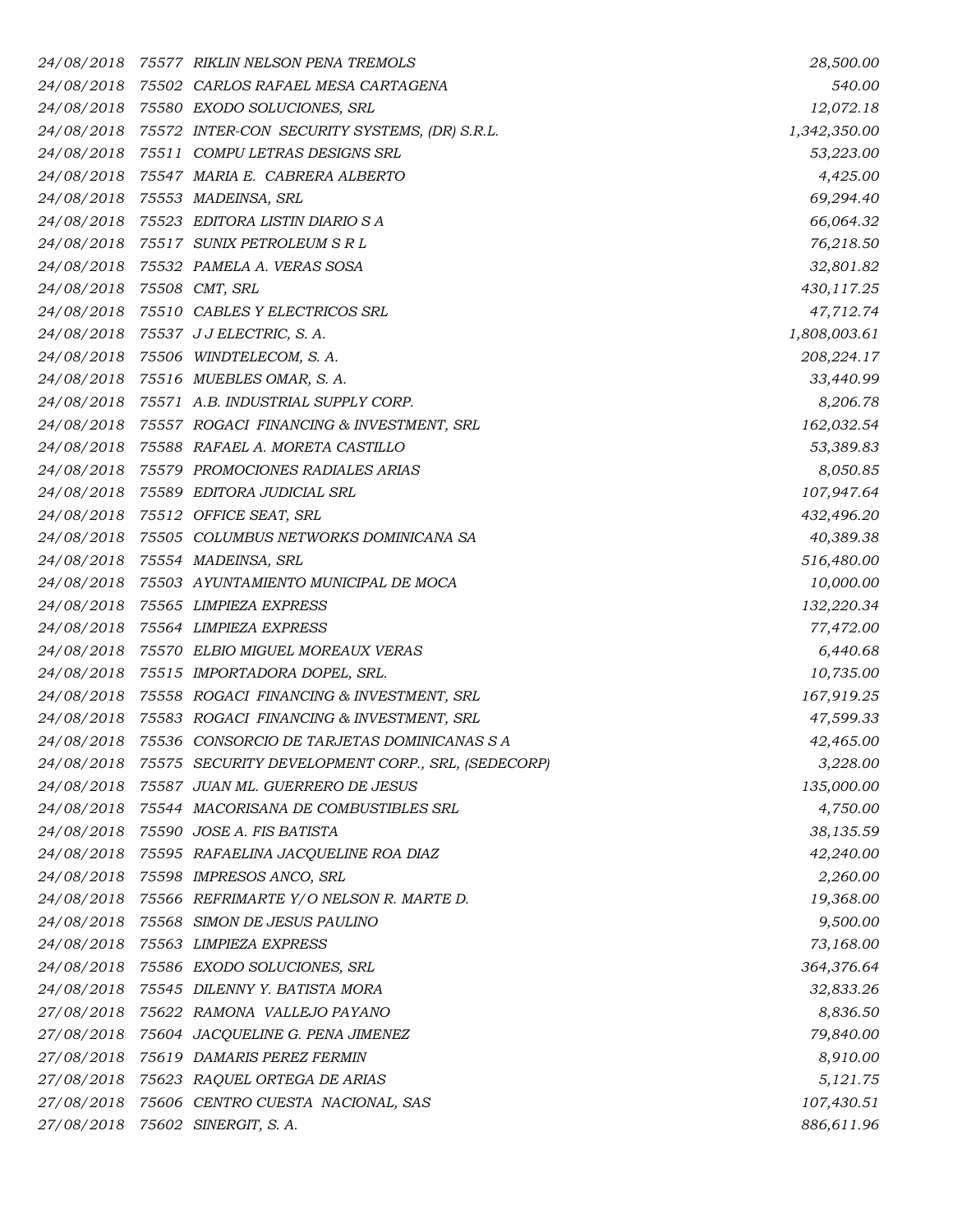| 27/08/2018 | 75616   ANGELICA ALTAGRACIA GARCIA ARIZA                             | 990.00        |
|------------|----------------------------------------------------------------------|---------------|
|            | 27/08/2018 75599 ASOCIACION TRIBUTARIA DE LA REPUBLICA DOMINICANA    | 15,000.00     |
|            | 27/08/2018 75621 MIGUEL EXAVIER SANO                                 | 7,425.00      |
|            | 27/08/2018 75601 REFRICENTRO RUBIERA, SRL.                           | 149,073.76    |
|            | 27/08/2018 75610 LOGOMARCA, S.A.                                     | 20,195.36     |
|            | 27/08/2018 75603 HUMANO SEGUROS S A                                  | 46,133,873.40 |
|            | 27/08/2018 75613 BANCO DE RESERVAS DE LA REP. CA DOMINICANA          | 230,405.85    |
|            | 27/08/2018 75605 INDUSTRIAS BANILEJAS, SAS                           | 217,804.67    |
|            | 27/08/2018 75607 ANTONIO P HACHE & CO SAS                            | 21,368.97     |
|            | 27/08/2018 75617 CANDIFIOR HAMILTON VARGAS                           | 20,790.00     |
|            | 27/08/2018 75612 AUTO CENTRO ABREU EIRL                              | 64,975.00     |
|            | 27/08/2018 75620 SASKIA KARINA DE LOS MILAGROS NUNEZ BAEZ            | 675.00        |
|            | 27/08/2018 75618 ARGENTINA DE LOS ANGELES DURAN DURAN                | 2,970.00      |
|            | 27/08/2018 75615 ROSIBEL DIAZ PEREZ                                  | 990.00        |
|            | 27/08/2018 75609 GILGAMI GROUP SRL                                   | 2,530,006.08  |
|            | 27/08/2018 75608 HERMOSILLO COMERCIAL SRL                            | 611,830.01    |
|            | 27/08/2018 75611 MAXIBODEGAS EOP DEL CARIBE SRL                      | 201,016.97    |
| 27/08/2018 | 75614 DOMINICANA ALVAREZ                                             | 13,500.00     |
|            | 28/08/2018 75624 INST. DE SERVS. PSICOSOC. EDUC. FELIZ LAMARCHE, SRL | 67,533.42     |
| 29/08/2018 | 75685 COLECTOR DE IMPUESTOS INTERNOS                                 | 26,361.00     |
|            | 29/08/2018 75682 PERSEUS COMERCIAL, SRL                              | 1,768.45      |
|            | 29/08/2018 75665 JULISSA CONTIN CEBALLOS                             | 675.00        |
|            | 29/08/2018 75679 AGUA CRYSTAL, S. A.                                 | 158,697.62    |
|            | 29/08/2018 75666 BANCO DE RESERVAS DE LA REP. DOMINICANA             | 178,920.00    |
|            | 29/08/2018 75668 NESTOR NOVAS FIRSEN                                 | 8,100.00      |
|            | 29/08/2018 75643 COMPU-OFFICE DOMINICANA SRL                         | 666,065.19    |
|            | 29/08/2018 75688 DUANY ANTIGUA ROJAS                                 | 67,813.76     |
|            | 29/08/2018 75641 FELIZ RUIZ COMERCIAL SRL                            | 26,247.55     |
|            | 29/08/2018 75662 JUANA ESTHER FALCON RODRIGUEZ                       | 4,500.00      |
|            | 29/08/2018 75647 GRUPO ENERGY RENTAL DOMINICANA SRL                  | 129,749.24    |
|            | 29/08/2018 75633 AYUNTAMIENTO MUNICIPAL DE SAN PEDRO DE MACORIS      | 2,240.00      |
| 29/08/2018 | 75653 P & V MOVIL COMERCIAL, SRL                                     | 32,631.01     |
|            | 29/08/2018 75667 GREGORIO FERNANDO GARCIA LIZ                        | 675.00        |
|            | 29/08/2018 75651 PERSEUS COMERCIAL, SRL                              | 5,648.36      |
| 29/08/2018 | 75672 ISABELLA K. CASCELLA DE LA CRUZ                                | 24,195.00     |
|            | 29/08/2018 75650 ECOQUIMICA RLP SRL                                  | 11,396.34     |
| 29/08/2018 | 75664 DIOMARIS SANTANA                                               | 4,500.00      |
|            | 29/08/2018 75646 METRO TECNOLOGIA SRL                                | 4,237.56      |
|            | 29/08/2018 75687 ESTACION DE SERVICIOS LAS MERCEDES EIRL             | 6,697.50      |
|            | 29/08/2018 75655 RADIOCENTRO, S.A.S.                                 | 56,762.16     |
|            | 29/08/2018 75654 OFICINA UNIVERSAL, S. A.                            | 6,328.00      |
| 29/08/2018 | 75627 NEMUNAS, SRL                                                   | 7,664.04      |
|            | 29/08/2018 75631 GESTORES DE CAPACITACION ORGANIZACIONAL HTR EIRL    | 38,000.00     |
| 29/08/2018 | 75632 ESTACION DE SERVICIO JAVIER SRL                                | 11,684.24     |
|            | 29/08/2018 75656 AYUNTAMIENTO MUNICIPAL BARAHONA                     | 7,450.00      |
|            | 29/08/2018 75673 FOTO MOVIL INDUSTRIAL SRL                           | 21,520.00     |
|            | 29/08/2018 75678 LUIS GONZALO GUZMAN CONCEPCION                      | 6,270.00      |
| 29/08/2018 | 75680 BLAJIM SRL                                                     | 185,770.00    |
|            |                                                                      |               |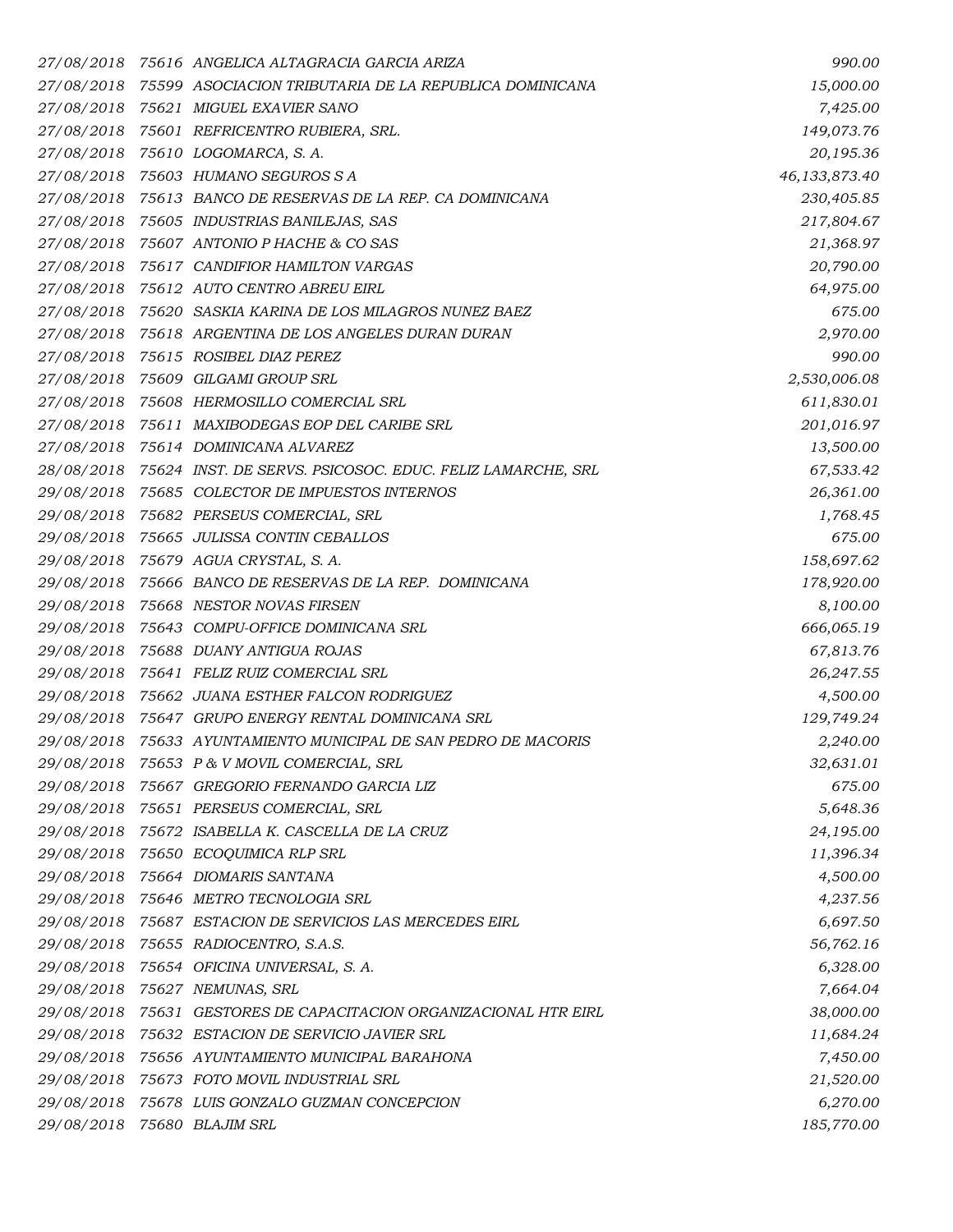| 29/08/2018                | 75636 CORPORACION DE ACUED. Y ALC. DE SANTIAGO (CORAASAN)             | 294,263.00   |
|---------------------------|-----------------------------------------------------------------------|--------------|
|                           | 29/08/2018 75669 WILMA DIAZ DIAZ                                      | 3,705.76     |
|                           | 29/08/2018 75638 AYUNTAMIENTO MUNICIPAL PUERTO PLATA                  | 6,300.00     |
|                           | 29/08/2018 75644 MATERIALES INDUSTRIALES, SAS                         | 327,149.58   |
|                           | 29/08/2018 75629 DISTRIBUIDORA UNIVERSAL, S. A.                       | 2,895.52     |
|                           | 29/08/2018 75640 SOLO CARLOS GOURMET, SRL                             | 8,470.80     |
|                           | 29/08/2018 75648 MITOPALO POWER, SRL.                                 | 26,635.00    |
|                           | 29/08/2018 75634 CORPORACION DEL ACUED. Y ALC. DE LA VEGA (CORAAVEGA) | 18,267.00    |
|                           | 29/08/2018 75658 COLECTOR DE IMPUESTOS INTERNOS                       | 29,443.05    |
|                           | 29/08/2018 75675 ESTACION ISLA ESTADIO, SRL                           | 729.49       |
|                           | 29/08/2018 75635 AYUNTAMIENTO SANTO DOMINGO ESTE                      | 22,743.00    |
|                           | 29/08/2018 75657 COLECTOR DE IMPUESTOS INTERNOS                       | 29,932.77    |
|                           | 29/08/2018 75649 JJELECTRIC, S.A.                                     | 13,145.06    |
|                           | 29/08/2018 75671 SYNTES SRL                                           | 71,458.54    |
|                           | 29/08/2018 75677 CONTAINER TRAILER SERVICES CTS SRL                   | 162,720.00   |
| 29/08/2018 75676 CMT, SRL |                                                                       | 331,930.00   |
|                           | 29/08/2018 75637 AYUNTAMIENTO MUNICIPAL JARABACOA                     | 200.00       |
|                           | 29/08/2018 75670 WADELIN SANCHEZ GARCIA                               | 14,569.60    |
|                           | 29/08/2018 75686 JOSE A. FRANCO                                       | 26,750.00    |
|                           | 29/08/2018 75642 HUMANO SEGUROS S A                                   | 720,877.29   |
|                           | 29/08/2018 75681 2P TECHNOLOGY, SRL                                   | 259,448.00   |
|                           | 29/08/2018 75683 LUNARTIC SRL                                         | 4,339.20     |
|                           | 29/08/2018 75628 INSTITUTO CULTURAL DOMINICO AMERICANO                | 22,500.00    |
|                           | 29/08/2018 75674 RAMON ANTONIO ANDUJAR BELTRE                         | 34,627.50    |
|                           | 29/08/2018 75630 GESTORES DE CAPACITACION ORGANIZACIONAL HTR EIRL     | 38,000.00    |
|                           | 29/08/2018 75652 P & V MOVIL COMERCIAL, SRL                           | 117,199.08   |
|                           | 29/08/2018 75626 ERICK JOAQUIN PUJOLS PIMENTEL                        | 500,000.00   |
|                           | 29/08/2018 75663 JHONNY GUZMAN RICHARDSON                             | 6,750.00     |
|                           | 29/08/2018 75684 MANUEL ARSENIO URENA, S. A.                          | 29,529.16    |
|                           | 29/08/2018 75639 CENTRO AUTOMOTRIZ DURAN SRL                          | 2,582.40     |
|                           | 29/08/2018 75645 TOLDEC INDUSTRIAL SRL                                | 7,639.60     |
| 29/08/2018                | 75625 CONSULTING RESOURCES GROUP SRL.                                 | 3,356,241.93 |
|                           | 30/08/2018 75691 RAMONA VALLEJO PAYANO                                | 7,680.50     |
|                           | 30/08/2018 75690 ADALGISA S. TORRES MATEO                             | 6,346.18     |
|                           | 30/08/2018 75689 DILENNY Y. BATISTA MORA                              | 35,319.06    |
|                           | 31/08/2018 75733 DANA LORA ESTRELLA                                   | 10,085.00    |
|                           | 31/08/2018 75700 COMPU-OFFICE DOMINICANA SRL                          | 418,984.75   |
| 31/08/2018 75739 CODIA    |                                                                       | 7,974.66     |
|                           | 31/08/2018 75704 BM SUPLIDORES ELECTRICOS SRL                         | 215,623.44   |
|                           | 31/08/2018 75723 MADERERA MARIO SRL                                   | 14,554.40    |
|                           | 31/08/2018 75714 MUEBLES Y EQUIPOS PARA OFIC. LEON GONZALEZ, SRL.     | 100,174.50   |
|                           | 31/08/2018 75703 EDDY ELECTRO INDUSTRIAL SUPLIDORES, EIRL             | 16,886.15    |
|                           | 31/08/2018 75707 INDUSTRIAS BANILEJAS, SAS                            | 241,439.56   |
| 31/08/2018                | 75719 VENERGY, S.A.                                                   | 712,500.00   |
|                           | 31/08/2018 75734 EXODO SOLUCIONES, SRL.                               | 5,631.89     |
|                           | 31/08/2018 75705 LA INNOVACION, SRL                                   | 225,808.47   |
|                           | 31/08/2018 75695 DHARIANA ABREU CRUZ                                  | 5,830.42     |
| 31/08/2018                | 75709 MAXIBODEGAS EOP DEL CARIBE SRL                                  | 197,637.19   |
|                           |                                                                       |              |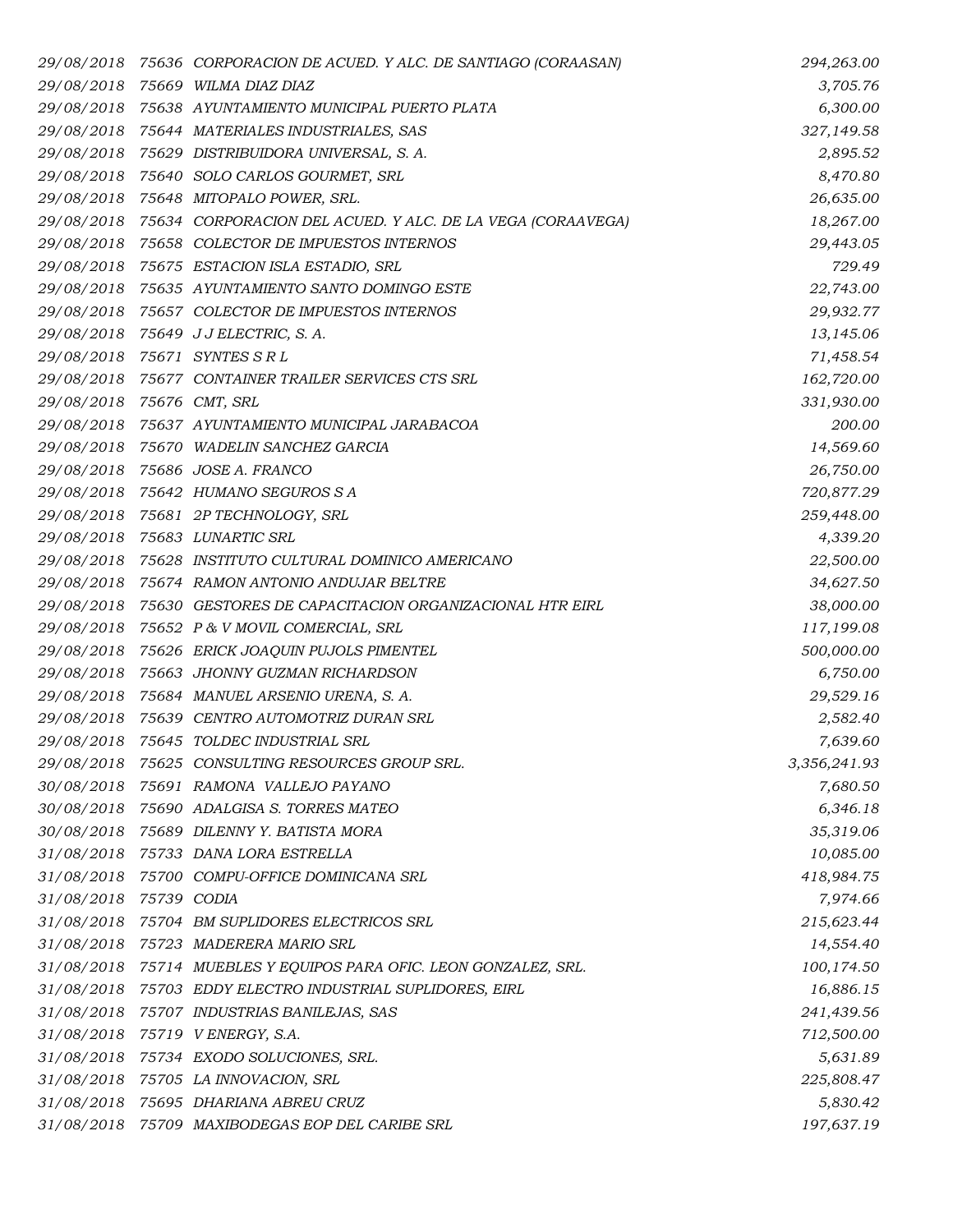|  | <b>TOTAL</b>                                                                               | 137,205,168.88            |
|--|--------------------------------------------------------------------------------------------|---------------------------|
|  | 31/08/2018 75726 ANGELICA ALTAGRACIA GARCIA ARIZA                                          | 5,940.00                  |
|  | 31/08/2018 75693 DASALE CONSTRUCTIONS SERVICES SRL                                         | 51,746.99                 |
|  | 31/08/2018 75731 CORPORACION DE ACUED. Y ALC. DEL MUNICIPIO DE BOCA CHICA                  | 4,000.00                  |
|  | 31/08/2018 75697 RUBEN D. HERRERA PEREZ                                                    | 398,621.81                |
|  | 31/08/2018 75730 AUTO SUPER FRIO M&S EIRL                                                  | 15,602.00                 |
|  | 31/08/2018 75720 PADRON OFFICE SUPPLY SRL                                                  | 17,485.00                 |
|  | 31/08/2018 75711 7J ELECTRICOS Y SERVICIOS SRL                                             | 899,704.76                |
|  | 31/08/2018 75735 MUEBLES Y EQUIPOS PARA OFIC. LEON GONZALEZ, SRL.                          | 100,174.50                |
|  | 31/08/2018 75727 MIGUELINA ALTAGRACIA GONZALEZ DE ALFONSECA                                | 5,940.00                  |
|  | 31/08/2018 75718 HILARIO MALAQUIAS, SRL.                                                   | 116,000.15                |
|  | 31/08/2018 75692 MARIA DEL CARMEN DE LOS SANTOS                                            | 95,047.50                 |
|  | 31/08/2018 75721 REFRICOMFORT SRL                                                          | 90,921.61                 |
|  | 31/08/2018 75725 LUIS JOSE MENDEZ TAVERAS                                                  | 5,000.00                  |
|  | 31/08/2018 75712 P & V MOVIL COMERCIAL, SRL                                                | 140,273.68                |
|  | 31/08/2018 75715 MUEBLES Y EQUIPOS PARA OFIC. LEON GONZALEZ, SRL.                          | 100,174.50                |
|  | 31/08/2018 75699 DISTRIBUIDORA CORRIPIO, SAS                                               | 68,300.45                 |
|  | 31/08/2018 75716 JOSE MARMOL DISENOS Y CONSTRUCCIONES SRL                                  | 109,072.04                |
|  | 31/08/2018 75698 ANTONIO & MILAGROS COMUNICACION GRAFICA SRL                               | 60,256.00                 |
|  | 31/08/2018 75732 WILFRIDO SUERO DIAZ                                                       | 1,440.00                  |
|  | 31/08/2018 75728 ESTACION ISLA ESTADIO, SRL                                                | 50,969.40                 |
|  | 31/08/2018 75729 MIGUELINA ALTAGRACIA GONZALEZ DE ALFONSECA                                | 990.00                    |
|  | 31/08/2018 75696 IVELISSE DE LA C. BRITO ACEVEDO                                           | 10,900.00                 |
|  | 31/08/2018 75701 EDITORA CORRIPIO, SAS                                                     | 1,457,700.00              |
|  | 31/08/2018 75710 DISTRIBUIDORA LAUGAMA SRL                                                 | 7,619.46                  |
|  | 31/08/2018 75722 UNIVERSAL DE COMPUTOS SRL                                                 | 3,503,000.00              |
|  | 31/08/2018 75706 REFRIGERACION Y SERVICIOS INDUSTRIALES S A                                | 42,576.03                 |
|  | 31/08/2018 75702 OFFICE SEAT, SRL                                                          | 1,179.72                  |
|  | 31/08/2018 75694 WASCAR A. ACOSTA GENAO<br>31/08/2018 75737 COLECTOR DE IMPUESTOS INTERNOS | 21,196.50<br>6,610,286.11 |
|  | 31/08/2018 75738 COLECTOR DE IMPUESTOS INTERNOS                                            | 79,746.63                 |
|  | 31/08/2018 75736 COLECTOR DE IMPUESTOS INTERNOS                                            | 1,990,217.05              |
|  | 31/08/2018 75708 REFRIPARTES, S.A.                                                         | 2,258.87                  |
|  | 31/08/2018 75724 MUEBLES Y EQUIPOS PARA OFIC. LEON GONZALEZ, SRL.                          | 279,539.95                |
|  | 31/08/2018 75717 HILARIO MALAQUIAS, SRL.                                                   | 325,694.25                |
|  | 31/08/2018 75713 RAMON ANTONIO ANDUJAR BELTRE                                              | 6,840.00                  |
|  |                                                                                            |                           |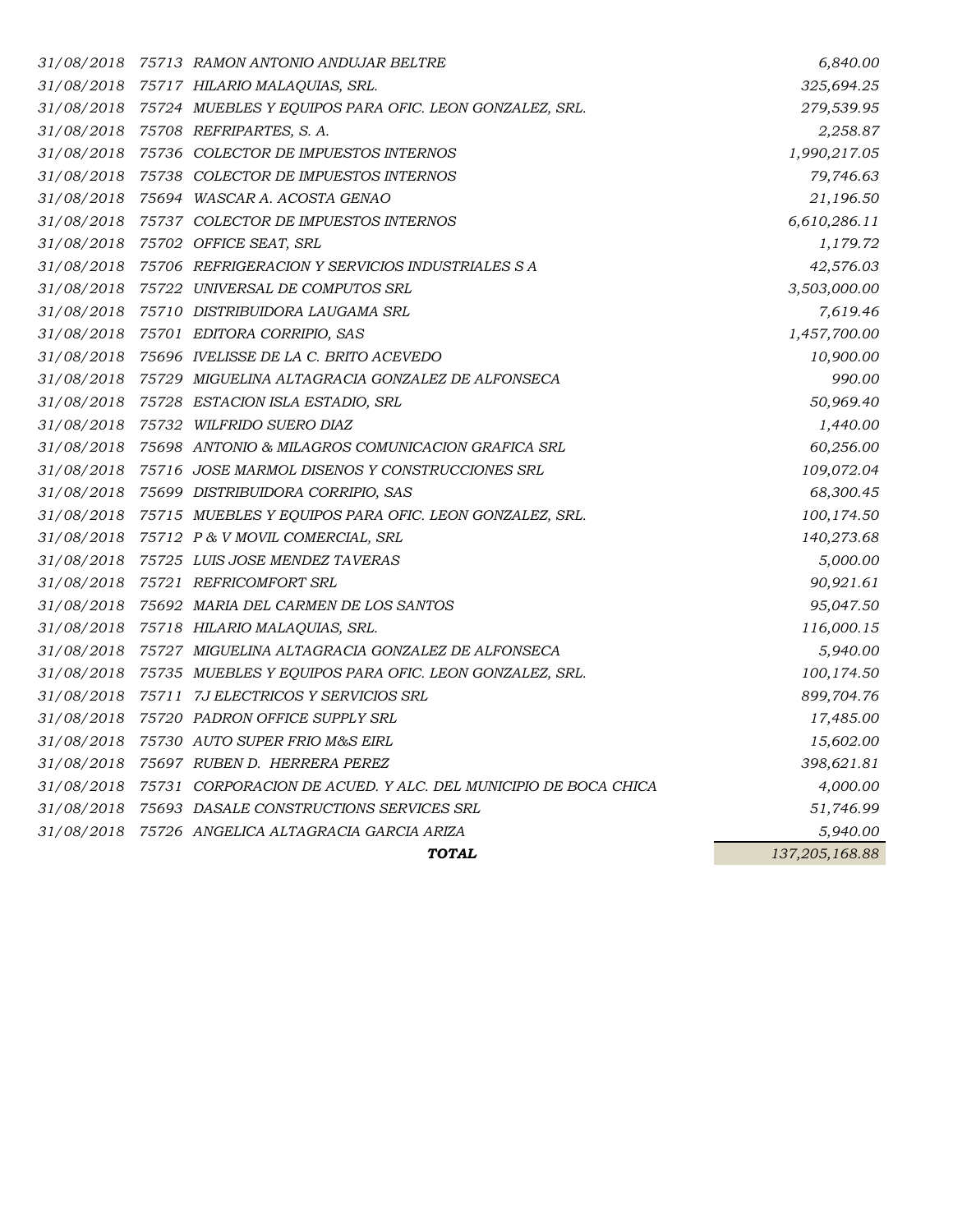### *CONSEJO DEL PODER JUDICIAL DIRECCION PRESUPUESTARIA Y FINANCIERA DEPARTAMENTO DE CONTABILIDAD RELACION DE TRANSFERENCIAS DEBITOS* **DEL MES DE AGOSTO DEL 2018**

#### *FECHA NUM. DESCRIPCION VALOR RD\$ 07/08/2018 1217 TRANSF. DE FONDO PAGO FACTS. NOS. 90707835 Y 90701197 40,752.65 07/08/2018 1218 TRANSF. DE FONDO PAGO FACTS. NOS. T62590, O40249, O40436 Y O40424 42,149.40 07/08/2018 1219 TRANSF. DE FONDO PAGO FACTS. NOS. O39467, O39634 Y SE5128 13,096.72 07/08/2018 1220 TRANSF. DE FONDO REEMBOLSO PROPORCION GASTOS COMB. 10,029.81 07/08/2018 1221 TRANSF. DE FONDO PAGO LABOR EXTRAORDINARIA, MES DE JUNIO/2018. 809,500.00 07/08/2018 1222 TRANSF. DE FONDO PAGO GASTO ALIMENTICIO, MES DE AGOSTO/2018. 2,300.00 09/08/2018 1223 TRANSF. DE FONDO PAGO NOTIFICACIONES DE ALGUACIL DE ESTRADO PENSIONADO, 11,340.00 10/08/2018 1224 TRANSF. DE FONDO PAGO FACT. NO. 2700233190 POR SERVICIOS REALIZADOS. 14,797.96 10/08/2018 1225 TRANSF. DE FONDO PAGO FACTS. 60,926.99 10/08/2018 1226 TRANSF. DE FONDO PAGO FACTS. NOS. O41034, O41052, O41082 Y O41108 64,258.12 10/08/2018 1227 TRANSF. DE FONDO PAGO FACTS. NOS. O40437, O40597, O40651, O40652, O40771 Y O41022 56,263.99 10/08/2018 1228 TRANSF. DE FONDO REEMBOLSO POR SUMINISTRO DE COMBUSTIBLE. 3,500.00 10/08/2018 1229 TRANSF. DE FONDO REEMB. PROP. G. DE COMBUST. Y PEAJES 3,994.42 10/08/2018 1230 TRANSF. DE FONDO REEMBOLSO PROPORCION GASTOS DE COMBUSTIBLE, 17,292.59 10/08/2018 1231 TRANSF. DE FONDO REEMBOLSO PROPORCION GASTOS DE COMBUSTIBLE Y PEAJE 10,657.05 10/08/2018 1232 TRANSF. DE FONDO PAGO A EMPL.FIJOS PROY. DESCONG. Y AGILIZ. DE FALLOS 80,000.00 10/08/2018 1233 TRANSF. DE FONDO PAGO NOTIFICACIONES DE ALGUACILES DE ESTRADO, 54,676.18 10/08/2018 1234 TRANSF. DE FONDO PAGO NOTIFICACIONES DE ALGUACILES DE ESTRADO, 499,870.00 10/08/2018 1235 TRANSF. DE FONDO PAGO DE BONO ESCOLAR 2018 1,140,000.00 14/08/2018 1236 TRANSF. DE FONDO PAGO FACTS. NOS. 90678836 Y 90678829 2,784,040.00 14/08/2018 1237 TRANSF. DE FONDO INCENTIVO AL PROGRAMA SERVIDOR (A) DEL MES 6,000.00 14/08/2018 1238 TRANSF. DE FONDO PAGO FACTS. NOS. O40131, O39653, O40189 Y O40170 52,501.60 14/08/2018 1239 TRANSF. DE FONDO PAGO CONSUMO DE ENERGIA ELECTRICA, 1,030.23 14/08/2018 1240 TRANSF. DE FONDO PAGO FACT. NO. 90700779 POR SERVICIOS REALIZADOS. 50,925.86 14/08/2018 1241 TRANSF. DE FONDO PAGO FACTS. Y 90696111 POR SERVICIOS REALIZADOS. 62,552.47 15/08/2018 1242 TRANSF. DE FONDO PAGO FACTURAS 2,915,604.80 15/08/2018 1243 TRANSF. DE FONDO PAGO FACTS. NOS. O41835, O41873, O42037 Y O42054 22,415.19 15/08/2018 1244 TRANSF. DE FONDO PAGO FACTS. NOS. DD2698, O41601 Y O41776 57,156.89 15/08/2018 1245 TRANSF. DE FONDO PAGO NOTIFICACIONES DE ALGUACIL DE ESTRADO. 24,720.09 15/08/2018 1246 TRNASF. DE FONDO REEMBOLSO PROPORCION GASTOS DE COMBUSTIBLE 17,531.90 17/08/2018 1247 TRANSF. DE FONDO PAGO DIETA LABOR EXTRA 807,950.00 21/08/2018 1248 TRANSF. DE FONDO A LA CTA. DE LA ESC. NAC. DE LA JUD. 13,250,000.00 21/08/2018 1249 TRANSF. DE FONDO A LA CTA. DEL PROG. DE CONS. DE LA J. I. 2,632,725.33 21/08/2018 1250 TRANSF. DE FONDO A LA CTA. DEL PROG. DE CONS. DE LA JURISD. INM. DE LA JUD. 1,303,958.40 21/08/2018 1251 TRANSF. DE FONDO A LA CTA. SUELDOS CORRESP. AL MES DE AGOSTO 2018 387,189,499.17 21/08/2018 1252 TRANSF. DE FONDO PARA EL PAGO DE AYUDA AL MES DE AGOSTO/2018. 154,486.04 21/08/2018 1253 TRANSF. DE FONDO PARA EL PAGO BENEFICIOS MILITARES, 30,000.00 21/08/2018 1254 TRANSF. DE FONDO PARA EL PAGO GASTO ALIMENTICIO 11,197,050.00 21/08/2018 1255 TRANSF. DE FONDO PARA EL PAGO BENEFICIOS 28,332,982.99 21/08/2018 1256 TRANSF. DE FONDO PARA EL PAGO BENEFICIOS, 9,305,419.92 21/08/2018 1257 TRANSF. DE FONDO PARA EL PAGO GASTOS ALIMENTICIOS, 1,837,150.00 22/08/2018 1258 TRANSF. DE FONDO PARA EL PAGO FACTS. NOS. 2700227925, 2700227957, 2700228649, 62,152.06 22/08/2018 1259 TRANSF. DE FONDO PARA EL PAGO CONSUMO DE ENERGIA ELECTRICA, 3,394,505.58 22/08/2018 1260 TRANSF. DE FONDO PARA EL PAGO CONSUMO DE ENERGIA ELECTRICA, 7,385,859.04 22/08/2018 1261 TRANSF. DE FONDO PARA EL PAGO GASTO ALIMENTICIO, 3,500.00*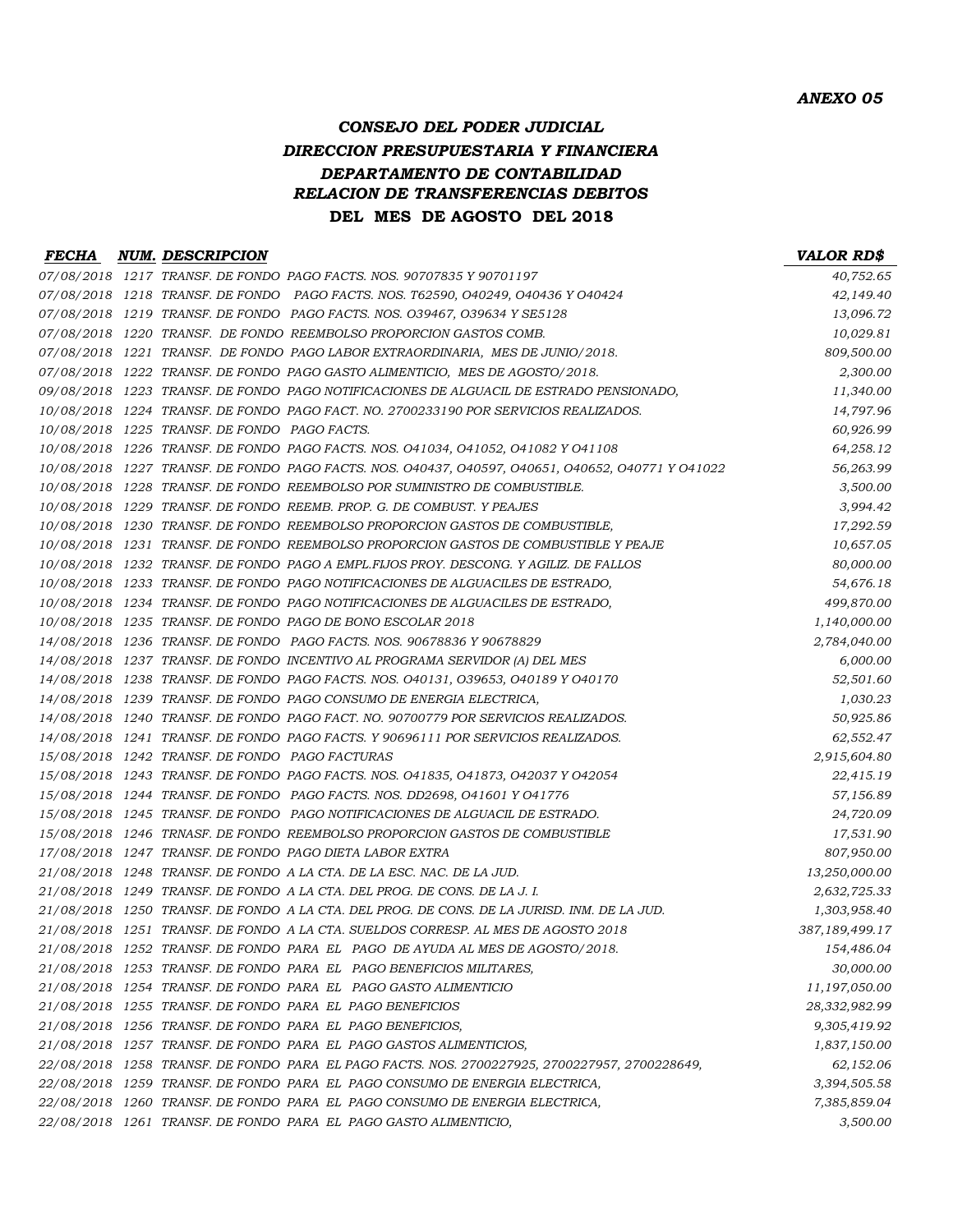|            | 22/08/2018 1262 TRANSF. DE FONDO PARA EL REEMBOLSO GASTOS DE PEAJE,                  | 9,554.00       |
|------------|--------------------------------------------------------------------------------------|----------------|
| 22/08/2018 | 1263 TRANSF, DE FONDO PARA EL REEMBOLSO PROP, GASTOS DE COMBUSTIBLE Y PEAJE          | 23,275.90      |
| 22/08/2018 | 1264 TRANSF. DE FONDO PARA EL PAGO NOTIFICACIONES DE ALGUACILES DE ESTRADO           | 89,530.00      |
| 23/08/2018 | 1265 TRANSF. DE FONDO A LA CTA. OPER. PAGO GASTOS ALIMENTICIOS,                      | 7,000.00       |
| 23/08/2018 | 1266 TRANSF. DE FONDO A LA CTA. OPER. PARA CORRECCION DEPOSITO                       | 2,375,000.00   |
| 23/08/2018 | 1267 TRANSF, DE FONDO DE LA CTA, OPER, PAGO FACT, NO. 2700234636                     | 14,497.55      |
| 23/08/2018 | 1268 TRANSF. DE FONDO PAGO FACT. NO. 038306 POR (1) BOLETO AEREO                     | 45,196.73      |
|            | 27/08/2018 1269 TRANSF. DE FONDO PAGO FACTS. NOS. 2700232841, 2700234024, 2700234025 | 52,874.56      |
| 27/08/2018 | 1270 TRANSF. DE FONDO PAGO NOTIFICACIONES DE ALGUACILES DE ESTRADO,                  | 130,760.00     |
| 28/08/2018 | 1271 TRANSF. DE FONDO PAGO CONSUMO DE ENERGIA ELECTRICA,                             | 4,647,731.16   |
| 28/08/2018 | 1272 TRANSF, DE FONDO PAGO FACTS, NOS. 2700235262 Y 2700232376                       | 32,966.55      |
| 28/08/2018 | 1273 TRANSF. DE FONDO REEMBOLSO PROPORCION GASTOS COMBUSTIBLE,                       | 17,366.47      |
| 28/08/2018 | 1274 TRANSF. DE FONDO REEMBOLSO GASTO DE COMBUSTIBLE                                 | 2,000.00       |
| 28/08/2018 | 1275 TRANSF. DE FONDO REEMBOLSO POR REPARACION.                                      | 3,516.40       |
| 28/08/2018 | 1276 TRANSF, DE FONDO REEMBOLSO POR GASTOS DE TRANSPORTE.                            | 500.00         |
| 28/08/2018 | 1277 TRANSF. DE FONDO PAGO NOTIFICACIONES DE ALGUACILES DE ESTRADO                   | 54,810.00      |
| 28/08/2018 | 1278 TRANSF. DE FONDO PAGO NOTIFICACIONES DE ALGUACILES DE ESTRADO                   | 61,250.00      |
| 30/08/2018 | 1279 TRANSF. DE FONDO REEMBOLSO POR SUMINISTRO DE COMBUSTIBLE.                       | 1,500.00       |
| 30/08/2018 | 1280 TRANSF. DE FONDO A LA CTA DE PUBLICACIONES JUD. POR VENTA DE PUBLICA SUBASTA    | 4,000.00       |
| 31/08/2018 | 1281 TRANSF. DE FONDO DE LA CT. OPER. PAGO BONO ESCOLAR 2018.                        | 1,840,000.00   |
| 31/08/2018 | 1282 TRANSF. DE FONDO DE LA CT. OPER. PAGO BENEFICIOS                                | 3,376,231.40   |
|            | <b>TOTAL</b>                                                                         | 488,606,684.16 |